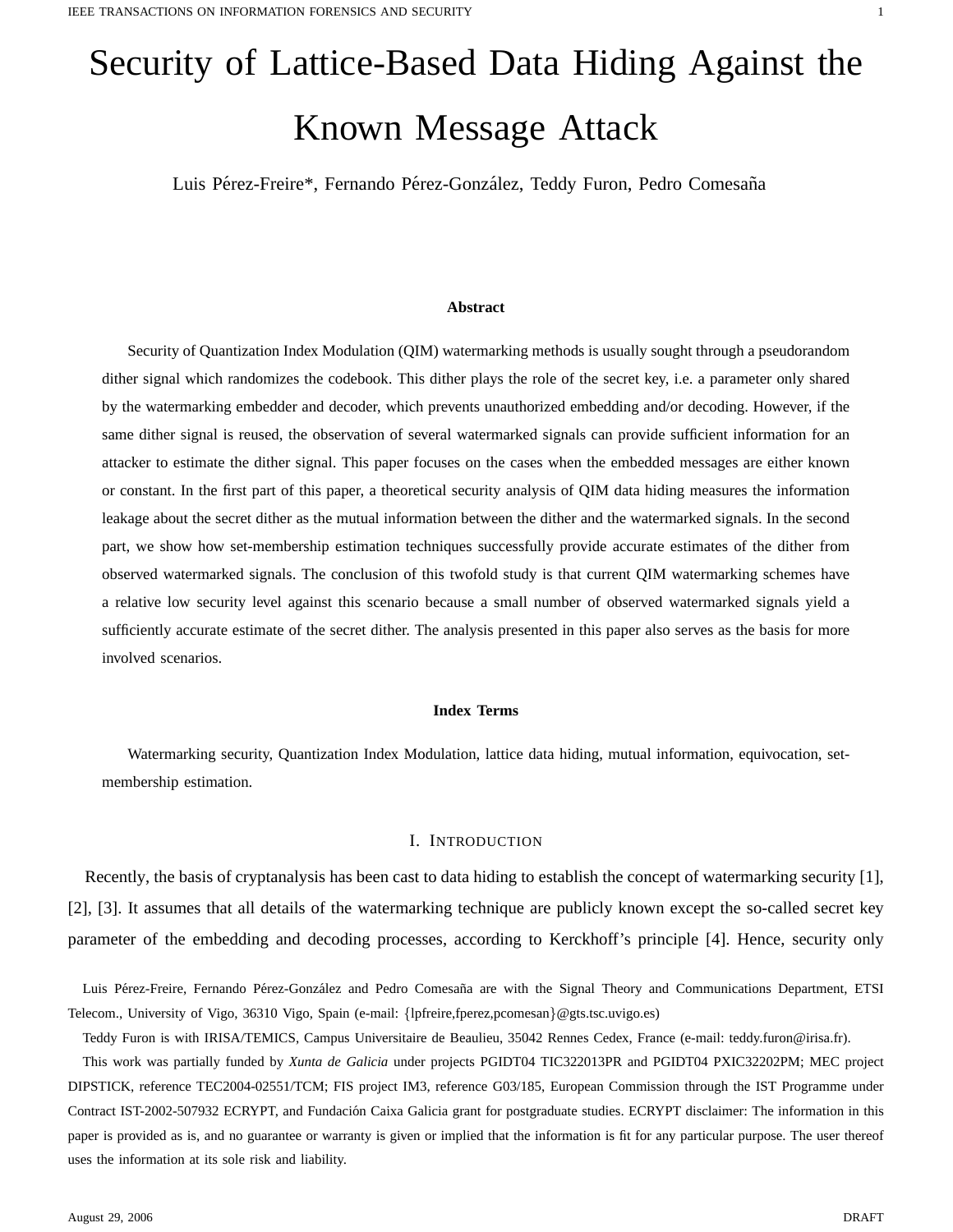relies on whether (or more realistically, for how long) the secret key will remain secret. This framework for security assessment of watermarking schemes is twofold. We assume that a collection of content has been watermarked with the same secret key, and the attacker has access to these watermarked signals. A first theoretical part measures the amount of information about the secret key which leaks from the watermarked content, using the mutual information and conditional entropy as measures, following the information-theoretic approach for cryptosystems proposed by Shannon in [5]: this approach is based on computing the entropy of the key conditioned on the encrypted messages observed by the attacker; when the conditional entropy is null it means that the attacker has gathered enough observations so as to disclose the secret key. Bear in mind that the original Shannon's work dealt with discrete random variables, whereas our discussion deals with continuous random variables; this is why we need to resort to differential entropies, nevertheless the main concepts remain the same: whereas discrete entropy is related to the number of possible values of a random variable and their probabilities (and it is always a non-negative quantity), differential entropy accounts for the log-volume of the typical set [6, Section 9.2] and as such still provides a useful measure of uncertainty, regardless of whether it takes negative values; in particular, complete disclosure of the secret key will be possible when its conditional entropy becomes  $-\infty$ . The information-theoretic analysis allows us to establish lower bounds on the variance of the key estimation error as a function of the number of available observations. The second part of the paper is of practical nature and shows workable algorithms which take as input a collection of watermarked signals and output an estimate of the secret key. This confirms that the attack is manageable within a bounded complexity.

This framework (theoretical and practical parts) has already been successfully applied to substitutive [2, Sect. III] and additive spread spectrum watermarking schemes [2, Sect. IV],[3]. Watermarking security under this viewpoint is also briefly addressed in Section 10 of [7]. Other notable works dealing with the security of spread spectrum schemes concentrate on the practical part [8], [9]. As for quantization based data hiding, preliminary studies of the theoretical part have shown the existence of information leakages [10], while on the practical part, we are aware of two works: first, the work by J. Eggers *et al.* [11], although their motivation was not the security analysis but the robustness improvement of the Scalar Costa Scheme (SCS) against a Scaling and Addition of White Gaussian Noise attack (SAWGN), and the work by Bas and Hurri [12] which is more related to our approach, but focuses on the so-called spread transform methods [13] without distortion compensation.

The reader must note that the scope of this article is restricted because we mainly focus on the Known Message Attack (KMA) [2, Sect. II.B]: we assume that the attacker is able to gather a collection of signals  $\{y_i\}, i = 1, \ldots, N_o$ , watermarked with the same key, while knowing for each its hidden message, denoted by  $m_i$ . The pairs  $\{y_i, m_i\}$  will be referred to as *observations*. This paper is only a first step to a global security analysis of quantization-based watermarking; in fact, as we will discuss in Section VII, both the developed theory and algorithms for the KMA scenario constitute the core of those corresponding to more complex scenarios. In any case, the considered setup is still very important as shown in the following motivations.

1) The copy protection application faces extreme security threats [14]. The secret key is not only unique but the hidden messages are also known by any user. Consider a *Digital Rights Management* (DRM) system using watermarking. The secret key is embedded in a chipset included in every compliant device. Content makers also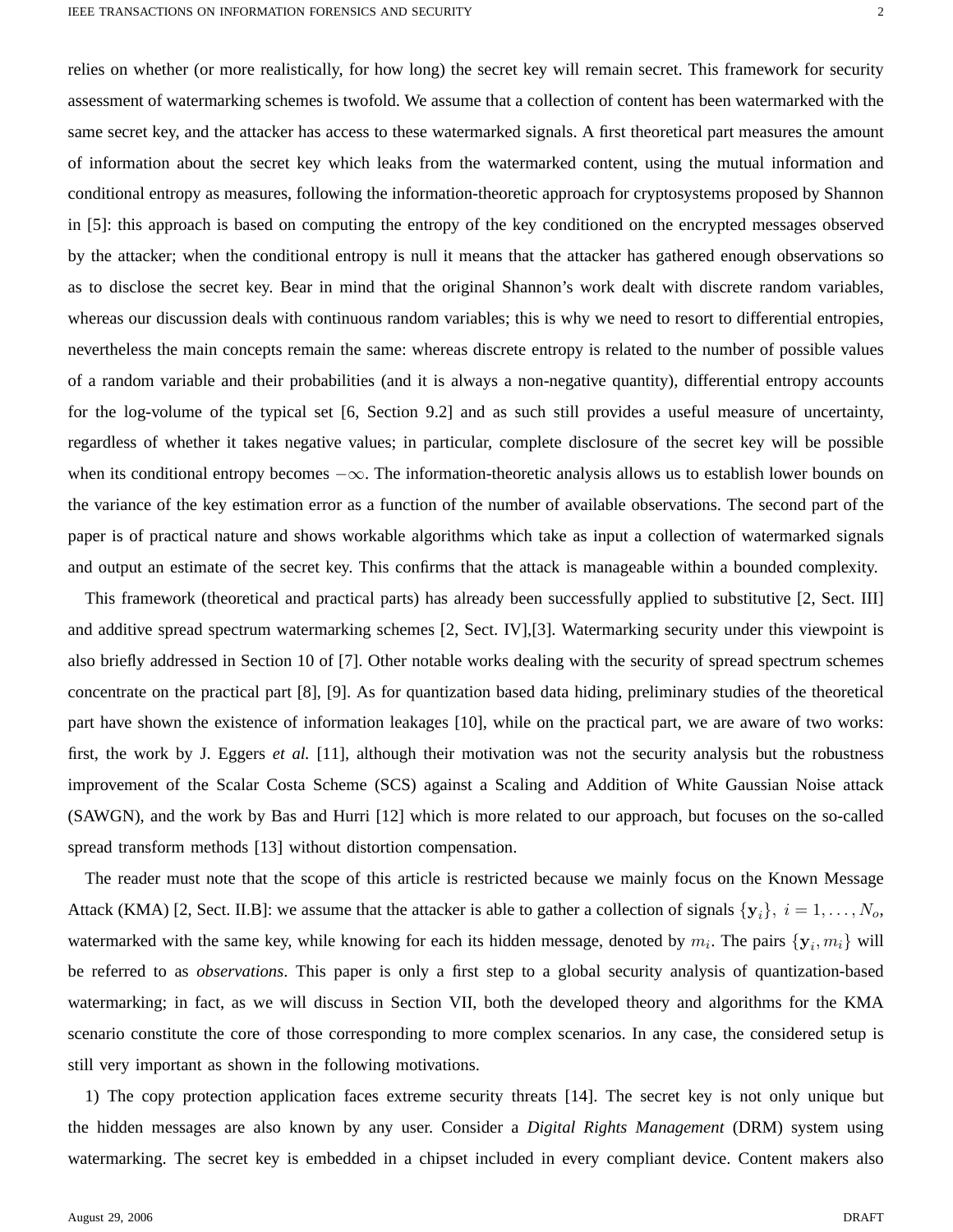share the secret key to watermark their products. Compliant devices spot these as protected contents whose usage is restricted according to the DRM license. Some DRM systems hide the status (i.e., the usage restriction) such as 'Copy Never', 'Copy Once', 'Copy No More' [14] in the contents. The number of status choices is extremely small compared to the size of the content. This is a typical example of zero-rate watermarking, where the embedding proceeds by blocks (of video or of sound). The *Copy Protection Technical Working Group* has, for instance, required the embedding of eight bits within ten seconds of video [15]. Moreover, any user knows the embedded message as the status of a piece of content is public (for instance, the compliant device may warn the user that the copy of a particular content is forbidden due to its restrictive status). Hence, KMA is a main threat in copy protection applications.

2) Video and audio watermarking in general might be also put at risk by KMA. The reason is that one usually does not watermark a video, but instead watermarks consecutive blocks of video. This division in blocks maintains a low complexity of the embedding and decoding whereas it eases temporal re-synchronization. In the case of zero-rate watermarking (the message space is bounded and small), a common approach is to embed the message repeatedly in consecutive blocks. The division into blocks is usually publicly known (although other strategies are possible), so the attacker is able to gather a number of different blocks hiding the same message. This is not exactly a KMA but a Constant Message Attack (CMA) because the value of the message might not be known. However, we will show that this only brings slight changes in both the theoretical and the practical parts. This matter concerns applications such as copyright enforcement, copy protection, and fingerprinting (traitor tracing). Note that in this last scenario the major source of concern has been collusion attacks (i.e., an arrangement of several traitors), but the CMA could constitute a worse attack for audio or video fingerprinting because there the same message is repeatedly embedded in a block by block basis. The success of the CMA depends on the number of blocks in a movie or song.

3) Another motivation is that most QIM schemes are known to be weak against amplitude scaling attacks. Eggers *et al.* suggest in [11], [16, Sect. VI] to embed a reference message (aka pilot sequence) prior to the message to be embedded. Knowing this pilot sequence, the decoder is able to estimate the amplitude scaling and later to retrieve the hidden message. Once again, this implies that all the watermarked signals contain the same pilot sequence. If the CMA is successful, the attacker may remove the pilot sequence and then apply a slight scaling to the amplitude of the host signal. The decoder will not be able to retrieve the reference message nor the scaling factor. However, bear in mind that in case the attacker does not know the exact location of the pilot signal, the CMA attack can be used only as part of a more global attack.

4) Another important case is the application of QIM schemes to authentication. There exist many different ways of designing a watermarking-based authentication scheme; for instance, Eggers *et al.* proposed a highly original scheme [17] taking benefit that a side-informed embedder gives a watermark signal heavily dependent on the host signal. Thus, it is useless to estimate the watermark signal of a signed content, and then copy and paste it into another content in order to forge a signature. This elegantly gets rid of the copy and paste attack. In their scheme, Eggers *et al.* suggest to apply SCS to image authentication by watermarking blocks of the image with a reference message. The verification process considers the image as authentic when the decoded message matches this reference message. Once again, this implies that all signed images contain the same reference message and the CMA attack is applicable.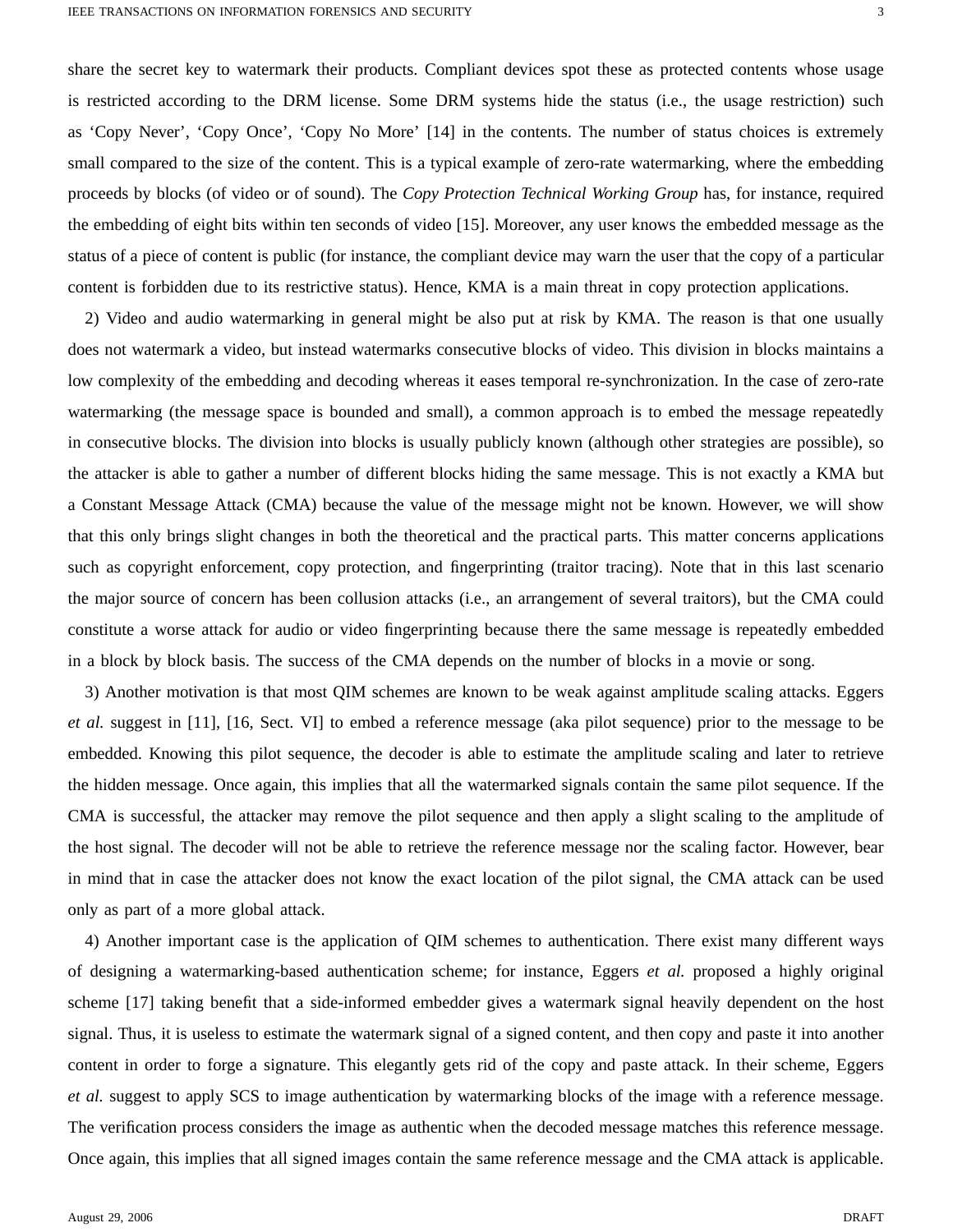We assume the watermark embedder works as follows. A first step extracts some coefficients (DCT, DWT, FFT...) from the original piece of content. These coefficients are ordered in a length- $N_v$  column vector, and the latter is partitioned in l blocks of length n, denoted by  $x_i$ ,  $i = 1, ..., l-1$ . The embedder hides a message  $m_i \in \mathcal{M}$  in each  $x_i$ , yielding a watermarked vector  $y_i$ . Thus, the data hiding rate is  $R = \log_2(|\mathcal{M}|)/n$  bits per coefficient. The specific implementation of QIM considered in this paper is by means of nested lattices [7], which encompasses most of the proposed QIM formulations so far, and it will be referred to as *lattice data hiding*. According to the discussion above, we assume that both the selection of the extracted coefficients and the partitioning in length- $n$  blocks is public; hence, the security of the scheme relies only in the randomization of the lattice via a dithering process, where the dither signal plays the role of secret key.<sup>1</sup> Actually, the secret dither signal, which we denote by  $t$ , may be any deterministic function of a certain cryptographic key  $\theta$ , i.e.,  $t = g(\theta)$ , where  $g(\cdot)$  is a pseudo-random generator. Although, under the assumptions of Kerckhoff's principle, such function should be publicly known, disclosure of the secret dither does not necessarily imply disclosure of the cryptographic key  $\theta$ , since  $g(\cdot)$  should have been properly designed so as to be (ideally) non-invertible. The attacker restricted to a signal processing approach, as the one we are presenting here, can, at most, aspire to disclose the sequence of dither samples provided by the available observations. Inference of the secret key based on the estimate of t belongs to the domain of cryptanalysis, and as such falls out of the scope of the present paper. Nevertheless, the mere disclosure of the plain secret dither in a lattice data hiding scheme allows many harmful attacks, as we shall discuss in Section V-A.

The theoretical security of lattice data hiding schemes is studied in sections II and III. Sections IV and V present practical estimators and experimental results, respectively, obtained in the lattice data hiding scenario. In Section VI, the theoretical security of quantization-based data hiding methods is linked to the corresponding to Costa's set-up [18], and in Section VII the extension of the framework proposed in this paper to more general scenarios is discussed. Finally, in Section VIII the main conclusions are summarized and some remarks are given. Unless otherwise stated, our results will be restricted to a distortion compensation parameter  $\alpha \geq 0.5$  which represents the most important case for lattice data hiding for the following reasons:

- In high Watermark to Noise Ratio (WNR) applications,<sup>2</sup> which is the scenario of main interest for lattice data hiding, the optimal value of  $\alpha$  is considerably larger than 0.5 (see [16], for instance).
- In low WNR applications, the optimal values of  $\alpha$  are smaller than 0.5, leading to decoding errors even in the absence of noise. Indeed, it has been shown that for low WNR's it is better to apply lattice data hiding in conjunction with spread transform [13], whose main benefit is to increase the effective WNR. This in turn leads to an increase of the optimal  $\alpha$ , in most practical instances to values  $\geq 0.5$ . A similar conclusion is arrived at when lattice data hiding is combined with channel coding (e.g., repetition coding or Construction A [19]).

The main notational conventions followed throughout the text are the following: random variables and their occurrences are denoted by capital and lowercase letters, respectively; boldface letters denote column vectors, whereas

<sup>2</sup>WNR  $\triangleq \log_{10}(D_w/\sigma_N^2)$ , where  $D_w$  and  $\sigma_N^2$  are the the embedding distortion and noise power per dimension, respectively. Throughout this paper, the terms high and low WNR are loosely applied to WNR > 0 dB and WNR  $\leq$  0 dB, respectively.

<sup>1</sup>The extension to more general scenarios using secret coefficient permutations, for instance, will be addressed in Section VII.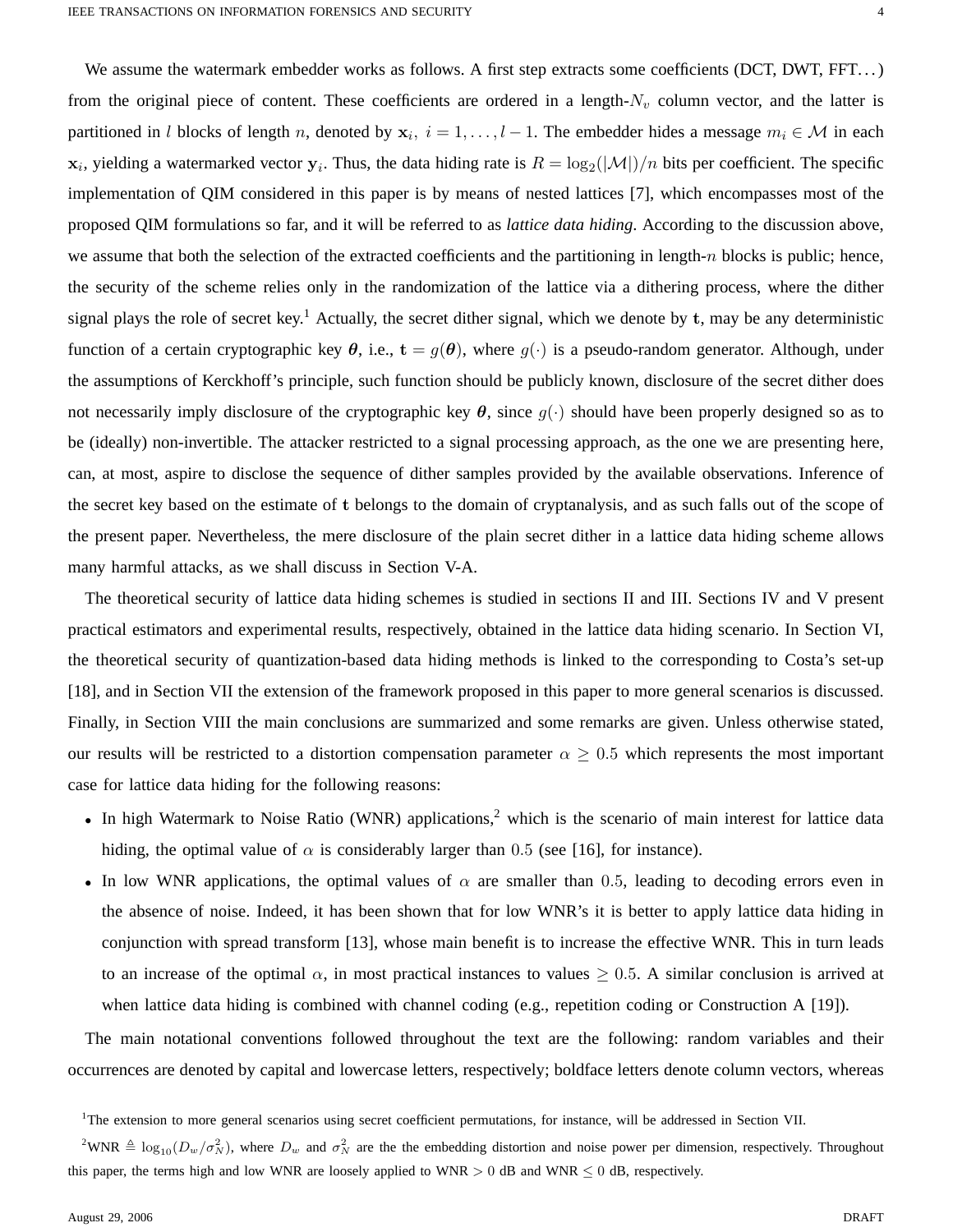scalar variables are represented in non-boldface characters. Calligraphic letters are reserved for sets. All logarithms are to the base e, so all the mutual informations and differential entropies are expressed in natural units.

## II. THEORETICAL SECURITY OF LATTICE-BASED DATA HIDING

Before proceeding with the theoretical analysis, we will briefly explain the basics of embedding in lattice data hiding; for more details and other aspects such as decoding, the interested reader is referred to [7] and the references therein. Consider an *n*-dimensional lattice  $\Lambda$  and the set  $\mathcal{M} = \{0, \ldots, L_M - 1\}$  of possible messages. For each message  $m \in \mathcal{M}$  let us define the associated coset of  $\Lambda$  as  $\mathcal{U}_m \triangleq \Lambda + \mathbf{d}_m$ , where  $\mathbf{d}_m$  is the minimum-norm *coset representative* corresponding to message m. The codebook U is defined by the union of all cosets,  $\mathcal{U} \triangleq \bigcup_{m=0}^{L_M-1} \mathcal{U}_m$ . Given a certain host signal x and a to-be-transmitted message  $m \in \mathcal{M}$ , each watermarked signal is generated as

$$
\mathbf{y} = \mathbf{x} + \alpha \left( Q_{\mathcal{U}_m}(\mathbf{x}) - \mathbf{x} \right), \tag{1}
$$

where  $\alpha$  is the distortion compensation parameter, and  $Q_{\mathcal{U}_m}(\cdot)$  is an Euclidean quantizer whose centroids are defined by the coset  $\mathcal{U}_m$ :

$$
Q_{\mathcal{U}_m}(\mathbf{x}) \triangleq \arg\min_{\mathbf{r} \in \mathcal{U}_m} ||\mathbf{x} - \mathbf{r}||, \tag{2}
$$

where ||·|| denotes Euclidean norm. This data hiding scheme is commonly known as Distortion Compensated - Dither Modulation (DC-DM) [13]. For adding security to the scheme, several authors [13],[16] proposed to introduce an additional term t named *secret dither vector*, which is known only by embedder and decoder, yielding a randomized embedding function:

$$
\mathbf{y} = \mathbf{x} + \alpha (Q_{\mathcal{U}_m, \mathbf{t}}(\mathbf{x}) - \mathbf{x}) = Q_{\mathcal{U}_m, \mathbf{t}}(\mathbf{x}) + (1 - \alpha)(\mathbf{x} - Q_{\mathcal{U}_m, \mathbf{t}}(\mathbf{x})),
$$
(3)

where  $U_{m,t} \triangleq \Lambda + d_m + t$  is the m-th randomized coset, and the second term of (3) is the so-called *self-noise* term. Notice that the watermark, defined as  $w \triangleq y - x$ , is Λ-periodic both in x and t since it yields the same value for hosts and dither vectors of the form  $x+r$ ,  $r \in \Lambda$  and  $t+r$ ,  $r \in \Lambda$ , respectively. The complete data hiding scheme is summarized in the block diagram of Fig. 1. The aim of the secret dither is just to apply a secret shift to the embedding lattice, and it does not change any of its fundamental properties concerning information transmission.<sup>3</sup> Nowadays, most of the lattice DC-DM schemes base their security on this strategy.

As it is usual in the analysis of quantization-based methods for data hiding [13], [16], a low embedding distortion regime is assumed, such that the variance of the host is much larger than the volume of the Voronoi region of Λ. The Voronoi region of a lattice  $\Lambda$  is denoted by  $\mathcal{V}(\Lambda)$  and is defined as [19]

$$
\mathcal{V}(\Lambda) \triangleq \{ \mathbf{x} \in \mathbb{R}^n : Q_{\Lambda}(\mathbf{x}) = \mathbf{0} \}.
$$
 (4)

In practice, this assumption (which we will refer to in the sequel as the *flat-host assumption*) implies that the pdf of the host and that of the self-noise are approximately uniform inside each quantization cell and over  $\mathcal{Z}(\Lambda) \triangleq (1-\alpha)\mathcal{V}(\Lambda)$ , respectively. The flat-host assumption permits us to simplify the theoretical analysis, restricting our attention to the

<sup>3</sup> Strictly speaking, this is true only if the *flat-host assumption* (to be defined later) holds, as noted in [20].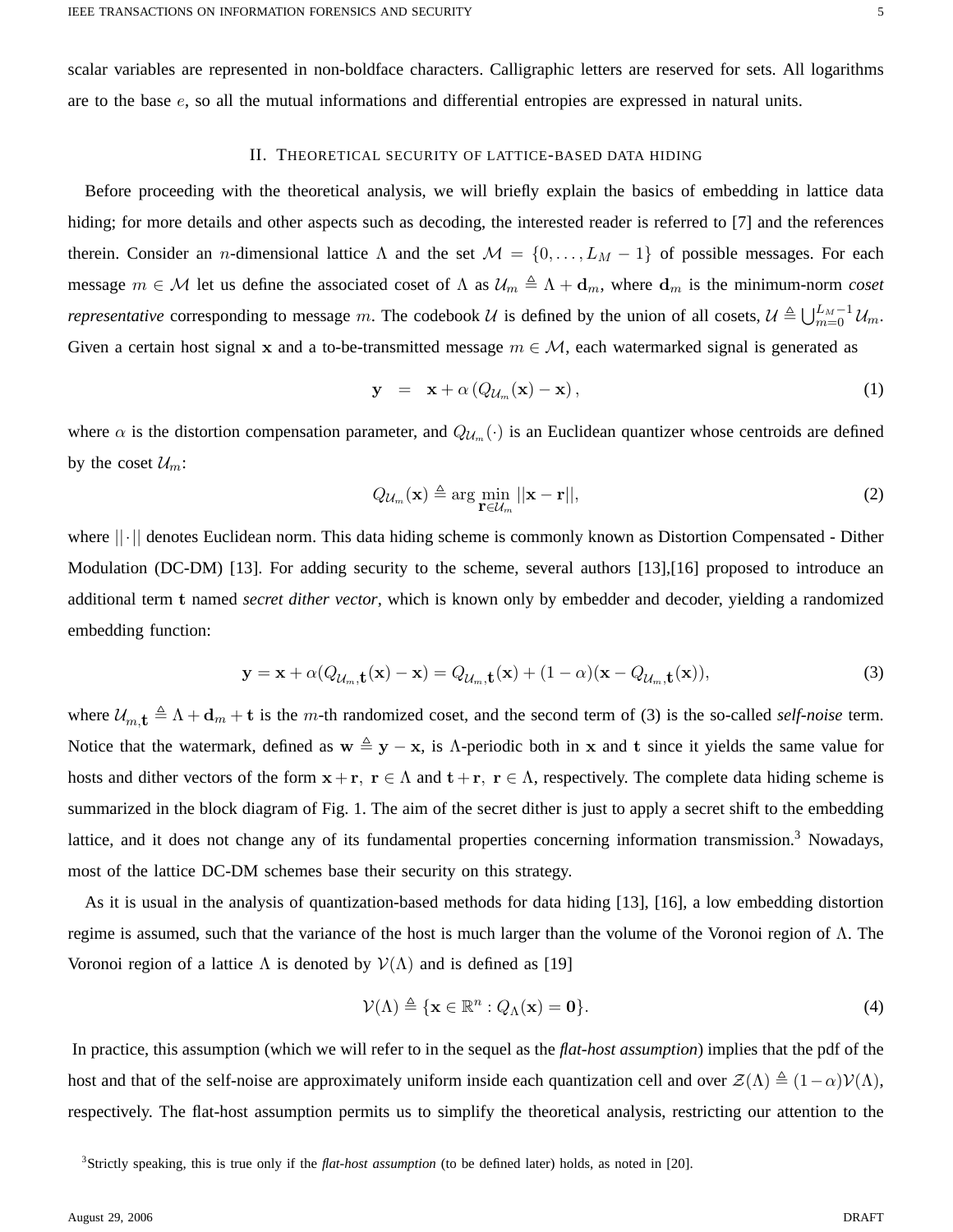

Fig. 1. Block diagram of lattice-based DC-DM with pseudo-random dithering. Parameter Θ is the secret key.

modulo-reduced random variable  $\tilde{Y} \triangleq Y \mod \Lambda = Y - Q_{\Lambda}(Y)$ .<sup>4</sup> Hence, the pdf of  $\tilde{Y}$  conditioned on the embedded message and the secret dither is

$$
f(\tilde{\mathbf{y}}|m,\mathbf{t}) = \begin{cases} \text{vol}(\mathcal{Z}(\Lambda))^{-1}, & \tilde{\mathbf{y}} \in (\mathbf{d}_m + \mathbf{t} + \mathcal{Z}(\Lambda)) \text{ mod } \Lambda \\ 0 & \text{otherwise} \end{cases}
$$
(5)

In our model, as is customary in theoretical analysis of watermarking methods, the host samples are considered independent and identically distributed (i.i.d.). Under these premises, a theoretical security analysis will be developed for the two scenarios (KMA, CMA) introduced in Section I. Obviously, the security level of the system depends on the statistical distribution of the secret dither, or better to say, of its modulo- $\Lambda$  reduced version, T. Due to the Λ-periodicity inherent in the watermark generation (see Eq. (3)), we have that  $f(\tilde{y} | T = t) = f(\tilde{y} | T = t + r) \forall r \in \Lambda$ ; hence

$$
f(\tilde{\mathbf{y}}) = \int_{\mathbb{R}^n} f(\tilde{\mathbf{y}} | \mathbf{T} = \mathbf{t}) \cdot f(\mathbf{t}) d\mathbf{t} = \int_{\mathcal{V}(\Lambda)} f(\tilde{\mathbf{y}} | \mathbf{T} = \tilde{\mathbf{t}}) \cdot f(\tilde{\mathbf{t}}) d\tilde{\mathbf{t}},
$$
(6)

where  $f(\tilde{\mathbf{t}}) = \sum_{\mathbf{r} \in \Lambda} f(\mathbf{t} + \mathbf{r})$  is the pdf of  $\tilde{\mathbf{T}}$ . This means that the pdf of the watermarked signal depends in last instance of the pdf of  $\tilde{T}$ , and hence the secrecy of the codebook only depends on the statistics of  $\tilde{T}$ .<sup>5</sup> Therefore, the support of T is bounded by  $\mathcal{V}(\Lambda)$  hereinafter. We must note that T is usually assumed to be uniformly distributed over  $V(\Lambda)$  in most lattice data hiding schemes [13],[16], but this choice was not strictly motivated by security reasons, so it makes sense to wonder about its optimal distribution from this latter point of view.

#### *A. Known Message Attack*

When a sequence of watermarked signals  $\{\tilde{Y}_1,\ldots,\tilde{Y}_{N_o}\}$  and their associated messages  $\{M_1,\ldots,M_{N_o}\}\$ are observed, the information leakage about T can be calculated by means of the mutual information between the observations and the secret dither:

$$
I(\tilde{\mathbf{Y}}_1,\ldots,\tilde{\mathbf{Y}}_{N_o};\mathbf{T}|M_1,\ldots,M_{N_o})=h(\mathbf{T})-h(\mathbf{T}|\tilde{\mathbf{Y}}_1,\ldots,\tilde{\mathbf{Y}}_{N_o},M_1,\ldots,M_{N_o}),
$$
\n(7)

where we have made use of the mutual independence between **T** and the embedded messages, also assumed to be mutually independent. Here,  $h(T)$  is the differential entropy [6] of the random variable T, and the second term of (7) is the *residual entropy* or *equivocation* of the dither after  $N<sub>o</sub>$  observations, following Shannon's nomenclature [5]. The equivocation measures the remaining ignorance about the secret dither, so the appropriate distribution for

<sup>&</sup>lt;sup>4</sup>It is worth noting that this modulo operation is virtually information-lossless [20, Sect. IV] in low embedding distortion regimes, as it is our case. This implies that the analysis is accurate, in the sense that  $I(\tilde{Y};T) \approx I(Y;T)$ .

 $^5$ However, attacks at a cryptographic level would be indeed interested in knowing the exact value of t.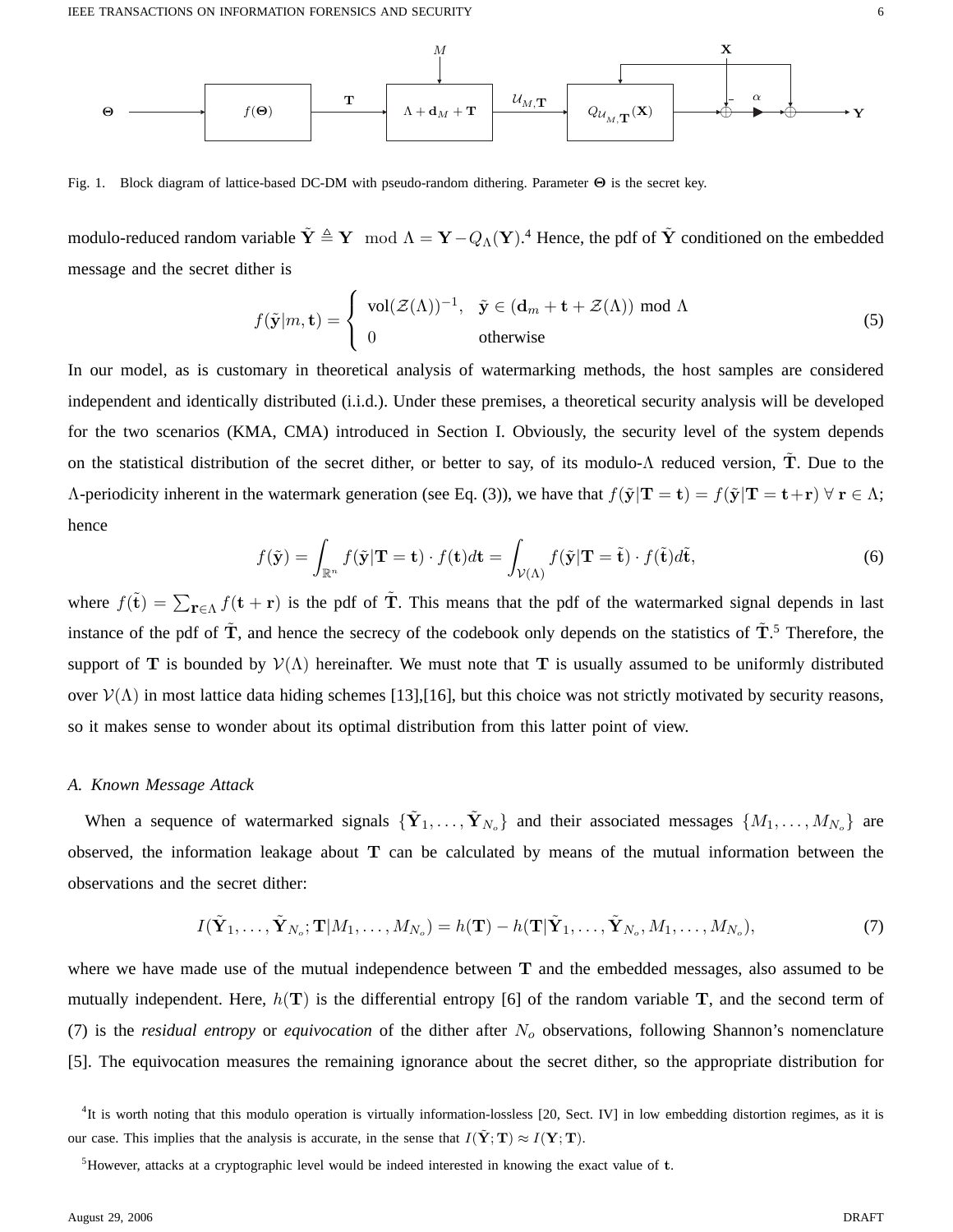T should be chosen in order to maximize this value. To this end, let us consider the conditional pdf of the dither: the statistical properties of the watermarked signals give rise to the notion of *feasible region* of the dither, formally defined as the support of its conditional pdf after  $N<sub>o</sub>$  observations. The next property will be widely used throughout the text.

*Property 1: Boundedness of the feasible region.* The feasible region is bounded by  $S_{N_o} \triangleq \bigcap_{i=1}^{N_o} D_i$ , where

$$
\mathcal{D}_i \triangleq (\tilde{\mathbf{y}}_i - \mathbf{d}_{m_i} - \mathcal{Z}(\Lambda)) \mod \Lambda, \ i = 1, \dots, N_o,
$$
\n(8)

*Proof:* Application of Bayes' rule yields

$$
f(\mathbf{t}|\tilde{\mathbf{y}}_1,\ldots,\tilde{\mathbf{y}}_{N_o},m_1,\ldots,m_{N_o})=\frac{f(\tilde{\mathbf{y}}_1,\ldots,\tilde{\mathbf{y}}_{N_o},m_1,\ldots,m_{N_o}|\mathbf{t})\cdot f(\mathbf{t})}{f(\tilde{\mathbf{y}}_1,\ldots,\tilde{\mathbf{y}}_{N_o},m_1,\ldots,m_{N_o})}=\frac{f(\tilde{\mathbf{y}}_1,\ldots,\tilde{\mathbf{y}}_{N_o}|m_1,\ldots,m_{N_o},\mathbf{t})\cdot f(\mathbf{t})}{f(\tilde{\mathbf{y}}_1,\ldots,\tilde{\mathbf{y}}_{N_o}|m_1,\ldots,m_{N_o})},\tag{9}
$$

where  $\tilde{\mathbf{y}}_i \in (\mathbf{d}_m + \mathbf{t} + \mathcal{Z}(\Lambda))$  mod  $\Lambda$ ,  $i = 1, \ldots, N_o$ . Notice that each random variable  $\tilde{\mathbf{Y}}_i$  is a function of the triple  $(X_i, M_i, T)$ , and the host samples  $X_i$  in our model are mutually independent. This means that the observations  $\{Y_i\}$ are conditionally independent given the dither; hence, Eq. (9) can be rewritten as

$$
f(\mathbf{t}|\tilde{\mathbf{y}}_1,\ldots,\tilde{\mathbf{y}}_{N_o},m_1,\ldots,m_{N_o}) = \frac{f(\mathbf{t}) \cdot \prod_{i=1}^{N_o} f(\tilde{\mathbf{y}}_i|m_i, \mathbf{t})}{f(\tilde{\mathbf{y}}_1,\ldots,\tilde{\mathbf{y}}_{N_o}|m_1,\ldots,m_{N_o})}
$$
(10)  

$$
= \frac{f(\mathbf{t}) \cdot \prod_{i=1}^{N_o} f((\tilde{\mathbf{y}}_i - \mathbf{d}_{m_i} - \mathbf{t}) \bmod \Lambda|M_i = 0, \mathbf{T} = \mathbf{0})}{f(\tilde{\mathbf{x}} - \tilde{\mathbf{x}} - \tilde{\mathbf{x}})}
$$
(11)

$$
\frac{J(\mathbf{t}) \cdot \prod_{i=1} J((\mathbf{y}_i - \mathbf{d}_{m_i} - \mathbf{t}) \bmod \Lambda | M_i = 0, \mathbf{T} = \mathbf{0})}{f(\tilde{\mathbf{y}}_1, \dots, \tilde{\mathbf{y}}_{N_o} | m_1, \dots, m_{N_o})},
$$
(11)

where (11) follows from the flat-host assumption. By recalling Eq. (5), it is clear that each term in the numerator of (11) is nonzero iff  $(\tilde{\mathbf{y}}_i - \mathbf{d}_{m_i} - \mathbf{t}) \mod \Lambda \in \mathcal{Z}(\Lambda)$ , or equivalently, iff  $\mathbf{t} \in \mathcal{D}_i$ , with  $\mathcal{D}_i$  given by (8). Hence, it is clear that the feasible region of **t** is contained in  $\bigcap_{i=1}^{N_o} \mathcal{D}_i$ , independently of the distribution of **T**.  $\blacksquare$ 

Property 1 allows us to state the following lemma.

*Lemma 1: Maximization of the residual entropy*. The residual entropy is maximized for  $T \sim U(V(\Lambda))$ , yielding a conditional pdf uniformly distributed in  $S_{N_o}$ , that is

$$
f(\mathbf{t}|\tilde{\mathbf{y}}_1,\ldots,\tilde{\mathbf{y}}_{N_o},m_1,\ldots,m_{N_o})=\begin{cases} (\text{vol}\,(\mathcal{S}_{N_o}))^{-1}, & \mathbf{t}\in\mathcal{S}_{N_o} \\ 0 & \text{otherwise.} \end{cases}
$$
(12)

*Proof:* By the definition of residual entropy, we have

$$
h(\mathbf{T}|\tilde{\mathbf{Y}}_1,\ldots,\tilde{\mathbf{Y}}_{N_o},M_1,\ldots,M_{N_o})=E[h(\mathbf{T}|\tilde{\mathbf{y}}_1,\ldots,\tilde{\mathbf{y}}_{N_o},m_1,\ldots,m_{N_o})],
$$
\n(13)

where the expectation is taken over the joint pdf  $f(\tilde{y}_1,\ldots,\tilde{y}_{N_o},m_1,\ldots,m_{N_o})$ . Since the feasible region of the dither is bounded by  $S_{N_o}$ , its entropy will be maximized when the dither is uniformly distributed in  $S_{N_o}$ , i.e,

$$
h(\mathbf{T}|\tilde{\mathbf{Y}}_1,\ldots,\tilde{\mathbf{Y}}_{N_o},M_1,\ldots,M_{N_o})=-E[\log(\mathbf{T}|\tilde{\mathbf{y}}_1,\ldots,\tilde{\mathbf{y}}_{N_o},m_1,\ldots,m_{N_o})]\leq E[\log(\text{vol}(\mathcal{S}_{N_o}))].\tag{14}
$$

Since the denominator of (11) does not depend on t, then the choice  $T \sim U(V(\Lambda))$  suffices for achieving such distribution, and hence equality in (14).  $\blacksquare$ 

The optimal distribution resulting from Lemma 1 also brings additional desirable properties: it provides statistical independence between the self-noise and the host signal [21], and most importantly, it does not prevent from achieving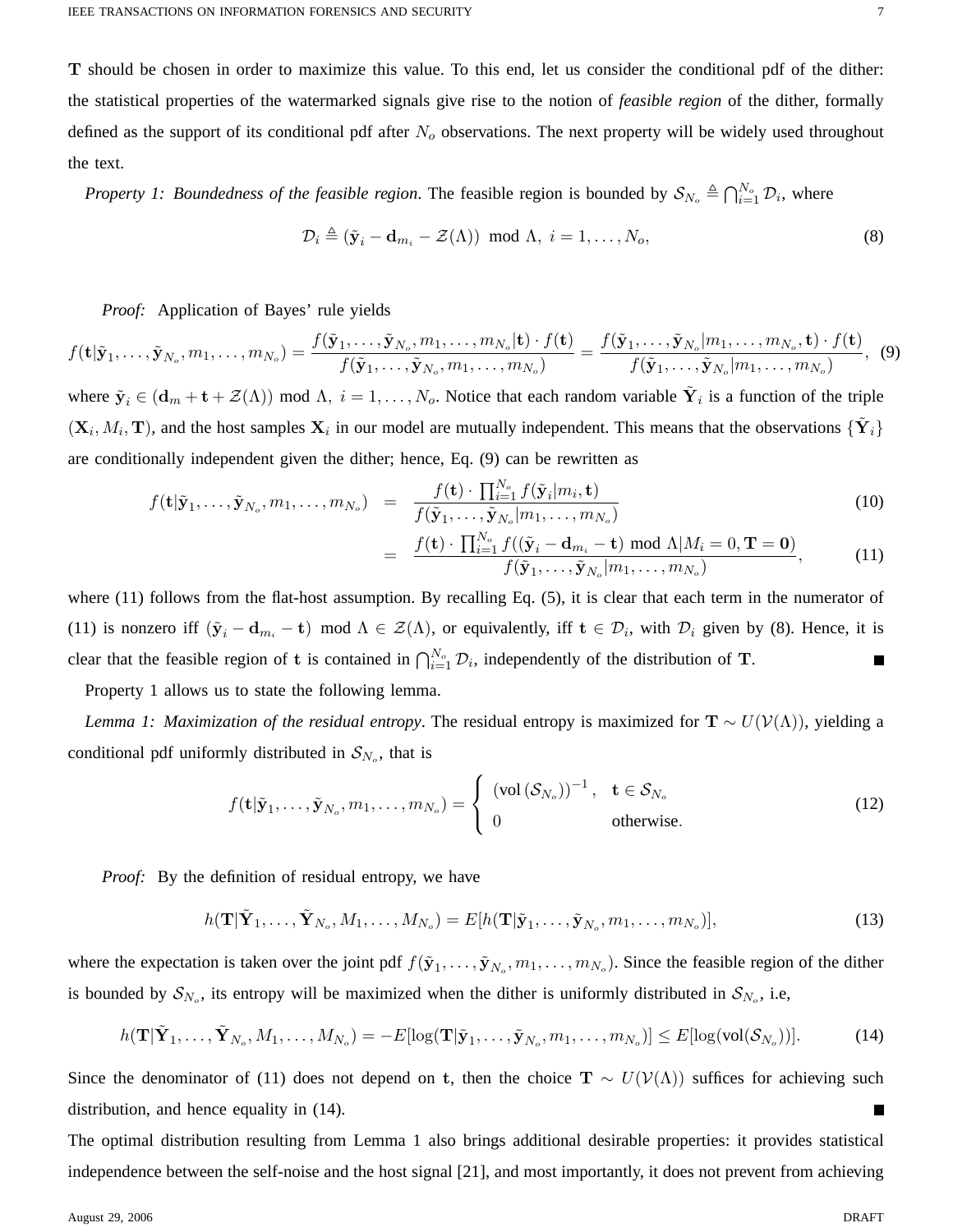capacity in the Gaussian channel in the asymptotic set-up (n → ∞) [22]. Hence, the choice of T ∼ U(V(Λ)) is *good* from the robustness and security points of view, and this will be the chosen distribution in the remaining of this paper unless otherwise stated. Hence, by combining Property 1 and Lemma 1, the residual entropy results in

$$
h(\mathbf{T}|\tilde{\mathbf{Y}}_1,\ldots,\tilde{\mathbf{Y}}_{N_o},M_1,\ldots,M_{N_o})=E[\log(\text{vol}(\mathcal{S}_{N_o}))],\tag{15}
$$

where the expectation is taken over the joint pdf of the observations. In case of one observation ( $N<sub>o</sub> = 1$ ) we have

$$
h(\mathbf{T}|\tilde{\mathbf{Y}}_1, M_1) = \log(\text{vol}(\mathcal{Z}(\Lambda))) = \log((1-\alpha)^n \text{vol}(\mathcal{V}(\Lambda))),\tag{16}
$$

and the information leakage is given by

$$
I(\tilde{\mathbf{Y}}_1; \mathbf{T}|M_1) = h(\mathbf{T}) - h(\mathbf{T}|\tilde{\mathbf{Y}}_1, M_1) = -n \log(1 - \alpha)
$$
\n(17)

for all  $\alpha \in [0, 1]$ , independently of the specific lattice chosen for embedding. This result clearly shows a trade-off between security and achievable rate: theoretical analyses [16], [22] show that, in AWGN channels, the value of  $\alpha$ must approach 1 for maximizing the achievable rate in the high-WNR region; however, bear in mind that for  $\alpha \approx 1$ , one observation suffices to get an accurate estimate of the centroids in  $\mathcal{U}_m$ , and consequently of the secret dither, due to the structure imposed to the codebook. This is reflected in the residual entropy of the dither (16), for which  $\lim_{\alpha\to 1} h(\mathbf{T}|\tilde{\mathbf{Y}}_1, M_1) = -\infty.$ 

For  $N_0 > 1$ , one must consider two different cases: 1) for  $\alpha = 1$ , the mutual information is maximum for  $N_0 = 1$ , as we have just discussed, so more observations will not provide additional information about T (i.e., it becomes deterministic for  $N_o = 1$ ); 2) for  $\alpha < 1$ , the mutual information does not increase linearly due to the dependence between observations. Its general behavior is stated in the following Lemma.

*Lemma 2:* If  $\alpha$  < 1, the mutual information about the secret dither is an increasing, concave function of the number of observations  $N_o$ .

*Proof:* To see that the mutual information is always increasing, consider the function

$$
\Delta I(N) = I(\tilde{\mathbf{Y}}_1, \dots, \tilde{\mathbf{Y}}_{N+1}; \mathbf{T}|M_1, \dots, M_{N+1}) - I(\tilde{\mathbf{Y}}_1, \dots, \tilde{\mathbf{Y}}_N; \mathbf{T}|M_1, \dots, M_N),
$$
\n(18)

which is nothing but the average information about t that is gained with the  $(N + 1)$ -th observation. Such function is easily seen to be always non-negative:

$$
\Delta I(N) = h(\mathbf{T}|\tilde{\mathbf{Y}}_1,\dots,\tilde{\mathbf{Y}}_N,M_1,\dots,M_N) - h(\mathbf{T}|\tilde{\mathbf{Y}}_1,\dots,\tilde{\mathbf{Y}}_{N+1},M_1,\dots,M_{N+1}) \ge 0,
$$
\n(19)

where (19) follows from the fact that conditioning reduces entropy [6]. In this case strict inequality holds in (19), due to (12) and (13) (i.e., the mean volume of  $S_{N_o}$  is always reduced with each new observation, with the obvious exception of deterministic t). Thus, the mutual information is always increasing.

In order to prove the concavity of the mutual information, we make use of the following claim [23]

*Claim: Discrete concavity.* A discrete function  $f(k)$ , with  $k \in \mathbb{Z}$ , is (strictly) concave if and only if  $\Delta f(k)$  is (decreasing) non-increasing, with  $\Delta f(k) = f(k+1) - f(k)$ .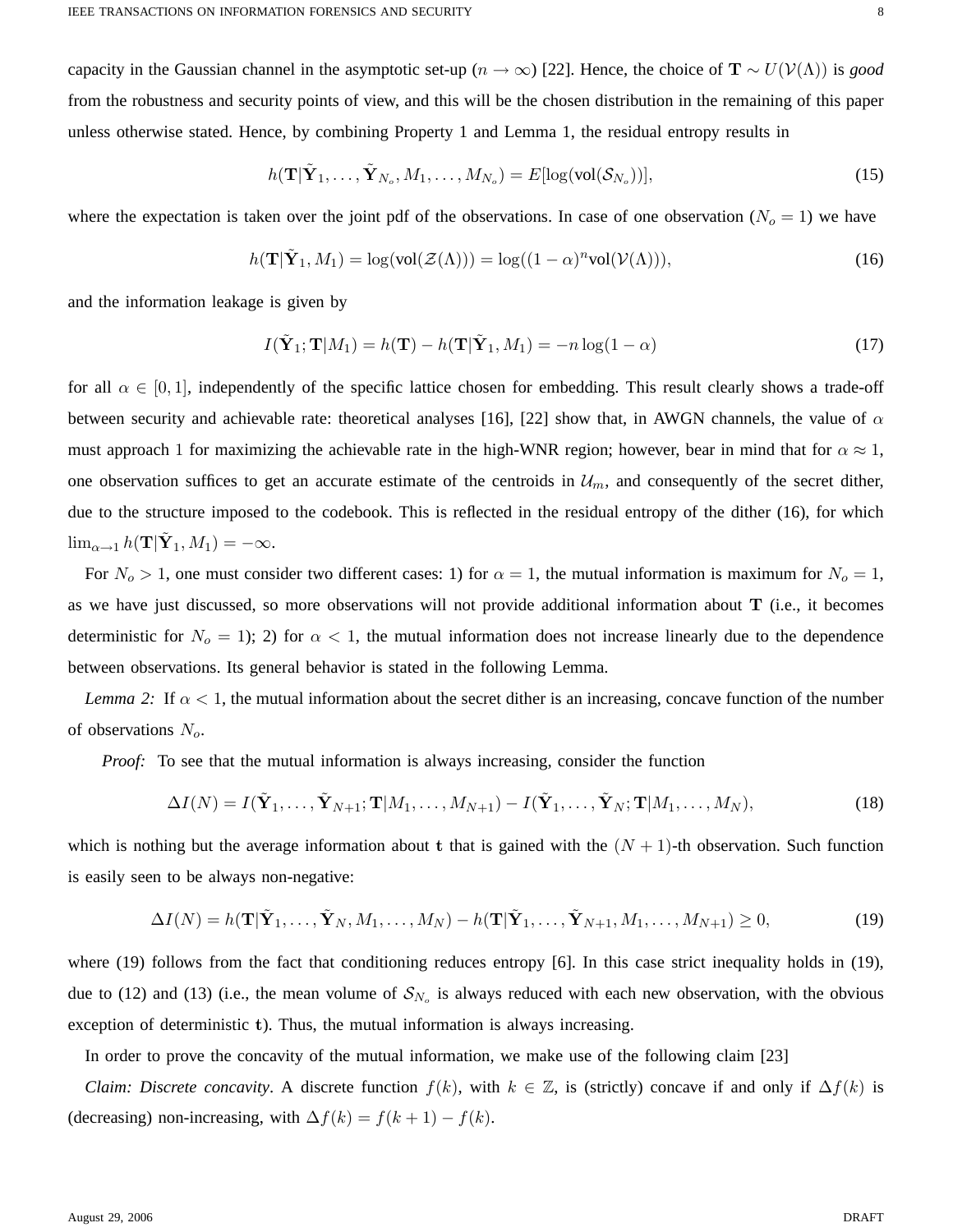Thus, the mutual information will be (strictly) concave iff  $\Delta I(N)$  is (decreasing) non-increasing. By the definition of mutual information, we have

$$
I(\tilde{\mathbf{Y}}_1,\ldots,\tilde{\mathbf{Y}}_N;\mathbf{T}|M_1,\ldots,M_N) = h(\tilde{\mathbf{Y}}_1,\ldots,\tilde{\mathbf{Y}}_N|M_1,\ldots,M_N) - h(\tilde{\mathbf{Y}}_1,\ldots,\tilde{\mathbf{Y}}_N|M_1,\ldots,M_N,\mathbf{T}).
$$
 (20)

Making use of the chain rule for entropies [6, Section 9.6] in (20), we can write

$$
\Delta I(N+1) - \Delta I(N) = h(\tilde{\mathbf{Y}}_{N+2}|\tilde{\mathbf{Y}}_1,\ldots,\tilde{\mathbf{Y}}_{N+1},M_1,\ldots,M_{N+2}) - h(\tilde{\mathbf{Y}}_{N+1}|\tilde{\mathbf{Y}}_1,\ldots,\tilde{\mathbf{Y}}_N,M_1,\ldots,M_{N+1}) \le 0,
$$
\n(21)

taking into account again that conditioning reduces entropy. This concludes the proof of the lemma.

### *B. Constant Message Attack*

The easiest way of addressing this scenario is to regard it as a collection of several KMA problems. When the message embedded is unknown but unchanged for the whole sequence of observations, the conditional pdf of the dither after  $N<sub>o</sub>$  observations can be expressed as

$$
f(\mathbf{t}|\tilde{\mathbf{y}}_1,\ldots,\tilde{\mathbf{y}}_{N_o},\mathbf{CM}) = \frac{1}{|\mathcal{M}|} \sum_{m=0}^{|\mathcal{M}|-1} f(\mathbf{t}|\tilde{\mathbf{y}}_1,\ldots,\tilde{\mathbf{y}}_{N_o},m,\ldots,m),
$$
\n(22)

where CM stands for *constant message*, and  $|M|$  denotes the size of the alphabet. This means that the feasible region  $S_{N_o}^{CMA}$  for the dither in the CMA case is simply the union of the feasible regions of  $|\mathcal{M}|$  KMA problems. Formally,

$$
\mathcal{S}_{N_o}^{CMA} = \bigcup_{m=0}^{|\mathcal{M}|-1} (\mathcal{S}_{N_o} + \mathbf{d}_m), \tag{23}
$$

with  $S_{N_o}$  defined in Property 1. Using the Borel-Cantelli Lemma, and under the assumptions stated in this paper, it can be shown that vol $(\mathcal{S}_{N_o})$  converges to zero *almost surely* when  $N_o \to \infty$ ; thus, the different regions that constitute  $S_{N_o}^{CMA}$  will be disjoint for sufficiently large  $N_o$ ; in such case, the residual entropy is again maximized if  $T \sim U(V(\Lambda))$ is chosen, but it is not necessarily the optimal distribution for all  $N<sub>o</sub>$ . Due to (22), the residual entropy can be upper bounded as

$$
h(\mathbf{T}|\tilde{\mathbf{Y}}_1,\ldots,\tilde{\mathbf{Y}}_{N_o},\mathbf{CM}) \le h(\mathbf{T}|\tilde{\mathbf{Y}}_1,\ldots,\tilde{\mathbf{Y}}_{N_o},M_1,\ldots,M_{N_o}) + \log(|\mathcal{M}|),\tag{24}
$$

resulting in a lower bound to the information leakage. Equality in (24) is achieved when the regions  $S_{N_o} + \mathbf{d}_m$  are disjoint, which means that, as  $N_o$  increases, the bound will be asymptotically tight. However, if the value of  $\alpha$  is above a certain threshold (which depends on the lattice partition) such regions are always disjoint, and the bound is reached for all  $N_o$ ; this is the case, for instance, when  $\alpha > \alpha_T = 1 - \frac{1}{|M|}$ , for self-similar partitions [7], [22].

# III. LATTICE COMPARISON

This section tries to shed some light on two fundamental questions: 1) given  $n$ , what is the *best* lattice (if any) in terms of security; and 2) does an increase of  $n$  improve the security level. The discussion will be focused on the KMA problem, although it can be extended to the CMA scenario by taking into account the remarks made in Section II-B. Before proceeding with the analysis, we need to introduce the following definition: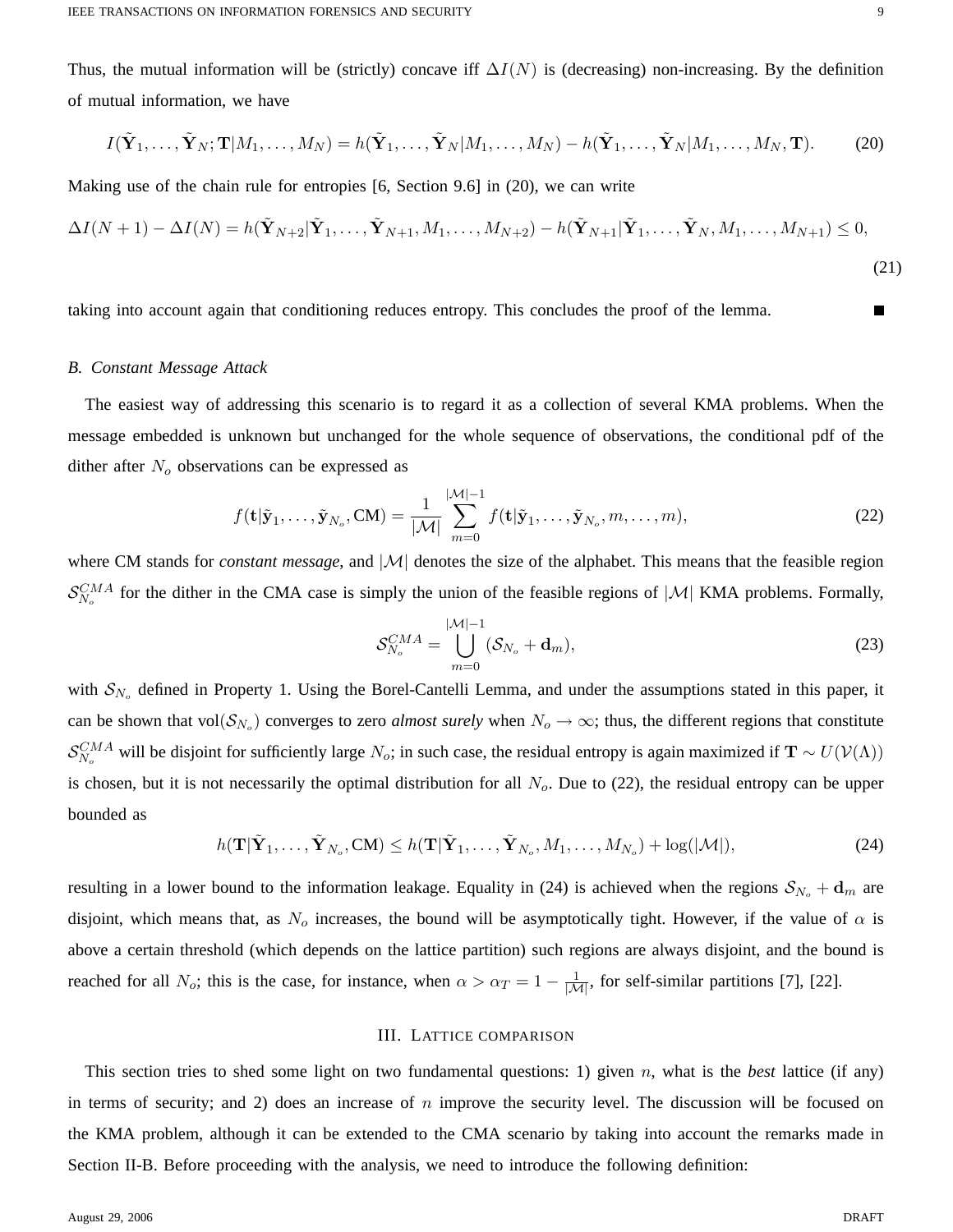

Fig. 2. Illustration of a non-connected feasible region for two observations using small  $\alpha$ . In (a), the solid lines are the Voronoi regions of Λ, and the feasible regions for the centroids defined by each observation are the shaded ones. The figure depicted in (b) is the modulo-Λ reduction of the intersection between the shaded regions in (a), showing three resulting modulo-Λ convex regions (illustrated with different shadings).

*Definition 1:* A set S is said to be modulo- $\Lambda$  convex if there exists r such that  $S - Q_{\Lambda + \Gamma}(S)$  is convex.

The notion of modulo- $\Lambda$  convexity is key to our analysis, due to the next property.

*Property 2:* For  $\alpha \geq 0.5$ , the feasible region  $S_{N_o}$  is always a modulo- $\Lambda$  convex set.

*Proof:* Let us define

$$
\tilde{\mathbf{V}}_i \triangleq (\tilde{\mathbf{Y}}_i - \mathbf{D}_{m_i} - \mathbf{T}) \mod \Lambda \tag{25}
$$

and  $\mathcal{D}'_i \triangleq \tilde{\mathbf{V}}_i - \mathcal{Z}(\Lambda), i = 1, \ldots, N_o$ . By recalling the generation of the watermarked signal (3), it is clear that  $\tilde{\mathbf{V}}_i \sim U(\mathcal{Z}(\Lambda))$ . If  $\alpha \geq 0.5$ , then  $\tilde{\mathbf{V}}_i + \mathbf{r} \in \mathcal{V}(\Lambda)$ ,  $\forall \mathbf{r} \in \mathcal{Z}(\Lambda)$ . Hence,  $\mathcal{D}'_i \subset \mathcal{V}(\Lambda)$ , and obviously  $\bigcap_i \mathcal{D}'_i \subset \mathcal{V}(\Lambda)$ . Since  $\mathcal{D}'_i$ ,  $i = 1, \ldots, N_o$ , are convex sets, their intersection is also a convex set. Taking into account that  $\mathcal{D}_i$  $(\mathbf{T} + \mathcal{D}'_i)$  mod  $\Lambda$ , the property follows.

The use of  $\alpha$  < 0.5 may lead to non-convex feasible regions, as illustrated in Fig. 2-(b), where the feasible region for the dither is composed of three different modulo-Λ sets. However, as can be seen in the proof of Property 2, under the assumption of  $\alpha \geq 0.5$  it is possible to find a shifted version of the problem such that the feasible region is always modulo-Λ convex, according to Definition 1. This property permits us to drop out the modulo operation from the expressions of the feasible regions. Bear in mind that the entropy is invariant to translations, so this simplification does not change the results. In order to provide a fair comparison between different lattices, they are scaled so as to present the same embedding distortion, which due to the flat-host assumption is given by

$$
D_w = \frac{\alpha^2}{n} E\{\mathbf{q}^T \mathbf{q}\} = \frac{\alpha^2 \int_{\mathcal{V}(\Lambda)} ||\mathbf{q}||^2 d\mathbf{q}}{n \cdot \text{vol}(\mathcal{V}(\Lambda))} = \alpha^2 P(\Lambda),\tag{26}
$$

where  $\mathbf{q} = Q_{\Lambda}(\mathbf{x}) - \mathbf{x}$  is the quantization error, and  $P(\Lambda)$  is the second order moment per dimension of  $\mathcal{V}(\Lambda)$ . For computing the residual entropy, the expectation in (15) must be taken over  $f(\tilde{y}_1,\ldots,\tilde{y}_{N_o},m_1,\ldots,m_{N_o})$ , but the conditional pdf of T, given by (12), does not depend on the specific sequence of messages embedded, as long as the latter is known; this implies that, for the expectations, the message sequence can be assumed to be deterministic. Since it is not always possible to obtain closed-form expressions for the information leakage (even for low-dimensional lattices), we must resort in general to Monte Carlo integration and bounding techniques.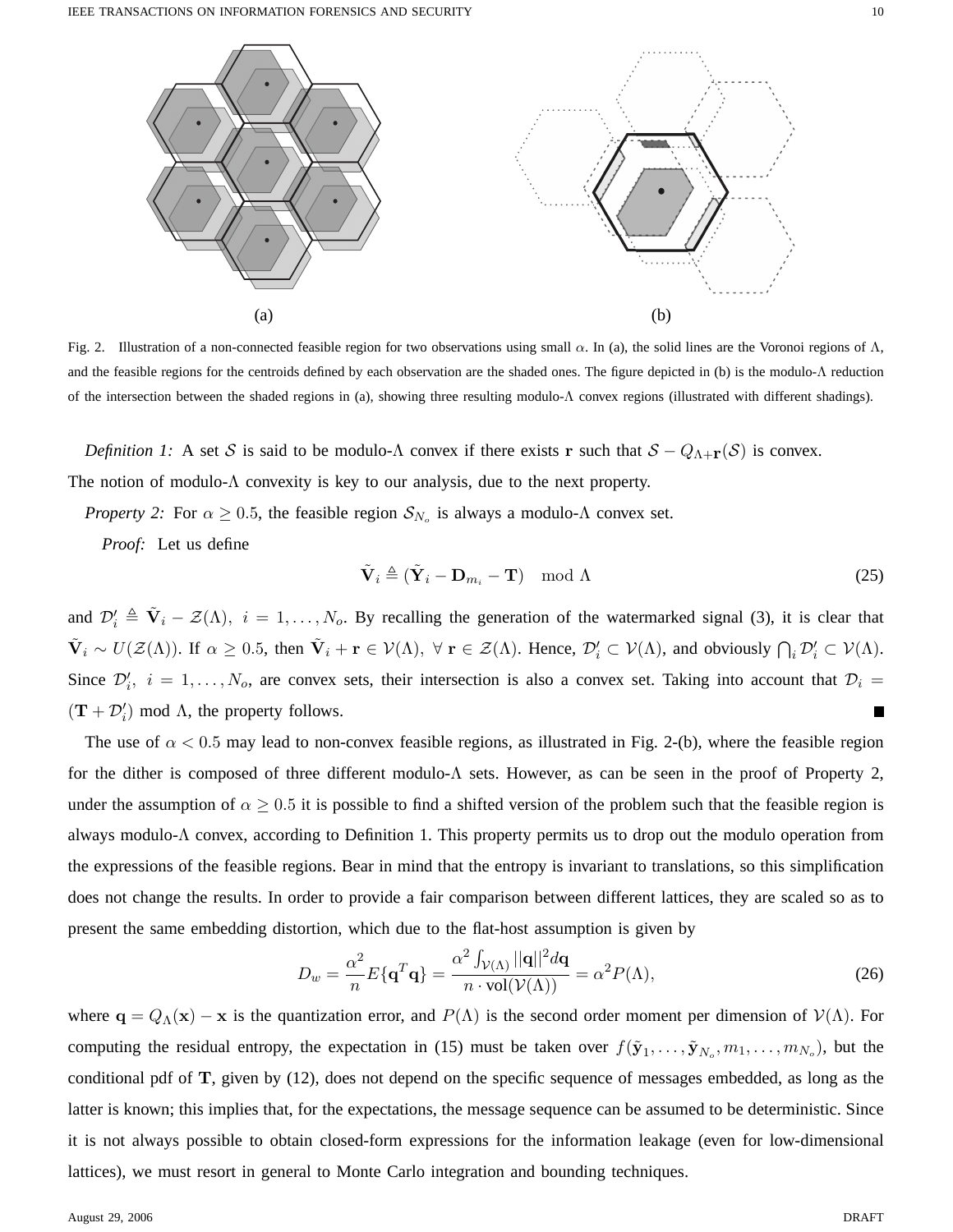## *A. Exact computation for the cubic lattice*

For the scaled cubic lattice<sup>6</sup>  $\Delta \mathbb{Z}^n = (x_1, \ldots, x_n), x_i \in \Delta \mathbb{Z}$  it is possible to obtain a closed-form expression for the residual entropy. From Eq. (15), the residual entropy is given by the expectation of the log-volume of the feasible region for the dither. Since the latter for the cubic lattice is always a hyperrectangle, using Property 2 we can write

$$
E[\log(\text{vol}(\mathcal{S}_{N_o}))] = \sum_{k=1}^{n} E[\log(W_k)] = n \cdot E[\log(W)],
$$
\n(27)

where  $W_k$  is the random variable that measures the length of the feasible interval in the  $k$ -th dimension, and the last equality follows because the quantization step is the same for all dimensions. The random variable  $W$  is given by

$$
W = \text{vol}(\bigcap_{i=1}^{N_o} (\tilde{V}_i - \mathcal{I})),\tag{28}
$$

with  $\tilde{V}_i$  a random variable uniformly distributed in  $\mathcal{I} \triangleq [-(1-\alpha)\Delta/2,(1-\alpha)\Delta/2)$ . Hence, the problem is reduced to a scalar subproblem consisting in computing  $E[log(W)]$ , i.e., the residual entropy in one dimension. This result is used in Appendix I, under the assumption of  $\alpha \geq 0.5$ , to show that the residual entropy per dimension is given by

$$
\frac{1}{n}h(\mathbf{T}|\tilde{\mathbf{Y}}_1,\ldots,\tilde{\mathbf{Y}}_{N_o},M_1,\ldots,M_{N_o})=\log((1-\alpha)\Delta)-H_{N_o}+1=\log(\sqrt{12}D_w)-H_{N_o}+1+\log\left(\frac{1-\alpha}{\alpha}\right),
$$
 (29)

where  $H_{N_o} \triangleq \sum_{i=1}^{N_o} \frac{1}{i}$  $\frac{1}{i}$  is the  $N_o$ -th harmonic number,  $D_w$  is the embedding distortion according to (26), and we have taken into account that for the cubic lattice  $P(\Lambda) = \Delta^2/12$ .

#### *B. Monte Carlo integration*

When the analytical evaluation of (15) becomes intractable we resort to Monte Carlo integration. The fact that the feasible region is reduced with each new observation makes necessary an additional task of computing a tight region of integration so as to preserve the accuracy of the Monte Carlo method (as will be seen in step 3 of the algorithm outlined below). In order to give a comparison between different standard lattices, we consider the root lattices and their duals (the best known lattice quantizers for  $n \leq 8$ ), namely  $A_2$  (hexagonal lattice),  $D_3$ ,  $D_4 \cong D_4^*$ ,  $D_5$ ,  $E_7$ ,  $E_8 \cong E_8^*$ . For their definition and properties, see [19], [24]. All these lattices are scaled so as to present the same embedding distortion per dimension as the cubic lattice  $\Delta \mathbb{Z}^n$  with  $\Delta = 1$ , that is, 1/12.

The procedure followed for the Monte Carlo simulations is briefly outlined here.

1) We assume without loss of generality that  $t = 0$ . Hence, a sequence of  $N<sub>o</sub>$  observed vectors uniformly distributed in  $(1 - \alpha)\Delta V(\Lambda)$ , with  $\Delta$  such that  $P(\Lambda) = 1/12$ , is generated.

2)  $\mathcal{V}(\Lambda)$  is outer bounded by a hypercube whose edge length is twice the covering radius [19] of  $\Lambda$ . This gives an outer bound to  $\mathcal{D}_i$  (Eq. (8)), which is used to compute an outer approximation  $\mathcal{S}_{N_o}^u$  of the feasible region.

3) The feasible region resulting from the previous step (which is a hyperrectangle) is shrunk along each dimension so as to tightly bound the true feasible region  $S_{N_o}$ . This is accomplished by means of a bisection algorithm which looks for the tightest limits of the outer bounding hyperrectangle in each dimension. The need for this step is justified

<sup>&</sup>lt;sup>6</sup>We consider the same quantization step in each dimension, although the results can be straightforwardly extended to a general case.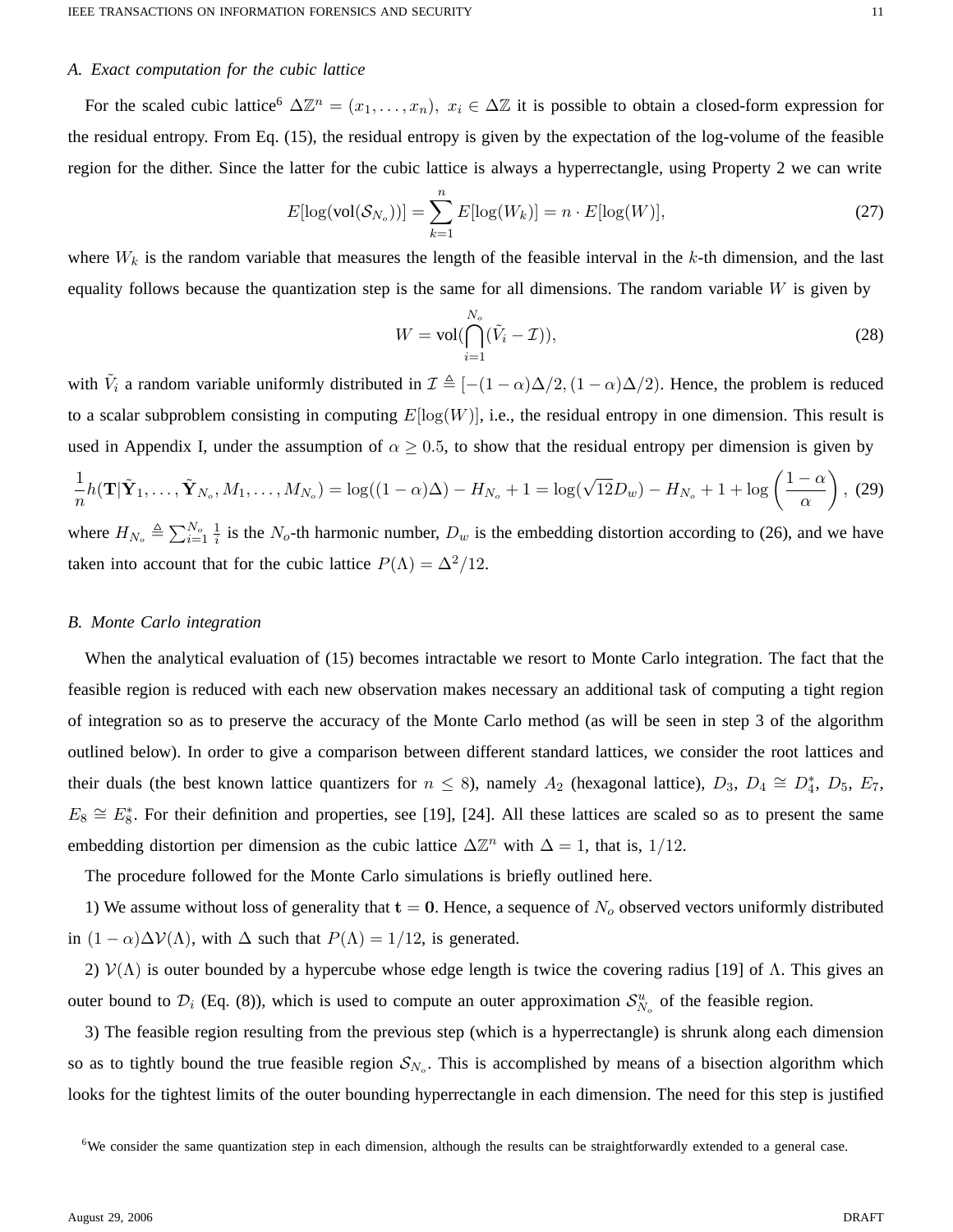by the fact that, for large  $N_o$ , the ratio vol $(\mathcal{S}_{N_o}^u)/vol(\mathcal{S}_{N_o})$  becomes too large, affecting the accuracy of Monte Carlo integration.

4) A large number of points uniformly distributed in the hyperrectangle of the previous step is generated. For each of these points, it is checked whether it belongs to  $\bigcap_{i=1}^{N_o} \mathcal{D}_i$ ; if so, the considered point belongs to  $S_{N_o}$ . Finally, the log-volume of  $S_{N_o}$  is computed by Monte Carlo integration, and the residual entropy is obtained by averaging the log-volume over a large number of realizations. In steps 3) and 4), fast quantizing algorithms [25] are used.

The results of Monte Carlo integration indicate that the lattice  $\Lambda_n^*$  that maximizes the residual entropy for each n is that with the best mean-squared quantization properties. This can be formally expressed as

$$
\Lambda_n^* = \arg \min_{\Lambda \in \mathcal{L}_n} G(\Lambda)
$$
  
subject to  $P(\Lambda) = constant$  (30)

where  $\mathcal{L}_n$  is the set of root lattices of dimensionality  $n \leq 8$ , and  $G(\Lambda) \triangleq \frac{P(\Lambda)}{\text{vol}(\mathcal{V}(\Lambda))^{2/n}}$  is the normalized second order moment of  $\Lambda$ . Notice that  $\Lambda_n^*$  maximizes vol $(\mathcal{V}(\Lambda))$  for given n and  $P(\Lambda)$ , and consequently  $\Lambda_n^*$  has the highest a priori entropy in  $\mathcal{L}_n$ , due to the uniformity of T. For illustration purposes, Fig. 3 gives a comparison between the residual entropy per dimension using the cubic lattice and that using some of the root lattices. Although we do not claim that the above result holds for the whole set of lattices with arbitrary  $n$ , at least it suggests that the security level of a lattice data hiding scheme can be improved by increasing n and choosing the lattice Λ with the lowest  $G(\Lambda)$ . This leads us to conjecture that a hypothetical spherically-shaped Voronoi region will provide an upper bound to the residual entropy, since the sphere is the region of  $\mathbb{R}^n$  with the smallest normalized second order moment. This is indeed so for the set of lattices considered in our experiments: as an example, the result obtained with the 8-dimensional sphere (also obtained through Monte Carlo) is plotted in Fig. 3. Unfortunately, the space can not be tessellated with spherical regions (except for  $n = 1$ ), so it is not possible to construct *spherical* lattice quantizers; nevertheless, as it was shown in [26], as n increases there exist lattices whose normalized second order moment tend to that of a sphere.<sup>7</sup> The security of lattice DC-DM using this type of lattices is studied in the next section.

# *C. Bounds and asymptotics on the equivocation for "good" lattices*

Throughout this section, we will make use of two assumptions: 1)  $\alpha \ge 0.5$ ; 2) we are using  $\Lambda_n^*$ , the optimal (in a mean-squared error sense) lattice quantizer in  $n$ -dimensions. As discussed in the proof of Property 2, Assumption 1 makes the modulo operation transparent for the computation of the entropy, since this is invariant to translations. Making use of the chain rule for mutual informations [6] we can write

$$
I(\tilde{\mathbf{Y}}_1, \dots, \tilde{\mathbf{Y}}_{N_o}; \mathbf{T}|M_1, \dots, M_{N_o}) = I(\tilde{\mathbf{Y}}_1; \mathbf{T}|M_1) + I(\tilde{\mathbf{Y}}_2, \dots, \tilde{\mathbf{Y}}_{N_o}; \mathbf{T}|\tilde{\mathbf{Y}}_1, M_1, \dots, M_{N_o})
$$
  
=  $I(\tilde{\mathbf{Y}}_1; \mathbf{T}|M_1) + I(\tilde{\mathbf{Y}}_2, \dots, \tilde{\mathbf{Y}}_{N_o}; \mathbf{T}'|M_2, \dots, M_{N_o}),$  (31)

<sup>7</sup>Moreover, this is a necessary condition for the lattices in order to achieve the channel capacity in the lattice DC-DM scheme [22].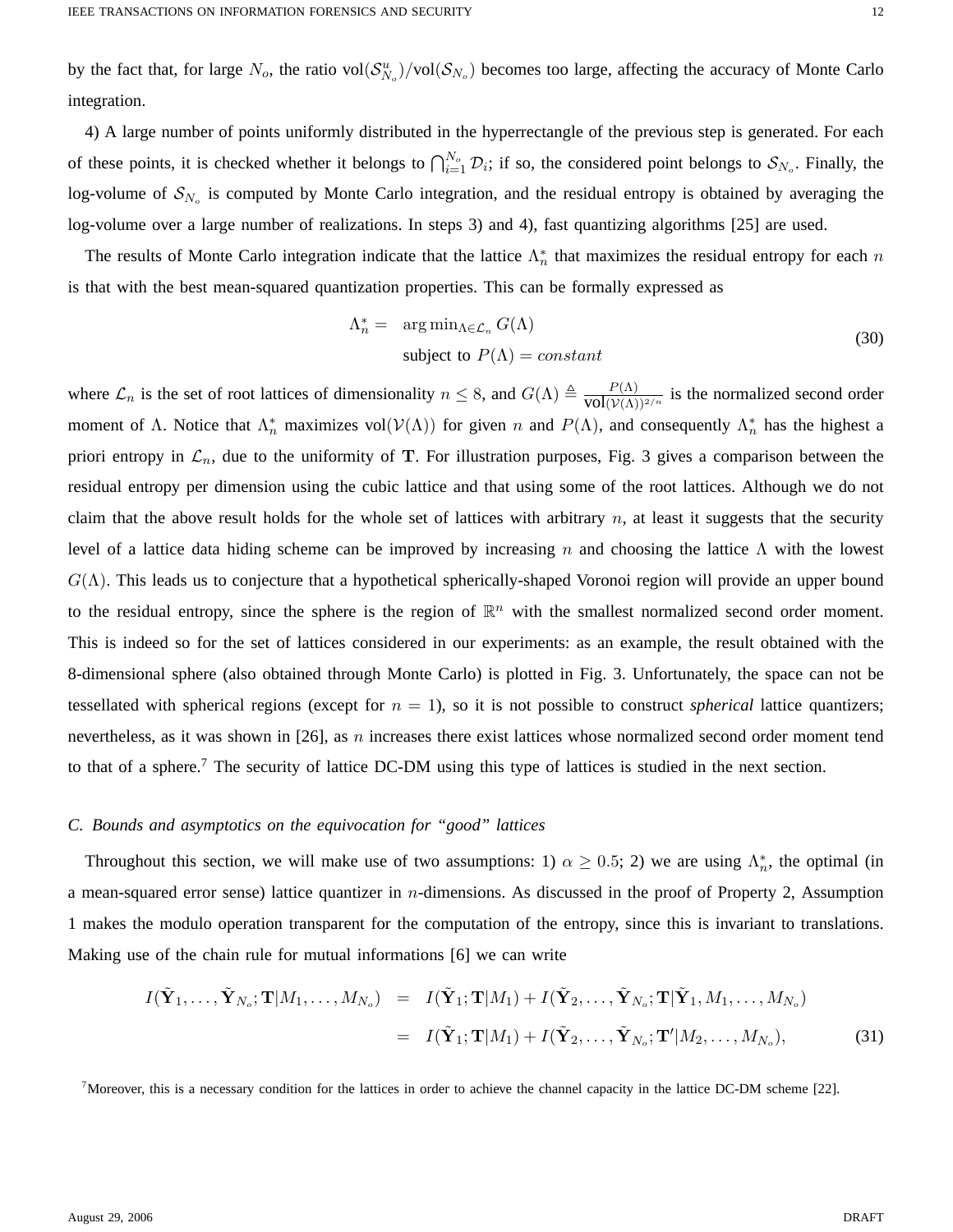

Fig. 3. Residual entropies per dimension for different lattices. All plots for the root lattices (but for the cubic one, which is theoretical) were obtained through Monte Carlo integration. The asymptotic limit corresponds to Eq. (35). The embedding distortion in all cases is  $D_w = \alpha^2/12$ , with  $\alpha = 0.5$ .

where  $\mathbf{T}' \sim U((1-\alpha)\mathcal{V}(\Lambda_n^*))$  is the dither conditioned on the first observation (as it follows from Property 1 and Lemma 1). Thus, each new observation conditioned on  $\tilde{\mathbf{Y}}_1$  and  $M_1$  can be written as<sup>8</sup>

$$
\tilde{\mathbf{Y}}_i = \mathbf{Z}_i + \mathbf{T}' + \mathbf{d}_{m_i}, \ i = 2, \dots, N_o,
$$
\n(32)

where  $\mathbf{Z}_i \triangleq (1 - \alpha)(\mathbf{X}_i - Q_{\Lambda_n^*}(\mathbf{X}_i))$  is the self-noise term, with the same statistical distribution as  $\mathbf{T}'$ , and hence with second moment per dimension  $(1 - \alpha)^2 P(\Lambda_n^*)$ . From Eq. (31), it can be seen that the following equality holds:

$$
h(\mathbf{T}|\tilde{\mathbf{Y}}_1,\ldots,\tilde{\mathbf{Y}}_{N_o},M_1,\ldots,M_{N_o})=h(\mathbf{T}'|\tilde{\mathbf{Y}}_2,\ldots,\tilde{\mathbf{Y}}_{N_o},M_2,\ldots,M_{N_o}),\text{ for }N_o\geq 2,
$$
\n(33)

so we can use the second term of (31) for obtaining a lower bound on the equivocation per dimension, as shown in Appendix II:

$$
\frac{1}{n}h(\mathbf{T}'|\tilde{\mathbf{Y}}_2,\ldots,\tilde{\mathbf{Y}}_{N_o},M_2,\ldots,M_{N_o}) \ge \frac{N_o}{2}\log\left(\frac{P(\Lambda_n^*)}{G(\Lambda_n^*)}\right) - \frac{(N_o-1)}{2}\log(2\pi e P(\Lambda_n^*)) - \frac{1}{2}\log(N_o) + \log(1-\alpha). \tag{34}
$$

This lower bound is loose for small n, but the next result shows that it is asymptotically tight for  $n \to \infty$ .

*Theorem 1:* In the limit when  $n \to \infty$ , using the optimum lattice quantizer  $\Lambda_n^*$ , the equivocation per dimension in lattice DC-DM is given by

$$
\lim_{n \to \infty} \frac{1}{n} h(\mathbf{T}' | \tilde{\mathbf{Y}}_2, \dots, \tilde{\mathbf{Y}}_{N_o}, M_2, \dots, M_{N_o}) = \frac{1}{2} \log(2\pi e D_w) - \frac{1}{2} \log(N_o) + \log\left(\frac{1-\alpha}{\alpha}\right), \text{ for } N_o \ge 2,
$$
 (35)

where  $D_w$  is the embedding distortion per dimension (26).

<sup>8</sup>As discussed before, the residual entropy in the KMA scenario does not depend on the specific message sequence as long as this is known, so we consider  $\mathbf{d}_{m_i} = \mathbf{0} \forall i = 1, \dots, N_o$ , without loss of generality for the remaining of this section and in the corresponding appendices.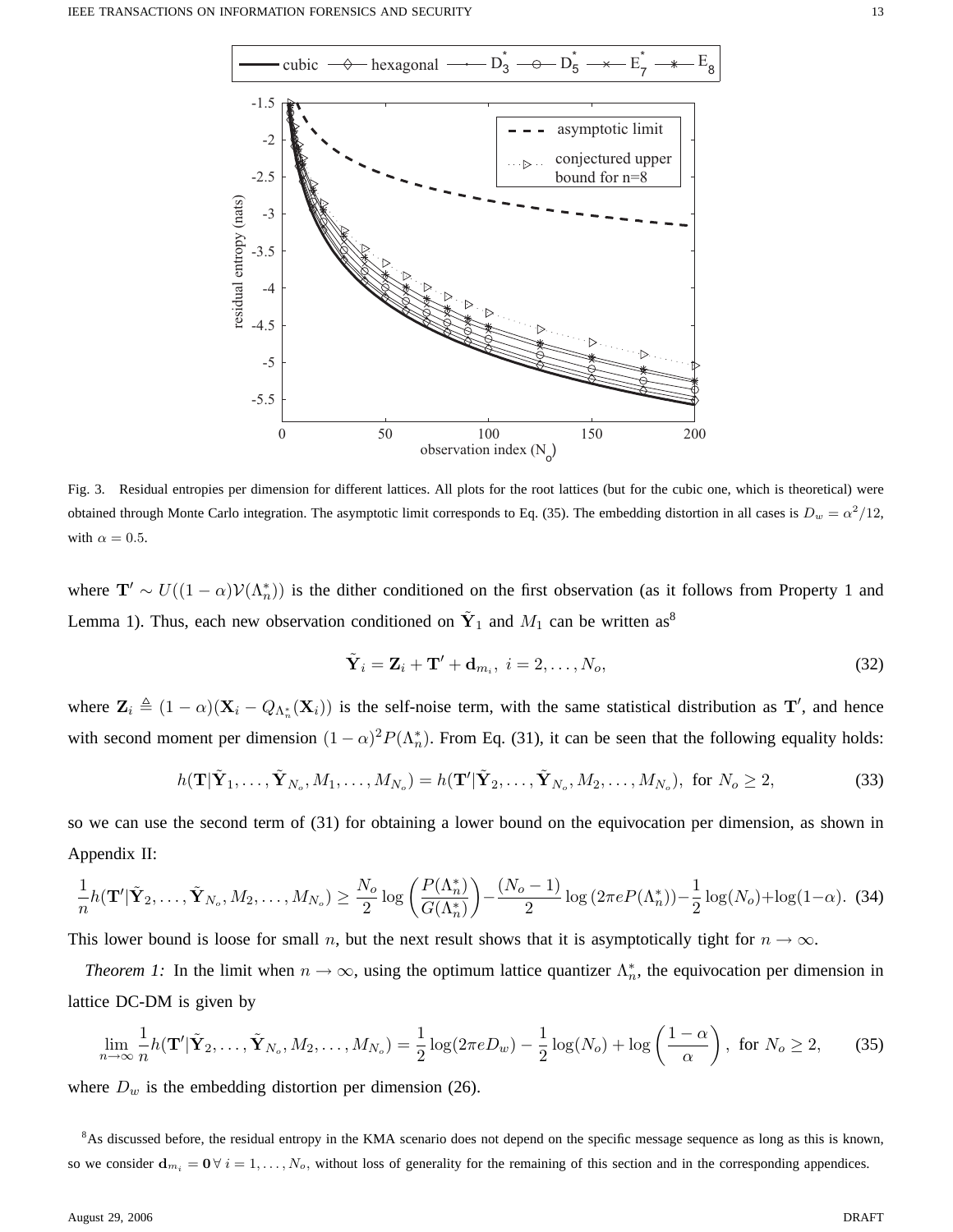$\Box$ 

# *Proof:* See Appendix III.

Notice that when  $n \to \infty$ , (34) coincides with (35), because  $G(\Lambda_n^*) \to 1/2\pi e$ . The first term in (35) accounts for the relation between the embedding distortion and the a priori entropy of the secret dither. The second term tells us how the equivocation decreases with  $N<sub>o</sub>$ , and the third term shows the dependence with the distortion compensation parameter  $\alpha$ , which basically introduces a constant shift in the equivocation curve (recall that for  $\alpha = 1$ , the residual entropy is  $-\infty$  for  $N_o \ge 1$ ). The asymptotic value of the equivocation is plotted in Figure 3 for reference, showing the gap with the root lattices studied before. The above theorem is the formal statement of a more intuitive result: the Voronoi region of  $\Lambda_n^*$  tends to a sphere, and in turn the uniform distribution in  $\mathcal{V}(\Lambda_n^*)$  tends asymptotically to a Gaussian distribution (in the normalized entropy sense) [26]; hence, roughly speaking, each modulo-Λ reduced observation (Eq. (32)) becomes closer to a Gaussian distribution with variance  $D_w/\alpha^2$ , whose mean is given by the secret dither (also with the same statistical distribution). This interpretation brings more insight in the comparison of the theoretical security between lattice DC-DM and additive spread spectrum methods. For the latter, the embedding function is given by  $Y = X + (-1)^m U$ , where X and U are the host and the spreading vector, respectively, with the latter playing the role of the secret key. Notice that the resemblance between this embedding function and (32) implies similar security properties for both methods. Considering that  $\mathbf{X} \sim \mathcal{N}(\mathbf{0}, \sigma_X^2 \cdot \mathbf{I}_n)$  and  $\mathbf{U} \sim \mathcal{N}(\mathbf{0}, \sigma_U^2 \cdot \mathbf{I}_n)$ , it was shown in [3] that

$$
\frac{1}{n}h(\mathbf{U}|\mathbf{Y}_1,\ldots,\mathbf{Y}_{N_o},M_1,\ldots,M_{N_o})=\frac{1}{2}\log\left(2\pi eD_w\right)-\frac{1}{2}\log\left(1+N_o\frac{D_w}{\sigma_X^2}\right),\tag{36}
$$

where now  $D_w = \sigma_U^2$ . It can be readily seen that the decrease in the equivocation for additive spread spectrum is determined by the ratio  $\sigma_U^2/\sigma_X^2$ , which is usually very small due to imperceptibility constraints. Instead, for lattice DC-DM after the modulo-Λ reduction, the power of both the watermark and the host interference are the same, i.e.,  $(1-\alpha)^2 P(\Lambda_n^*)$ ; this explains the term  $\frac{1}{2} \log(N_o)$  in (35) and the rapid decrease of the equivocation, compared to that of (36).

Fig. 4 shows a comparison between lattice DC-DM and additive spread spectrum for different values of embedding distortion, parameterized by the Document to Watermark Ratio, defined as DWR  $\triangleq 10 \log_{10} (\sigma_X^2/D_w)$ .

#### *D. Bounds on the estimation error*

Let us define the estimation error as  $e \triangleq t - \hat{t}$ , where  $\hat{t}$  is the dither estimate. If the covariance matrix of the estimation error is given by  $\mathbf{R}_E$ , then it is immediate to upper bound its entropy by

$$
h(\mathbf{E}) \le \frac{1}{2} \log \left( (2\pi e)^n |\mathbf{R}_E| \right). \tag{37}
$$

Furthermore, note that

$$
h(\mathbf{E}) = h(\mathbf{T} - \hat{\mathbf{T}}) \ge h(\mathbf{T} - \hat{\mathbf{T}} | \mathbf{Y}_1, \dots, \mathbf{Y}_{N_o}, M_1, \dots, M_{N_o}) = h(\mathbf{T} | \mathbf{Y}_1, \dots, \mathbf{Y}_{N_o}, M_1, \dots, M_{N_o}),
$$
(38)

since  $\hat{\mathbf{T}}$  is a function of the observations. Thus,

$$
h(\mathbf{T}|\mathbf{Y}_1,\ldots,\mathbf{Y}_{N_o},M_1,\ldots,M_{N_o}) \leq \frac{1}{2}\log\left((2\pi e)^n|\mathbf{R}_E|\right) \leq \frac{n}{2}\log\left(2\pi e^{\frac{\mathbf{tr}(\mathbf{R}_E)}{n}}\right),\tag{39}
$$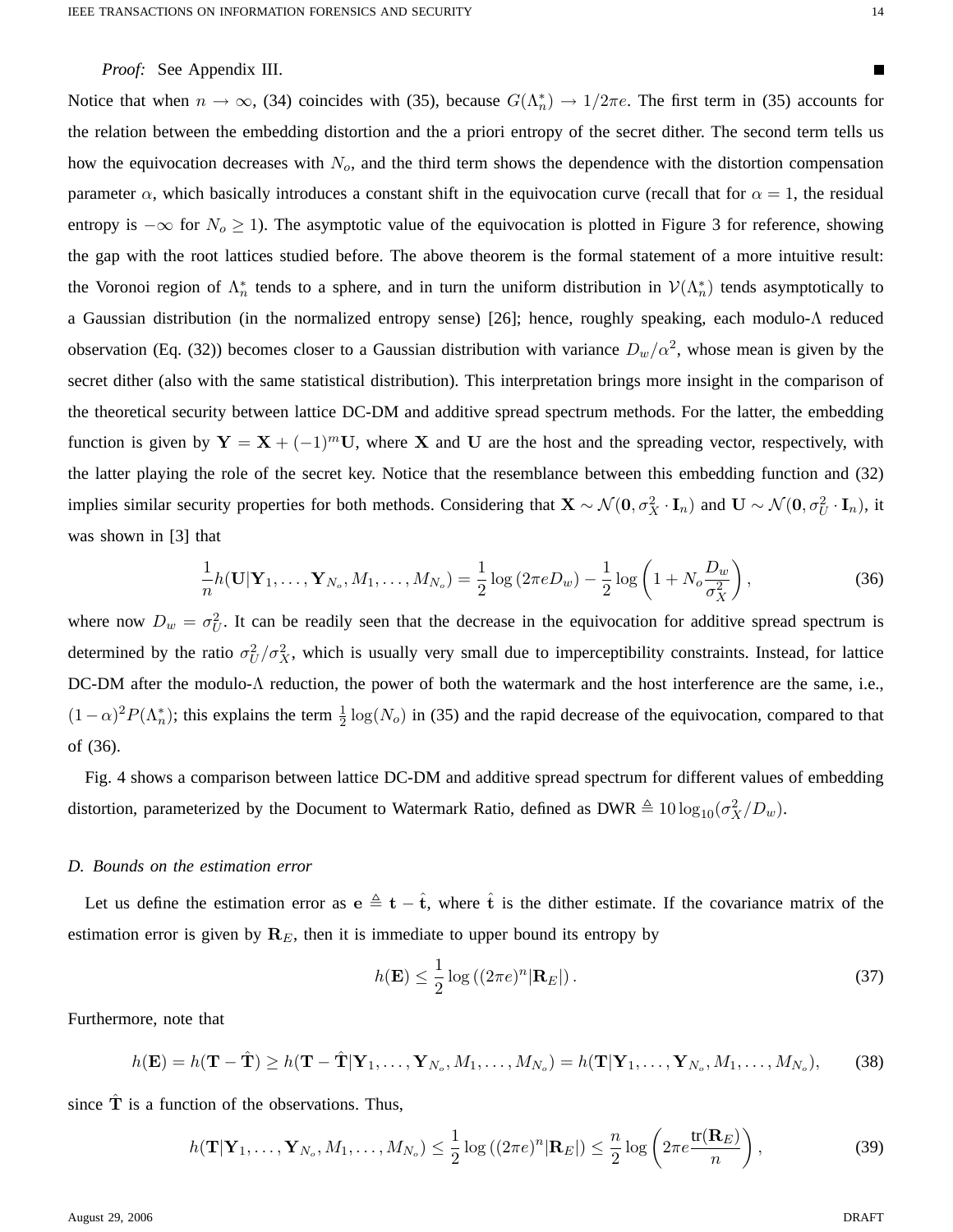

Fig. 4. Comparison, in terms of equivocation per dimension, between lattice DC-DM and additive spread spectrum.  $\alpha = 0.7$  for DC-DM.

where the second inequality follows from the fact that  $|\mathbf{R}_E|^{\frac{1}{n}} \leq$  $\text{tr}(\mathbf{R}_{\scriptscriptstyle{E}})$  $\frac{\mathbf{n}(\mathbf{k}_E)}{n}$  [6, Th. 16.8.4]. Let us define the variance per dimension of the estimation error as  $\sigma_E^2 \triangleq \frac{\text{tr}(\mathbf{R}_E)}{n}$  $\frac{\mathbf{R}_{E}}{n}$ . Then, from (39) we have the following lower bound on  $\sigma_E^2$ :  $\sigma_E^2 \geq$ 1  $\frac{1}{2\pi e}e^{\frac{2}{n}h(\mathbf{T}|\mathbf{Y}_{1},...,\mathbf{Y}_{N_o},M_{1},...,M_{N_o})}$  $, (40)$ 

which is nothing but the entropy power of  $T$  given  $N<sub>o</sub>$  observations [6]. It can be observed that, for achieving an error-free estimate, the equivocation must necessarily approach  $-\infty$ . Substituting Eq. (35) into (40), we arrive at the following bound for  $n \to \infty$  and the optimal lattice quantizer:

$$
\sigma_E^2 \ge \frac{(1-\alpha)^2 P(\Lambda_n^*)}{N_o},\tag{41}
$$

The above bound is attained using the simple averaging estimator, but taking into account that the observations must be properly shifted in order to avoid problems with the modulo-Λ reduction; thus, if we define

$$
\tilde{\mathbf{v}}_i = (\tilde{\mathbf{y}}_i - \mathbf{d}_{m_i} - \tilde{\mathbf{y}}_1 + \mathbf{d}_{m_1}) \text{ mod } \Lambda, \ i = 1, \dots, N_o,
$$
\n(42)

then the optimal dither estimator for  $\Lambda_n^*$ ,  $n \to \infty$ , is given by

$$
\hat{\mathbf{t}}_{av} = \left(\tilde{\mathbf{y}}_1 - \mathbf{d}_{m_1} + \frac{1}{N_o} \sum_{i=1}^{N_o} \tilde{\mathbf{v}}_i\right) \text{ mod } \Lambda. \tag{43}
$$

The achievability of (41) follows from the fact that, for  $\Lambda_n^*$ , the self-noise and the secret dither follow asymptotically a Gaussian distribution as  $n \to \infty$ . Thus, this result about the estimation error can be compared to the estimation error for the cubic lattice; since we are interested in computing the behavior for large  $N<sub>o</sub>$ , we make use of the approximation  $H_{N_o} \approx \log(N_o) + \gamma$ , which is asymptotically tight for large  $N_o$ , with  $H_{N_o} \triangleq \sum_{i=1}^{N_o} \frac{1}{i}$  $\frac{1}{i}$  the harmonic number and  $\gamma$ the Euler-Mascheroni constant, defined as  $\gamma \triangleq \lim_{N_o \to \infty} H_{N_o} - \log(N_o)$ . In this case we have, using (29)

$$
\sigma_E^2 \ge \frac{1}{2\pi e} e^{2(\log((1-\alpha)\Delta) - H_{N_o} + 1)} \approx \frac{1}{2\pi e} e^{2(\log((1-\alpha)\Delta) - \log(N_o) + 1 - \gamma)} = \frac{1}{2\pi e^{2\gamma - 1}} \cdot \frac{(1-\alpha)^2 \Delta^2}{N_o^2}.
$$
 (44)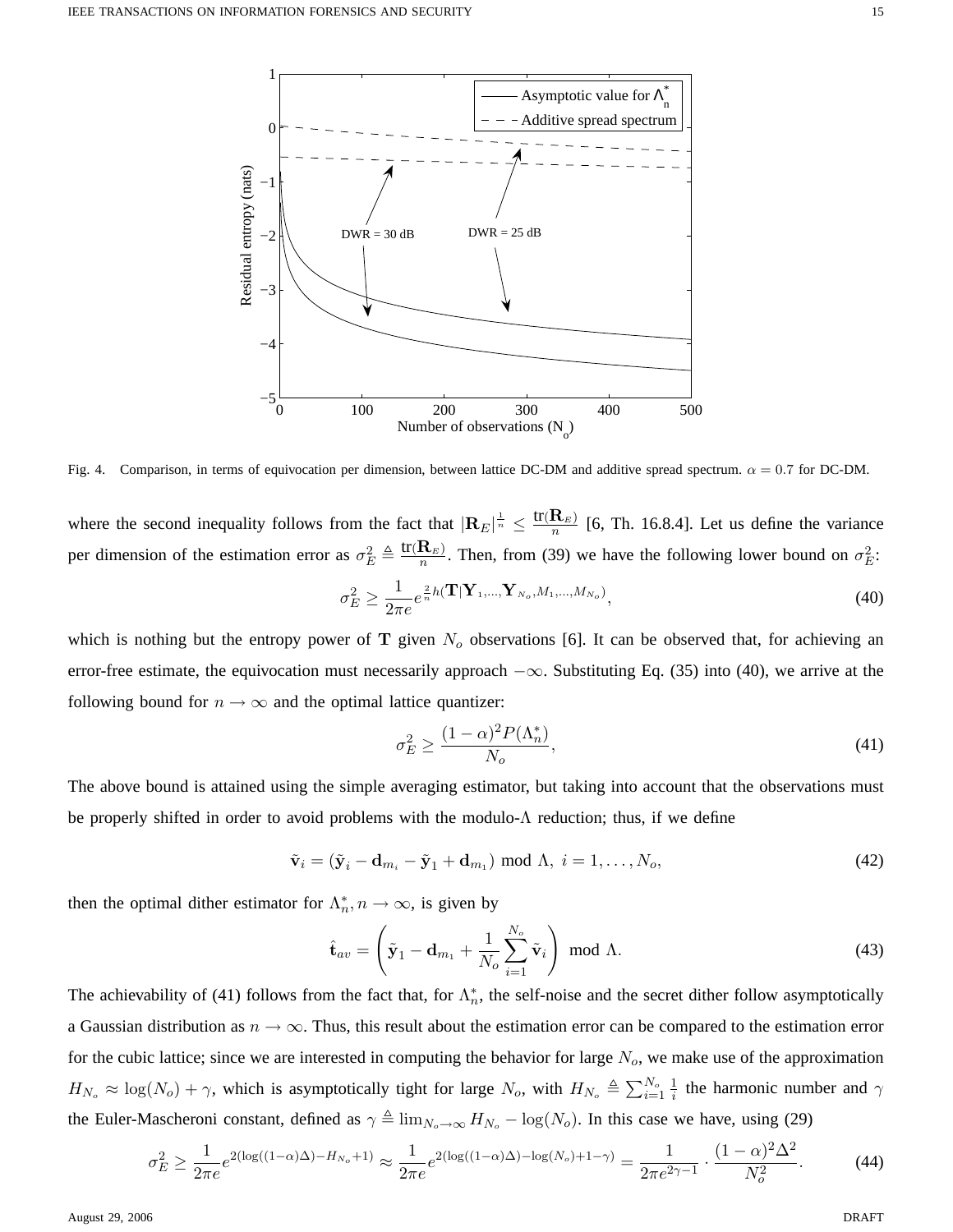Thus, the variance per dimension approximately decreases with the inverse of the squared number of observations. This bound can even be compared to the exact error variance of the optimal dither estimator, in order to check the tightness of the bound. For the cubic lattice, dither estimation may be carried out independently for each component without loss of optimality. It is a well known result that the optimal dither estimator in a mean-squared error sense is given by the mean value of the dither conditioned on the  $N<sub>o</sub>$  observations: in our case, the *i*-th component of the dither is uniformly distributed in an interval  $[x_1, x_2]$ ; hence, the optimal estimate is  $\hat{t} = (x_1 + x_2)/2$ , and the variance per dimension of the estimation error is

$$
\sigma_E^2 = E\left[ (T - \hat{t})^2 \right] = \text{var}(T) = \frac{1}{12} \cdot E[W^2],\tag{45}
$$

where  $w = |x_2 - x_1|$  is the width of the feasible interval, and the expectation is taken over the joint pdf of the observations. Actually, this expectation may be computed by replacing  $log(w)$  by  $w^2$  in Eq. (64) of Appendix I, resulting in

$$
\sigma_E^2 = \frac{1}{2} \cdot \frac{(1 - \alpha)^2 \Delta^2}{2 + 3N_o + N_o^2},\tag{46}
$$

which for large  $N_o$  is dominated by the term  $N_o^2$ , differing from the right hand side of (44) only in a constant multiplying factor. Note that due to the approximation of  $H_{N_o}$  used in (44), the latter is a lower bound only for  $N_o \geq 2$ ; nevertheless, making use of the exact expression for  $H_{N_o}$ , the right hand side of (44) can be shown to be always lower than (46).

## IV. PRACTICAL ALGORITHMS FOR SECRET DITHER ESTIMATION

The theoretical analysis carried out in the previous sections, besides quantifying the information leakage about the secret dither, gives important hints about how to perform dither estimation. Indeed, the information-theoretic formulation given in Section II is closely related to the theory of *set-membership estimation* (SME), aka *set-theoretic estimation* [27], [28], which is widely known in the field of Automatic Control and in certain Signal Processing areas, such as image recovery.<sup>9</sup> In the set-membership formulation of a problem with solution space  $\Xi$ , the *i*-th observation is associated to a subset  $\mathcal{F}_i \in \Xi$  that contains all estimates which are consistent with that observation; formally,  $\mathcal{F}_i$ can be expressed as

$$
\mathcal{F}_i = \{ z \in \Xi : \psi_i(z) = 1 \}, \ i = 1, \dots, N_o,
$$
\n(47)

where  $\psi_i(z)$  is a certain indicator function that depends on the problem formulation, and  $N_o$  is the number of available observations. The subset F of estimates which are consistent with all the available information is the so-called *feasible solution set* and is given by  $\mathcal{F} = \bigcap_{i=1}^{N_o} \mathcal{F}_i$ ; finally, a set-membership estimate consists in choosing any point  $z \in \mathcal{F}$ .

In the dither estimation problem, the solution space of interest is  $\mathbb{R}^n$ . We will deal for now only with the KMA scenario, deferring until Section IV-C the (minor) modifications needed to cope with the CMA case. Thus, the indicator function is given by

$$
\psi_i(\mathbf{z}) = \begin{cases} 1, & \mathbf{z} \in \mathcal{D}_i \\ 0, & \text{otherwise} \end{cases}
$$
 (48)

<sup>9</sup> Interestingly, the set-membership framework has been previously applied to watermark embedding in speech signals [29].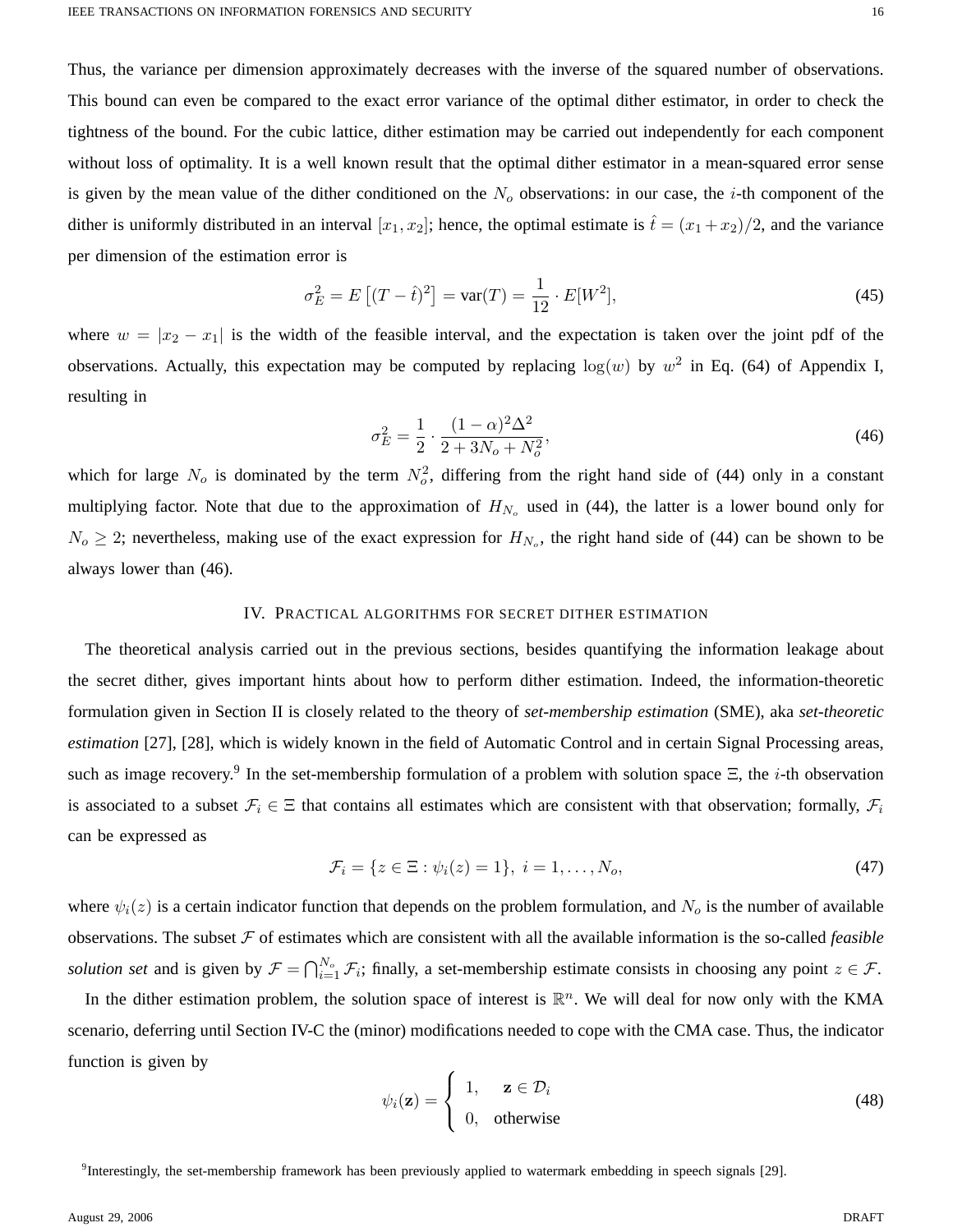so  $\mathcal{F}_i = \mathcal{D}_i$  and  $\mathcal{F} = \mathcal{S}_{N_o}$ , where  $\mathcal{D}_i$  and  $\mathcal{S}_{N_o}$  were defined in Property 1. Moreover, if  $\mathbf{T} \sim U(\mathcal{V}(\Lambda))$ , which is the worst case for the attacker, the set-membership estimator becomes the maximum likelihood dither estimator. Although intuitively simple, such estimator may not be practical, since exact computation of the solution sets may be computationally prohibitive, because of the increasing number of vertices in  $S_{N_o}$  for  $N_o > 1$ . Nevertheless, the attacker may not be interested in obtaining the exact  $S_{N_o}$ , but instead be satisfied with an accurate approximation of the feasible solution set. Algorithms that are suitable for performing such approximation are discussed in this section. Albeit other algorithms with better performance could be devised, our main purpose is to show that the theoretical information leakage may be exploited in practice with manageable complexity.

According to Property 2, the assumption  $\alpha \geq 0.5$  allows us to consider the feasible region as a modulo- $\Lambda$  convex set. Furthermore, if we shift all observations by  $-\tilde{y}_1 + d_{m_1}$ , then the modulo operation is transparent, so the feasible regions for each observation (Eq.  $(8)$ ) can be now simplified to<sup>10</sup>

$$
\mathcal{D}_i = \tilde{\mathbf{v}}_i + (1 - \alpha)\mathcal{V}(\Lambda), \ i = 1, \dots, N_o,
$$
\n(49)

with  $\tilde{\mathbf{v}}_i$  defined in (42), rendering the problem convex, since the feasible solution sets (which are in fact polytopes) result from the intersection of convex sets. Some guidelines about how to modify the algorithms in order to work with  $\alpha$  < 0.5 will be given in Section VIII.

The Voronoi region of any lattice can be described in a variety of ways; for our purposes the most appropriate description is by means of the bounding hyperplanes corresponding to its facets. In the following we assume that, for a Voronoi cell  $V(\Lambda)$  with  $n_f$  facets, we know: 1) a vector  $\phi_k$  which is outward-pointing normal to the k-th facet; 2) a point  $z_{0,k}$  on the k-th facet. Taking into account each of the modified observations  $\tilde{v}_i$ , we have

$$
\mathcal{D}_i = \{ \mathbf{z} \in \mathbb{R}^n : \boldsymbol{\phi}_k^T(\mathbf{z} - \mathbf{z}_{0,k}) \leq \boldsymbol{\phi}_k^T \tilde{\mathbf{v}}_i, \ k = 1, \dots, n_f; \ i = 1, \dots, N_o \}. \tag{50}
$$

## *A. Inner polytope algorithm*

The set of modified observations  $\{\tilde{\mathbf{v}}_i\}$  together with Eq. (50) define an ensemble of linear inequalities, which in turn describe a polytope in  $n$ -dimensional space. Hence, the feasible solution set can be expressed as

$$
\mathcal{S}_{N_o} = \left\{ \mathbf{z} \in \mathbb{R}^n : \boldsymbol{\phi}_k^T \mathbf{z} \leq \boldsymbol{\phi}_k^T \tilde{\mathbf{v}}_i + \boldsymbol{\phi}_k^T \mathbf{z}_{0,k}, \ k = 1, \ldots, n_f; \ i = 1, \ldots, N_o \right\}.
$$
 (51)

We are interested in computing an approximation of the feasible region. For such an approximation to be valid, it must outer bound  $S_{N_o}$  (as tightly as possible), since we do not want to discard any point in  $S_{N_o}$  a priori, and it is also desirable that the approximate region is easy to describe. Then, a reasonable choice is to search for the ellipsoid of minimum volume that contains  $S_{N_o}$  (formally known as the *Löwner-John* ellipsoid of  $S_{N_o}$ [30]). Unfortunately, the problem of finding the ellipsoid of interest is ill-posed (indeed, it has been shown to be an NP-complete problem) [31], but on the other hand, the problem of finding the maximum volume ellipsoid contained in the polytope defined by a set of linear inequalities is well-posed. Moreover, if we scale such ellipsoid by a factor of  $n$  around its center

<sup>10</sup>Obviously, the offset  $-\tilde{y}_1 - d_{m_1}$  must be removed from the final estimate.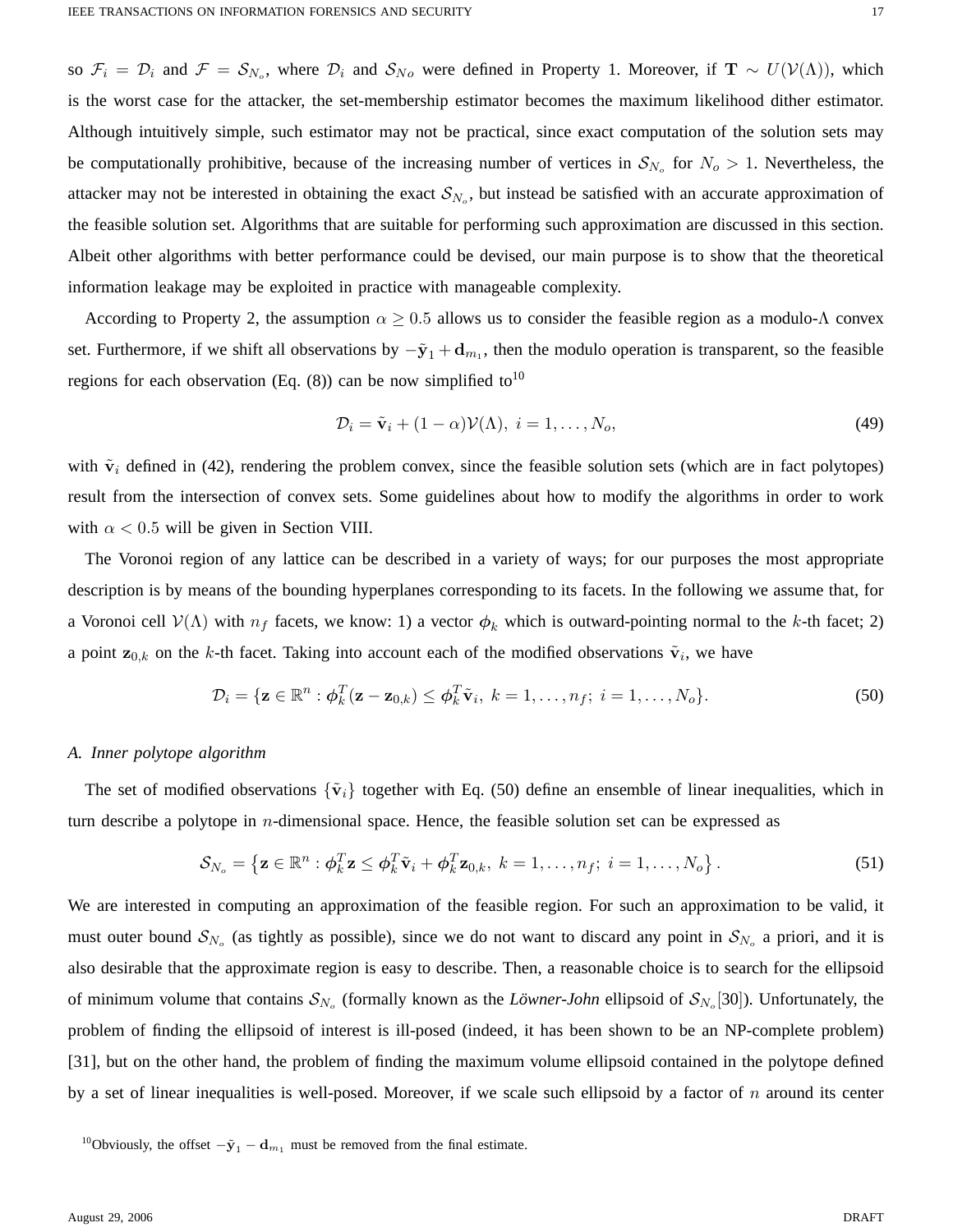(*n* is the dimensionality of the lattice), then the resulting ellipsoid is guaranteed to bound  $S_{N_o}$  [30]. An ellipsoid  $\mathcal{E}(\theta, \mathbf{P})$  in Euclidean space is defined by its center  $\theta$  and a symmetric positive definite matrix P such that

$$
\mathcal{E}(\boldsymbol{\theta}, \mathbf{P}) = \left\{ \mathbf{z} \in \mathbb{R}^n : |(\mathbf{z} - \boldsymbol{\theta})^T \mathbf{P}^{-1} (\mathbf{z} - \boldsymbol{\theta})| \le 1 \right\} = \left\{ \mathbf{P}^{1/2} \mathbf{r} + \boldsymbol{\theta} : ||\mathbf{r}|| \le 1 \right\}.
$$
 (52)

The computation of  $\hat{\theta}$  and  $\hat{P}$  for the maximum volume ellipsoid contained in  $S_{N_o}$  can be written as a convex minimization problem with second order cone constraints [30]:

$$
(\hat{\boldsymbol{\theta}}, \hat{\mathbf{P}}) = \underset{\boldsymbol{\theta}, \mathbf{P}}{\text{arg min}} \quad \log \det(\mathbf{P}^{-1/2})
$$
  
subject to 
$$
||\mathbf{P}^{1/2}\boldsymbol{\phi}_k|| \leq \boldsymbol{\phi}_k^T\tilde{\mathbf{v}}_i + \boldsymbol{\phi}_k^T\mathbf{z}_{0,i} - \boldsymbol{\phi}_k^T\boldsymbol{\theta},
$$

$$
\forall k = 1, \dots, n_f; i = 1, \dots, N_o.
$$
 (53)

This problem can be recast as a *semidefinite problem* [32] where a linear function is minimized subject to Linear Matrix Inequality (LMI) constraints; this kind of optimization problems can be efficiently solved by means of interior-point methods [31]. As will be checked in Section V, this approach yields tight approximations to  $S_{N_o}$ , but it presents an obvious drawback: the potential complexity of the minimization problem arising from the huge number of constraints imposed by large n and  $N<sub>o</sub>$ . The scheme presented in the next section reduces the complexity by means of an iterative approach.

# *B. Optimal volume ellipsoid (OVE) [33]*

This is a classical SME algorithm that was originally devised for estimation in noisy AR models:

$$
y_k = \sum_{j=1}^n \theta_j y_{k-j} + u_k = \boldsymbol{\theta}^T \boldsymbol{\phi}_k + u_k,
$$

where  $\phi_k = (y_{k-1}, \dots, y_{k-n})^T$  are the *n* past observations,  $\theta = (\theta_1, \dots, \theta_n)^T$  is the vector of parameters to be estimated, and  $u_k$  is the noise term, whose absolute value is assumed to be bounded by  $\gamma_k$ . For the k-th observation, the feasible solution set  $\mathcal{F}_k$  is given by all points in  $\mathbb{R}^n$  that are *consistent* with the observation, i.e.

$$
\mathcal{F}_k = \{ \mathbf{z} \in \mathbb{R}^n : |y_k - \mathbf{z}^T \boldsymbol{\phi}_k| \leq \gamma_k \}. \tag{54}
$$

Equation (54) defines a region of  $\mathbb{R}^n$  delimited by two parallel hyperplanes:

$$
H_{k,1} = \{ \mathbf{z} \in \mathbb{R}^n : \mathbf{z}^T \boldsymbol{\phi}_k = y_k - \gamma_k \}, \ \ H_{k,2} = \{ \mathbf{z} \in \mathbb{R}^n : \mathbf{z}^T \boldsymbol{\phi}_k = y_k + \gamma_k \},
$$

which encloses the true parameter vector  $\theta$ . The series of solution sets is then constructed iteratively as  $S_k$  =  $\bigcap_{i=1}^k \mathcal{F}_i$ ,  $k = 1, \ldots, N_o$ . In order to avoid the costly computation of the exact  $\{\mathcal{S}_k\}$ , the solution sets are approximately described by means of bounding ellipsoids.

This algorithm can be straightforwardly applied to our problem by slightly modifying the description of the feasible region given in (50): in our case, we need to parameterize  $\mathcal{D}_i$  as the intersection of a finite number of parallel hyperplanes. Assuming that the Voronoi cell of the considered lattice is composed of  $n_f$  pairwise parallel facets (see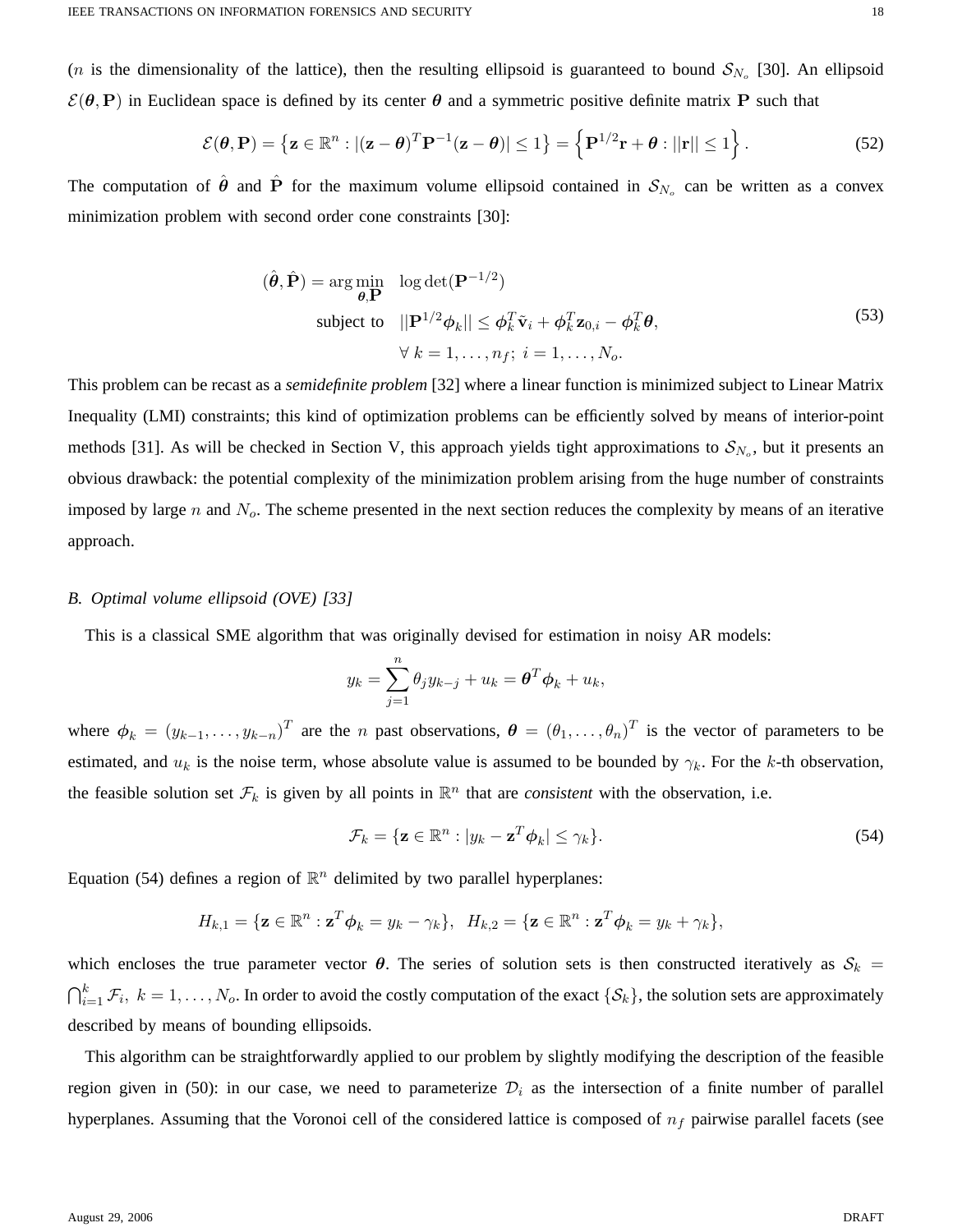

Fig. 5. (a) Voronoi region of the hexagonal lattice delimited by three pairs of parallel hyperplanes. (b) Intersection between an ellipsoid and a pair of hyperplanes.

Fig. 5-(a)),<sup>11</sup> the feasible solution set for the *i*-th observation can be specified by a matrix  $\Phi_{n \times n_f/2}$ , and a vector  $\gamma_{n_f/2\times1}$  such that  $\mathcal{D}_i = \bigcap_{j=1}^{n_f/2} \mathcal{F}_{i,j}$ , where

$$
\mathcal{F}_{i,j} = \{ \mathbf{z} \in \mathbb{R}^n : |\tilde{\mathbf{v}}_i^T \boldsymbol{\phi}_j - \mathbf{z}^T \boldsymbol{\phi}_j| \le \gamma_j \},\tag{55}
$$

being  $\phi_j$  the j-th column of  $\Phi$ , and  $\gamma_j \triangleq \phi_j^T \mathbf{z}_{0,k}$  is the j-th element of  $\gamma$ . Hence, the series of solution sets is given by

$$
S_k = \bigcap_{i=1}^k \mathcal{D}_i = \bigcap_{i=1}^k \bigcap_{j=1}^{n_f/2} \mathcal{F}_{i,j}, \ k = 1, \dots, N_o.
$$
 (56)

The computation of the  $(k+1)$ -th solution set amounts to obtaining an ellipsoid  $\mathcal{E}(\hat{\theta}_{k+1}, \hat{\mathbf{P}}_{k+1}) \supseteq \mathcal{E}(\hat{\theta}_k, \hat{\mathbf{P}}_k) \cap \mathcal{D}_k$ . Such ellipsoid is iteratively computed in the following manner:

- 1) First, make  $\mathcal{E}(\mathbf{c}_0, \mathbf{B}_0) = \mathcal{E}(\hat{\boldsymbol{\theta}}_k, \hat{\mathbf{P}}_k)$
- 2) Compute  $\mathcal{E}(\mathbf{c}_{i+1}, \mathbf{B}_{i+1}) \supseteq \mathcal{E}(\mathbf{c}_i, \mathbf{B}_i) \cap \mathcal{F}_{k,i+1}, i = 0, \ldots, n_f/2 1$
- 3) Finally, make  $\mathcal{E}(\hat{\theta}_{k+1}, \hat{\mathbf{P}}_{k+1}) = \mathcal{E}(\mathbf{c}_{n_f/2}, \mathbf{B}_{n_f/2})$

This way, in Step 2 we are intersecting iteratively one ellipsoid with one set  $\mathcal{F}_{k,i}$ , as is depicted in Figure 5-(b). Clearly, we are interested in finding the ellipsoid with minimum volume that contains such intersection, i.e.

$$
(\mathbf{c}_{i+1}^*, \mathbf{B}_{i+1}^*) = \underset{\mathbf{c}, \mathbf{B}}{\text{arg min}} \quad \text{vol}(\mathcal{E}(\mathbf{c}, \mathbf{B}))
$$
  
subject to  $\mathcal{E}(\mathbf{c}_i, \mathbf{B}_i) \cap \mathcal{F}_{k,i+1} \subseteq \mathcal{E}(\mathbf{c}, \mathbf{B}).$  (57)

which is precisely the minimization problem addressed in the OVE algorithm [33], whose analytic solution reads as

$$
\mathbf{c}_{i+1}^* = \mathbf{c}_i + \frac{\tau_i \mathbf{B}_i \boldsymbol{\phi}_i}{\left(\boldsymbol{\phi}_i^T \mathbf{B}_i \boldsymbol{\phi}_i\right)^{1/2}}, \qquad \mathbf{B}_{i+1}^* = \delta_i \left(\mathbf{B}_i - \sigma_i \frac{\mathbf{B}_i \boldsymbol{\phi}_i \boldsymbol{\phi}_i^T \mathbf{B}_i}{\boldsymbol{\phi}_i^T \mathbf{B}_i \boldsymbol{\phi}_i}\right), \tag{58}
$$

where  $\tau_i$ ,  $\sigma_i$ ,  $\delta_i$  are variables that depend on the observation  $\tilde{\mathbf{v}}_k$ , the current ellipsoid  $\mathcal{E}(\mathbf{c}_i, \mathbf{B}_i)$  and  $\mathcal{F}_{k,i+1}$  (details about their calculation can be found in [33]), and finally  $\phi_i$  is the *i*-th column of matrix  $\Phi$ .

<sup>11</sup>Should this not be true, the problem can still be recast in a similar manner by adding some additional hyperplanes.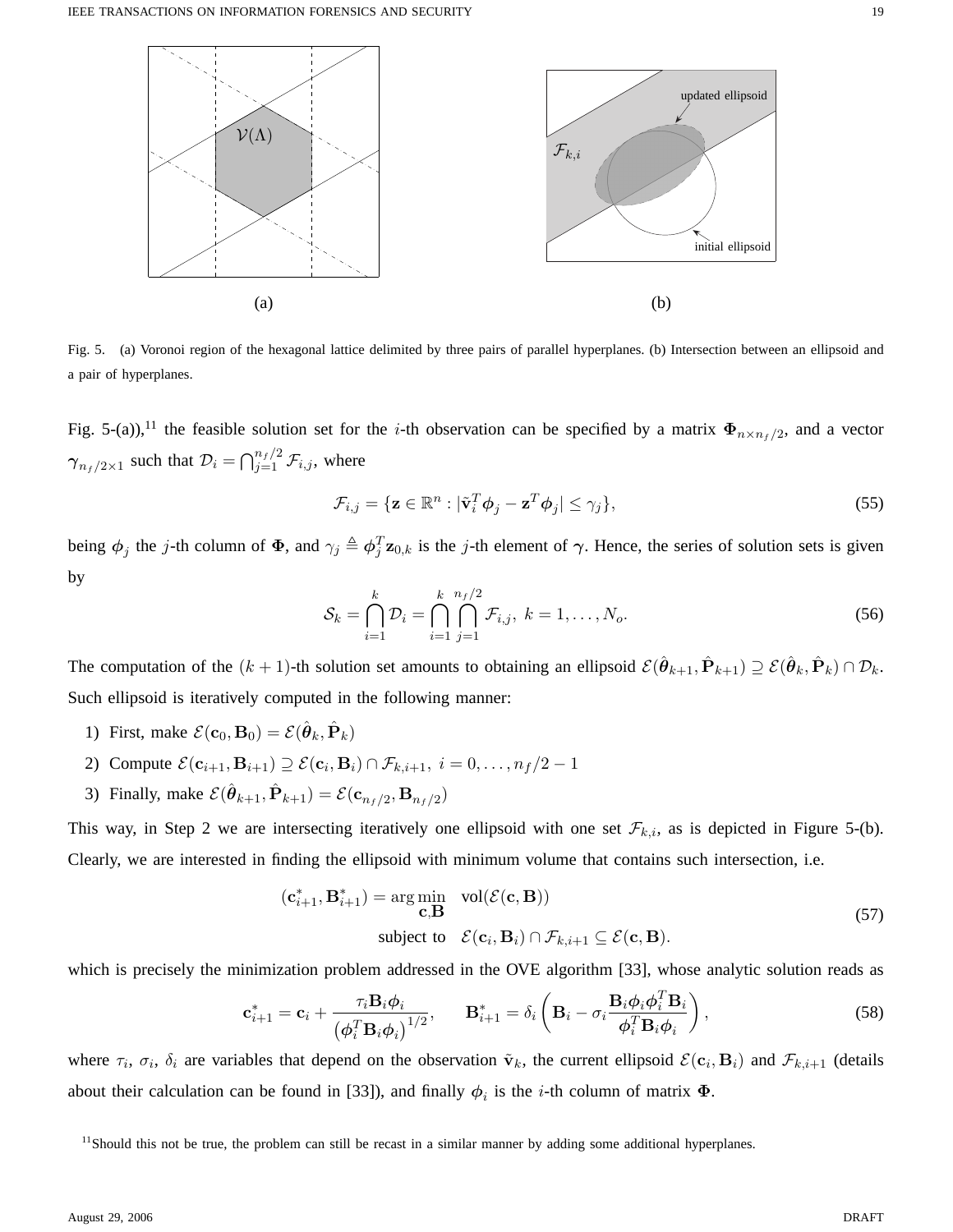The algorithm just described is obviously optimal in one dimension, since the ellipsoids are simply real intervals. Another interesting feature of this approach, and common to many other iterative SME algorithms, is that further refinements on the solution set are possible by recirculating the observed data, i.e., by feeding to the system the same

set of observations repeatedly (as if they were in a circular buffer, for instance). This is possible because the resulting bounding ellipsoid in the i-th iteration depends on both the  $(i - 1)$ -th bounding ellipsoid and the i-th observation. This important feature provides performance similar to that of the above *inner polytope* algorithm, as will be checked in Section V.

## *C. Dither estimation in the CMA scenario*

The CMA scenario implies minor changes to the estimation algorithms proposed above for the KMA case. Actually, estimation in the CMA case can be performed as follows:

- 1) Assume that the sequence of observations is watermarked with message  $m \in \mathcal{M}$ ,
- 2) Perform estimation as in the KMA case,
- 3) Once  $\hat{S}_{N_o}$  has been obtained, compute the approximate feasible region  $\hat{S}_{N_o}^{CMA}$  as in Eq. (23).
- 4) Provided that  $\mathbf{T} \sim U(\mathcal{V}(\Lambda))$ , two possible cases may arise after performing Step 3:
- The resulting feasible regions  $(\hat{S}_{N_o} + \mathbf{d}_m)$  overlap; then, according to Eq. (22), the probability of finding the dither in their intersection is higher than in the remaining regions.
- The regions do not overlap; then, the dither is equally likely in any of the feasible regions.

## V. EXPERIMENTAL RESULTS

This section provides a comparison of the practical performance for the different estimators proposed in Section IV, considering only the KMA scenario. The optimization problems involving LMI's were solved using the optimization packages YALMIP [34] and SeDuMi [35] for Matlab, and the set of observations  $\tilde{\mathbf{y}}_i$  was generated according to the distribution given in (5). As for the theoretical part, we will consider here some of the so-called *root lattices* and their duals, introduced in Section III. The Voronoi regions of these lattices are described in [24], from which we derived all the parameters needed for implementing our attack. We provide two different measures of performance of the proposed estimators:

1) the first one is based on the volume of the estimated feasible regions. The volume of the k-th ellipsoid reads as

$$
\text{vol}(\mathcal{E}(\hat{\boldsymbol{\theta}}_k, \hat{\mathbf{P}}_k)) = (\det \hat{\mathbf{P}}_k)^{1/2} \cdot V_n(1),\tag{59}
$$

where  $V_n(1)$  stands for the volume of the *n*-dimensional sphere of unit radius. When  $T \sim U(\mathcal{V}(\Lambda))$ , all points in the interior of the estimated feasible region  $\hat{S}_{N_o}$  have the same probability of being the true dither vector  $t_0$ , so it is immediate to compute the residual entropy of the dither as  $log(vol(\hat{S}_{N_o}))$ . The average value of this *empirical* residual entropy is computed over a large number of realizations. The performance of each method is quantified by the gap between this measure and the theoretical result of Section III.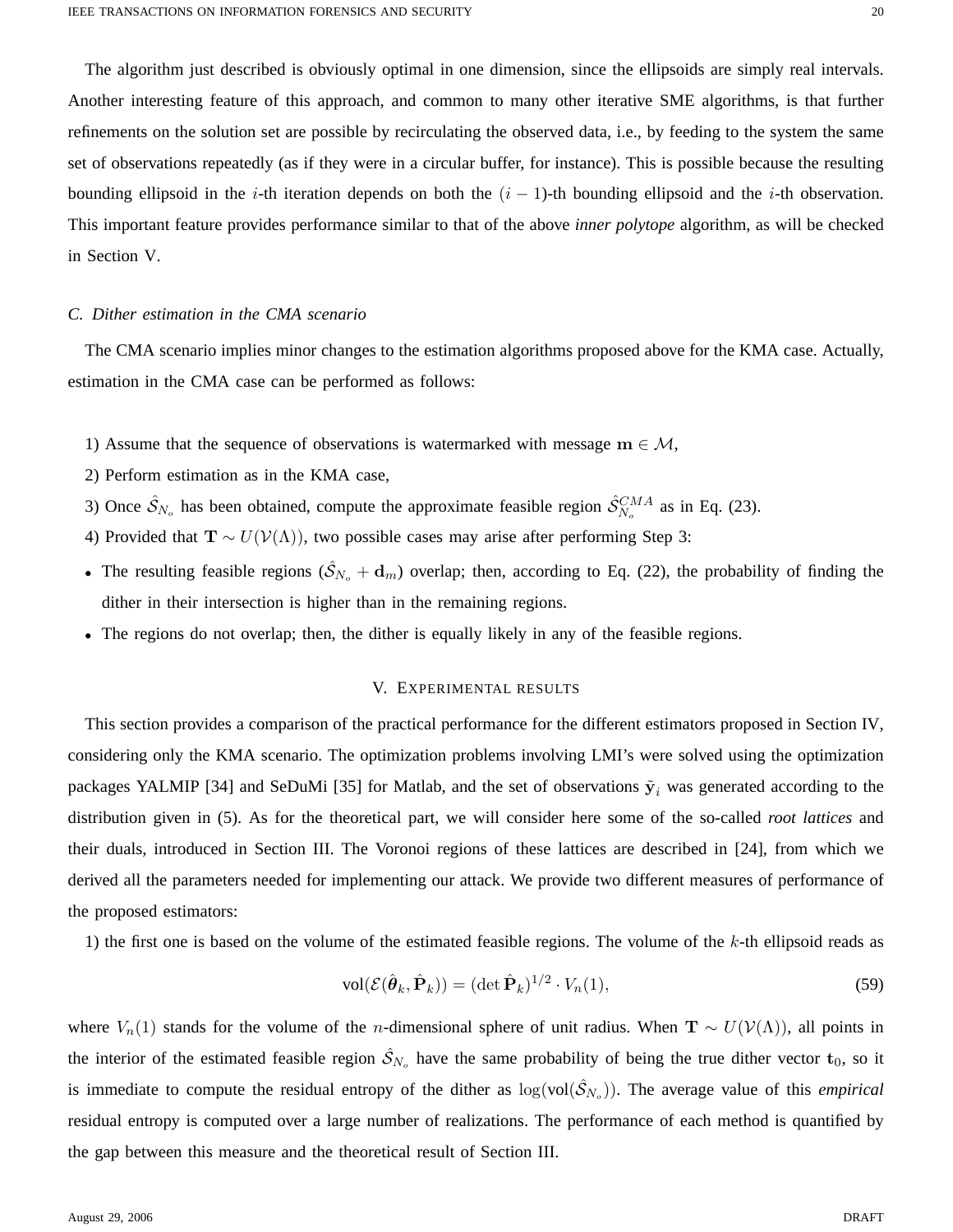

Fig. 6. Performance comparison (in terms of residual entropy) for the hexagonal lattice (a) and Gosset lattice  $E_8$  (b), for KMA and  $\alpha = 0.5$ .

2) the second measure of performance is the squared estimation error per dimension, i.e.  $\frac{1}{n}||\mathbf{t} - \hat{\mathbf{t}}||^2$ , where  $\hat{\mathbf{t}}$  has been taken as the center of the resulting ellipsoid. Note that, as long as this center is close to the center of masses of  $S_{N_o}$ , the resulting estimator will be close to the minimum mean-squared error estimator (i.e., the conditional mean estimator). Again, the plots represent this squared error averaged over a large number of observations.

In the experiments, the embedding distortion was fixed to  $D_w = \alpha^2/12$ , with  $\alpha = 0.5$ . Figure 6 shows the performance (in residual entropy terms) of the different estimators when the embedding lattices are the hexagonal and  $E_8$  [19]. Although the inner polytope algorithm provides the best performance, it can be observed that the property of recirculation allows to compensate for the loss of optimality of the OVE algorithm. The performance gain is remarkable for the first recirculations, but marginal above a certain number, as can be seen in Fig. 6-(b). Also notice that the number of recirculations must be increased with  $n$  in order to match the performance of the inner polytope algorithm. Finally, the plots in Figure 7 show the empirical mean squared error per dimension obtained with each method. The lower bound given by Eq. (40) is plotted for comparison, showing the good performance of both methods. Interestingly, the OVE algorithm seems to perform better than the inner polytope in terms of mean squared error. The performance of the averaging estimator is also plotted for reference; such estimator is optimal for  $n \to \infty$  and  $\Lambda_n^*$ , as discussed in Section III-D, but for small  $n$  it is clearly far from being so.

## *A. Possible attacks based on dither estimates*

Once the attacker has estimated the dither signal (using the methods proposed here, for instance), he can exploit this knowledge in order to devise powerful attacks against the data hiding scheme which would not be possible for a *blind* attacker. The following are some examples:

1) Complete watermark removal: under the KMA assumptions (i.e., knowledge of the message embedded) the embedding process of lattice DC-DM is fully invertible when the dither is known, as long as the distortion compensation parameter used is smaller than 1 [16, Sect. VII]. This implies that the attacker is able to recover the original host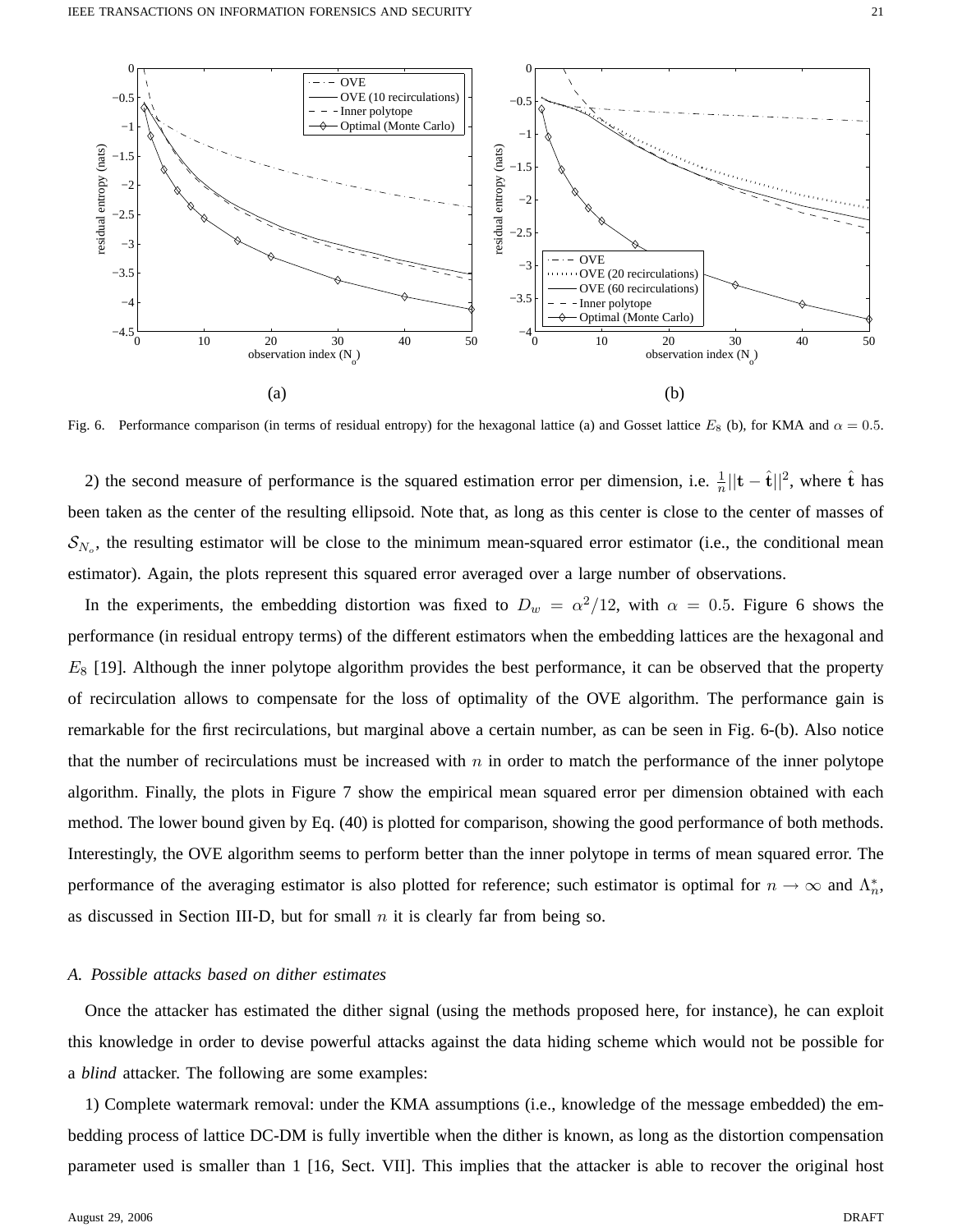

Fig. 7. Mean squared error per dimension of the dither estimate, for the hexagonal lattice (a) and Gosset lattice  $E_8$  (b), for KMA and  $\alpha = 0.5$ .

signal, provided that  $\alpha < 1$  and the watermarked signal does not suffer any non-invertible transformation a posteriori, such as clipping or rounding. In the CMA case, there is not a unique possible original host, but the uncertainty is reduced to a finite set of vectors (as many as  $|\mathcal{M}|$ ).

2) Unauthorized embedding of messages: in copy protection scenarios the attacker may remove the watermark inserted in a certain protected content and embed later a different message: for instance, he may change the status of a video from "Copy Never" to "Copy Once".

3) Generation of forgeries: in the authentication scenarios proposed by Eggers *et al.* [17], that are mainly threatened by the CMA attack, as it was discussed in the introduction, the attacker can watermark contents that will be taken as authentic. Notice that for generating a forgery there is no need to know the exact correspondence between messages and coset representatives.

4) And finally, unauthorized decoding of messages embedded in other pieces of content watermarked with the same key. Take into account that reliable decoding is possible only if the dither estimate was obtained in the KMA scenario; in the CMA case, the ambiguity on the embedded message will allow, at most, to check whether different watermarked contents convey the same message or not.

Obviously, the goodness of the host reconstruction in the first attack will depend on the accuracy of the dither estimate at hand. For the other attacks, this accuracy will affect their probability of success, in the sense that poor estimates may lead to the wrong decoding/detection region.

## *B. Complexity issues*

One can find in the literature of set-membership estimation approaches that offer better performance than the ellipsoidal approximations, by computing the exact solution sets [28],[36]. Nevertheless, they may be very computationally demanding in large-scale problems. Instead, the algorithms considered in this paper have proved to be efficient in giving approximate solutions for several hundreds of observations. For the optimization problem in (53), it has been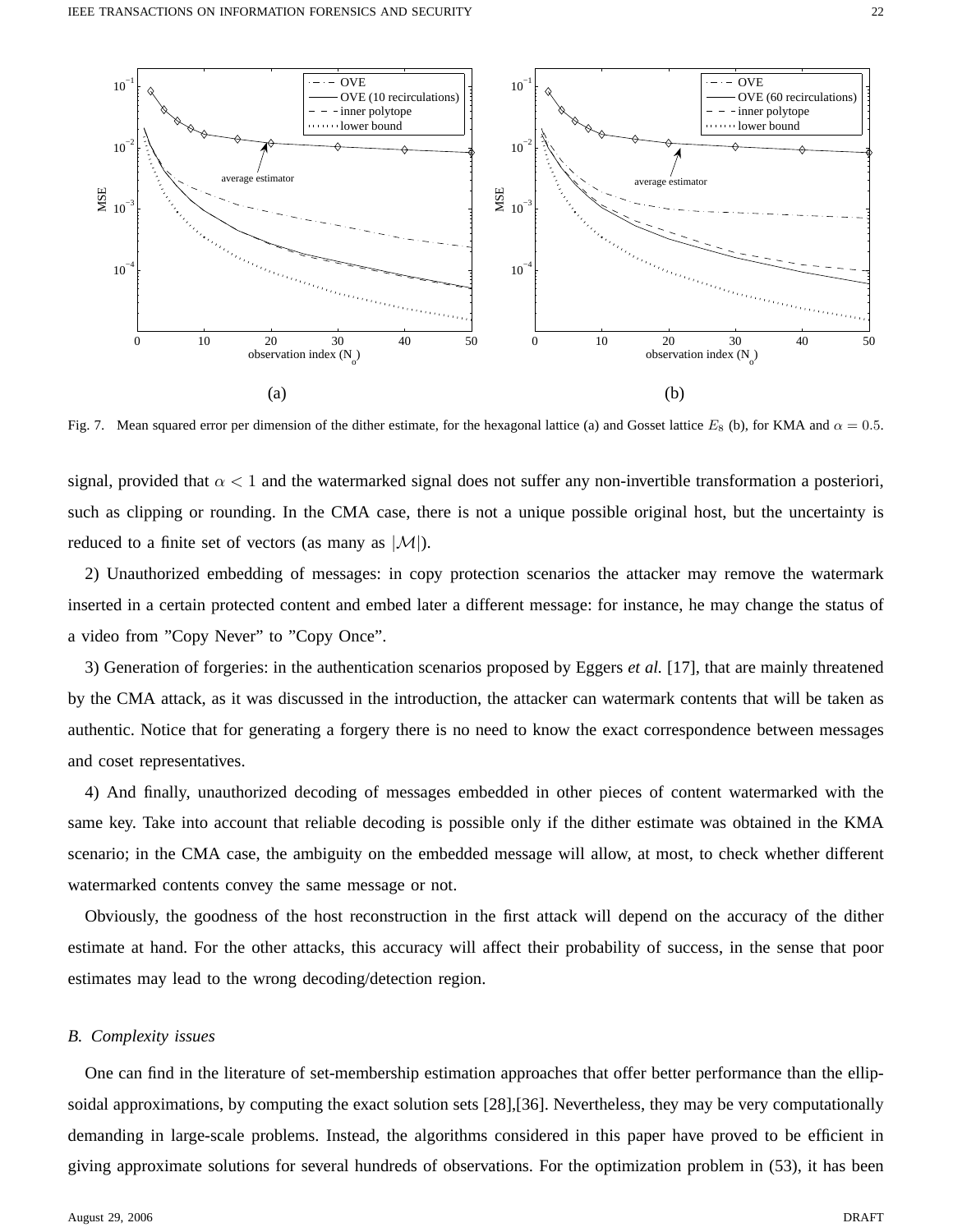shown that the number of iterations needed to solve the problem (by means of interior-point methods) does not grow faster than a polynomial of the problem size  $[32]$ .<sup>12</sup> Most of the computational cost of each iteration lies in the least-squares problem (of the same size as the original problem) that must be solved, whose number of iterations is again polynomial with the problem size. However, in practice it is possible to exploit the problem structure (sparsity, for instance) so as to reduce complexity: in our case, for example, there is a potentially large number of redundant constraints that can be removed for alleviating the computational burden. For high-dimensional lattices it is also possible to simplify the problem description (albeit resulting in looser estimates) by approximating the considered Voronoi region by another simpler polytope that bounds  $\mathcal{V}(\Lambda)$ .

For the OVE algorithm, the number of arithmetic operations (scalar sums and products) carried out in each iteration is  $O(n^2)$ . Also, in the OVE algorithm we perform exactly  $N_o \cdot \frac{n_f}{2}$  $\frac{\partial f}{\partial x} \cdot n_r$  iterations, where  $N_o$  is the number of observations,  $n_f$  is the number of facets of the Voronoi cell (equivalently, the number of linear inequalities specifying the problem), and  $n_r$  is the number of recirculations of the data. The term  $n_f$  will largely depend on the considered lattice, in general, and  $n_r$  will be determined by the required accuracy, giving a degree of freedom to the attacker. Finally, it is interesting to note that OVE-like algorithms automatically get rid of redundant constraints, using only those pairs of hyperplanes that produce an update on the solution set.

## VI. COMPARISON: LATTICE DC-DM VS. COSTA

For the lattice DC-DM scheme we have analyzed in Section II, the entropy of the codebook is rather limited due to the codeboook structure and the chosen form of randomization, negatively affecting security. Lattice DC-DM schemes are deeply connected with the theoretical construction developed by Costa [18]. However, the codebook  $U$  in the latter is totally different, since it is random by definition. The main purpose of the brief comparison given in the following is to quantify how much can be gained in terms of security by using a codebook with these characteristics. The theoretical security analysis for Costa's scheme will not be included in this paper due to the lack of space, but it can be found in [10].

In Costa's scheme, for the KMA case and  $N_o = 1$ , it can be shown that (recall that  $h(\mathcal{U}|\mathbf{Y}, M) = h(\mathcal{U})$  –  $I(Y;U|M))$ 

$$
\frac{h(\mathcal{U}|\mathbf{Y},M)}{n} = \frac{h(\mathcal{U})}{n} - \frac{1}{2}\log\left(\frac{P+\sigma_X^2}{(1-\alpha)^2\sigma_X^2}\right),\tag{60}
$$

where  $\sigma_X^2$  and P stand for host and watermark power, respectively, and  $h(\mathcal{U})$  denotes the differential entropy of the codebook, given by  $h(\mathcal{U}) = \frac{n}{2} |\mathcal{U}| \log \left[ 2\pi e(P + \alpha^2 \sigma_X^2) \right]$ . Eq. (60) depends on the ratio  $\lambda \triangleq \sigma_X^2/P$  which quantifies the embedding distortion, whereas  $|\mathcal{U}|$  depends both on  $\lambda$  and  $\xi \triangleq P/\sigma_N^2$ , where  $\sigma_N^2$  is the channel noise. Interestingly, if we make  $\lambda \to \infty$  (which corresponds to a low embedding distortion regime), the information leakage for Costa tends to  $-n \log(1-\alpha)$ , exactly as for DC-DM (see Eq. (17)). Actually, the information leakage in lattice DC-DM also depends on  $\lambda$ , and in fact it is possible to compute this dependency numerically, by means of numerical integration.

 $12$ The size of an optimization problem is commonly understood as the dimensionality of a vector whose components are the coefficients of the analytical expressions for the constraints and the objective variables.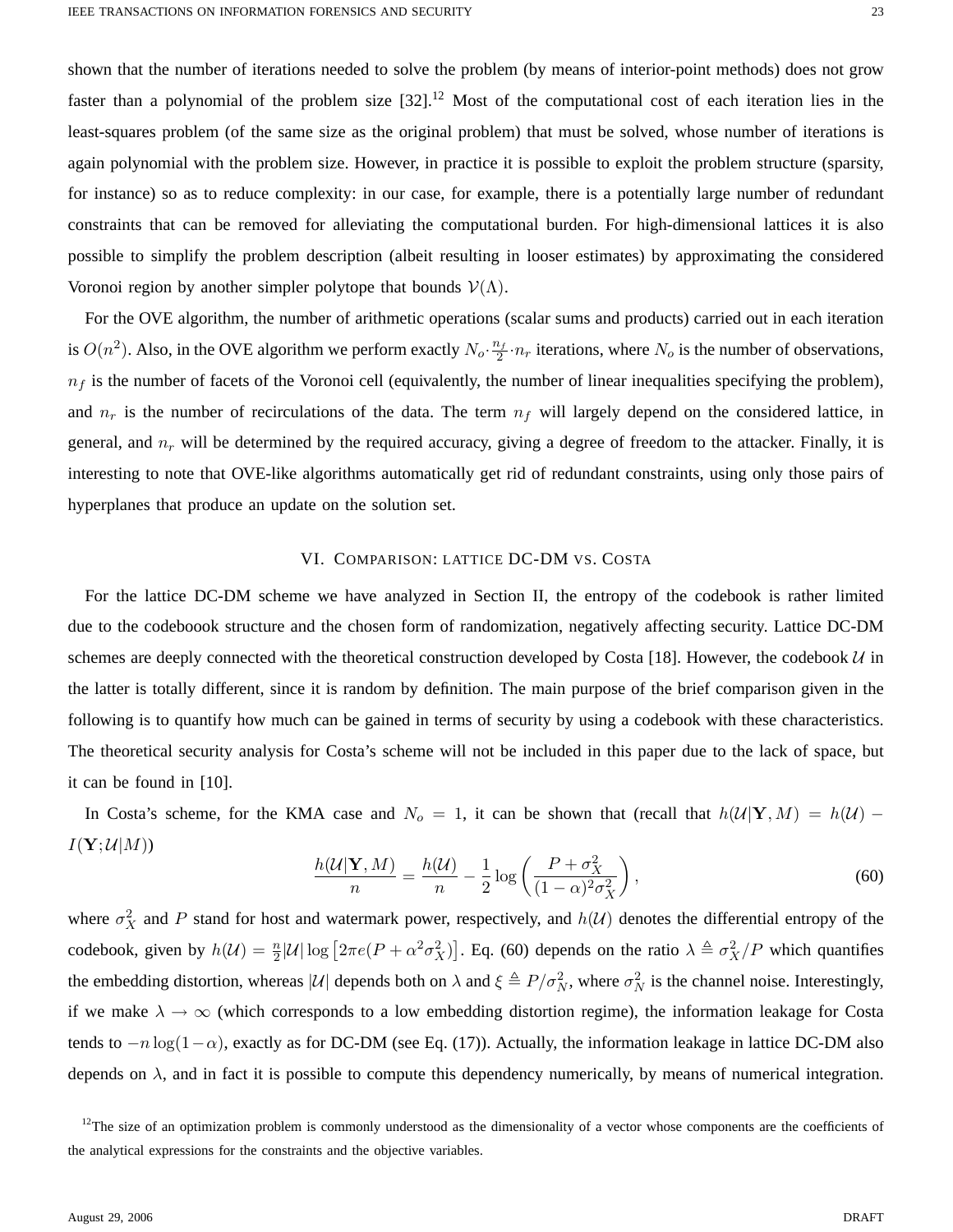

(a)

Fig. 8. Comparison of the security provided by Costa's scheme and lattice DC-DM, in terms of mutual information (a), and residual entropy (b) per dimension. DWR  $\triangleq 10 \log_{10}(\lambda)$ , and WNR  $\triangleq \log_{10}(\xi)$ .

In Fig. 8-(a), the information leakage for Costa and scalar DC-DM (i.e., SCS) is shown. It is remarkable the striking similarity in the behavior of both schemes. Furthermore, it can be seen that the asymptotic analysis is in good agreement with the numerical results for the range of embedding distortions of practical interest.

Nevertheless, when the comparison between Costa and lattice DC-DM is made in terms of residual entropy, the similarities disappear (see Figure 8-(b)): whereas for lattice DC-DM the entropy of the codebook is bounded by  $log(vol(\mathcal{V}(\Lambda)))$ , the residual entropy in Costa's scheme is unbounded when  $\lambda \to \infty$ . The last fact is a consequence of the codebook construction in Costa, where all codewords are mutually independent and its number increases with λ. This constitutes the main advantage, in terms of security, of the random codebook scheme over the lattice scheme that relies solely on dithering. For lattice DC-DM, the number of codewords follow a similar dependence with  $\lambda$ , but every codeword just depends on  $\Lambda$ , the corresponding coset representative, and the secret dither.

On the other hand, for the CMA case, and assuming that the watermarker is transmitting information at the maximum reliable rate allowed by the channel, we have (for  $N_o = 1$ )

$$
\frac{I(\mathbf{Y}_1;\mathcal{U}|\mathbf{CM})}{n} = \frac{I(\mathbf{Y}_1;\mathcal{U}|M)}{n} - \frac{I(\mathbf{Y}_1;M|\mathcal{U})}{n}.
$$
\n(61)

This result is clearly related to that given in (24) for DC-DM. Here, we can see that the uncertainty about the codebook increases exactly in the same quantity as the reliable transmission rate.

# VII. APPLICATION TO OTHER SCENARIOS

In this section we discuss the application of the proposed approaches to other related but more involved scenarios. This also shows the importance of the KMA scenario and of the estimators developed for such case.

1)  $\alpha$  < 0.5: Our analysis was restricted to the case  $\alpha \ge 0.5$ . In the theoretical part, all the given information leakages constitute upper bounds for  $\alpha < 0.5$ . For this case, the theoretical analysis gets more intricate, since the feasible region  $S_{N_o}$  may be composed of multiple modulo- $\Lambda$  convex sets (recall Figure 2). Difficulty of the estimation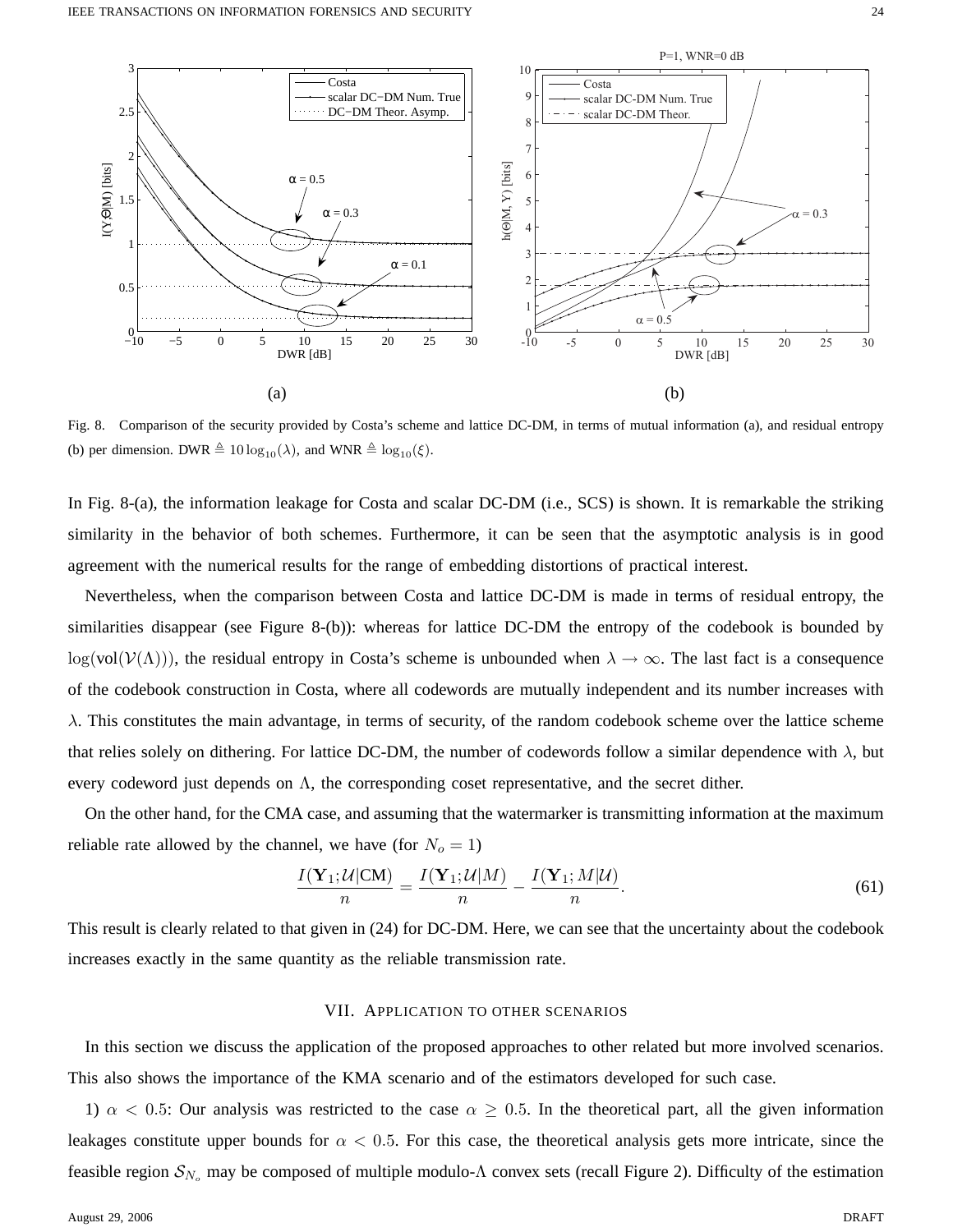is also greatly increased, since it would be necessary to apply several KMA/CMA estimators in parallel, one for each possible convex set. With  $N<sub>o</sub>$  large enough, all convex feasible regions are likely to vanish except one (in the KMA case), but the increase in the number of convex sets during the first observations may be fairly large, especially when  $\alpha \rightarrow 0$ . In such case, other set-membership approaches suited to non-convex solution sets may perform better [28].

2) Spread Transform Dither Modulation (STDM) [13]: DC-DM schemes may be applied in conjunction with spread transform in low-rate data hiding applications. In that kind of schemes, lattice quantization takes place in a secret projected domain, parameterized by certain projection matrix, and secret dithering can still be used in the projected domain for improving the security of the scheme. Ignorance of the projection matrix invalidates direct application of the estimation algorithms proposed here; however, recent works [2], [12] have shown that independent component analysis (ICA) may be used for estimating the projection matrix. Thus, if ICA is successful, dither estimators may be applied in a second step.

3) Total ignorance of the embedded messages: consider a general scenario where the only information at hand for the attacker is the set of watermarked signals; this is the so-called Watermark Only Attack (WOA), following the nomenclature introduced in [2]. A theoretical analysis similar to that of the KMA may be used to show that in this framework it is possible to achieve (at least theoretically) perfect secrecy in some cases [10], [37], for instance when  $\alpha = 0.5$  is used in a binary transmission scheme. In the practical side it is still possible to carry out dither estimation as long as the perfect secrecy condition is not fulfilled; however, KMA estimators cannot be directly applied: one needs to hypothesize first a message sequence and then apply the KMA estimator. However, the problem can be tackled without the need of a brute-force approach if the posterior probability of the message sequences is considered. The maximum likelihood estimate of the message sequence is

$$
(\hat{m}_1,\ldots,\hat{m}_{N_o}) = \arg\max_{m_1,\ldots,m_{N_o}} f(\tilde{\mathbf{y}}_1,\ldots,\tilde{\mathbf{y}}_{N_o}|m_1,\ldots,m_{N_o}),
$$
\n(62)

and the posterior probability can be factored as

$$
f(\tilde{\mathbf{y}}_1,\ldots,\tilde{\mathbf{y}}_{N_o}|m_1,\ldots,m_{N_o}) = \prod_{k=1}^{N_o} \int f(\tilde{\mathbf{y}}_k|m_k,\mathbf{t}) \cdot f(\mathbf{t}|\tilde{\mathbf{y}}_1,\ldots,\tilde{\mathbf{y}}_{k-1},m_1,\ldots,m_{k-1}) d\mathbf{t},\tag{63}
$$

where the conditional pdf of the secret dither is given by (11). When the pdf of the secret dither is uniform, computation of each term in (63) is straightforward, since it is proportional to the volume of  $\mathcal{D}_k \cap \mathcal{S}_{k-1}$ . Based on this factorization, dither estimation in the WOA scenario may be thought of as a tree search where a KMA estimator is applied to each branch, and each of these branches corresponds to a hypothesized message sequence whose probability can be computed through (63). During the tree search, those branches with low probability may be discarded for simplifying the estimation. Moreover, if the value of  $\alpha$  is above a certain threshold (which depends on |M| and the specific lattice partition) the complexity of the tree search can be dramatically reduced because all branches with non-null probability can be written in terms of a unique branch. As an interesting byproduct of this approach, an estimate of the embedded message sequence can be also obtained. Nevertheless, notice that these are only the main guidelines of the procedure that should be applied to the WOA scenario; a more rigorous and complete analysis will be published elsewhere.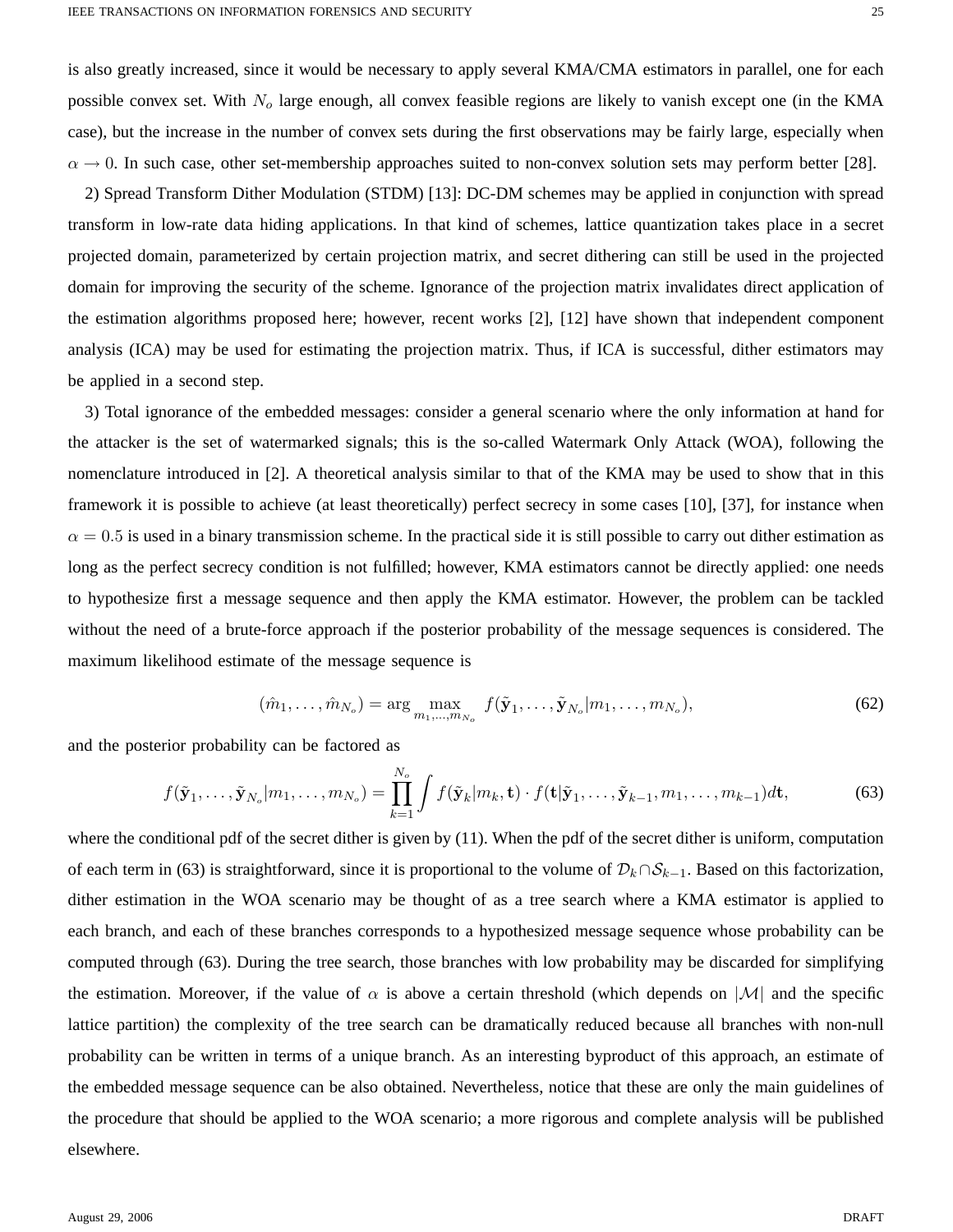4) Permutations: the security of a lattice DC-DM scheme may be improved by applying secret permutations to the host vectors. This introduces an additional degree of uncertainty that invalidates the direct application of the estimators proposed in this paper. However, if the same permutation is used in multiple watermarked blocks, it is still possible to exploit the information leakage, as shown in the next example: assume that the host is partitioned in l n-length vectors  $x_i$ ,  $i = 1, ..., l$ , and these vectors are arranged in a  $n \times l$  matrix **X**. Given a secret permutation matrix P, the columns of the new matrix  $X' = PX$  are watermarked using the standard lattice DC-DM scheme, yielding a watermarked matrix Y'. Later on, the inverse permutation is applied to Y', obtaining Y, and its rows are the observations that are made available to the attacker. Depending on the symmetry properties of the embedding lattice, two possible cases arise:

- 1) The lattice is symmetric to permutations of its components. This happens, for instance, to the cubic and *checkerboard* (aka *quincunx*) lattices in 2 dimensions [7], [19]. If this is the case, then the attacker can run the dither estimation algorithm disregarding the actual permutation, obtaining an estimate of the permuted dither. It is easy to see that this permuted estimate allows the same attacks as those discussed in Section V-A, as long as the permutation and the secret dither are the same in the attacked contents.
- 2) The lattice is not symmetric to permutations. The main consequence is that the feasible regions for the dither are different under each permutation, and this can be exploited to detect inconsistent arrangements in the components of the observations, i.e., those arrangements that produce an empty feasible region cannot be correct. Some experiments performed with the OVE algorithm and the hexagonal lattice have shown that, using 10 recirculations, an average of 32 observations are needed to successfully detect inconsistent arrangements of the components. Using the inner polytope algorithm it is also possible to check inconsistencies: one just needs to run the *feasibility test* to check whether all constraints in the optimization problem can be simultaneously satisfied or not. If not, the considered arrangement is inconsistent.

## VIII. CONCLUSIONS

The main conclusion of this work is that lattice DC-DM schemes for data hiding relying only on secret dithering are vulnerable to security attacks both in the KMA and CMA scenarios, of practical interest as discussed in the Introduction. For the scenarios considered in this paper, it was shown in Section III that the security level (in terms of residual entropy) can be enlarged by increasing the dimensionality and choosing the appropriate lattice quantizer, although the gain for small  $n$  is rather limited; also, asymptotic values are given for the equivocation and the variance of the estimation error, explaining the fundamental gap between the security of DC-DM schemes and spread spectrum methods. Section V shows the strong link between the information-theoretic and set-membership estimation frameworks, applying the latter for the first time to attacks in the data hiding scenario. Additionally, the results in that section confirm that (suboptimal) attacks to security can be made with manageable complexity, yielding accurate dither estimates. This highlights the need for key management solutions, such as those proposed in [38] through temporal redundancy control, in order to reduce the number of observations conveying information about the same dither sample.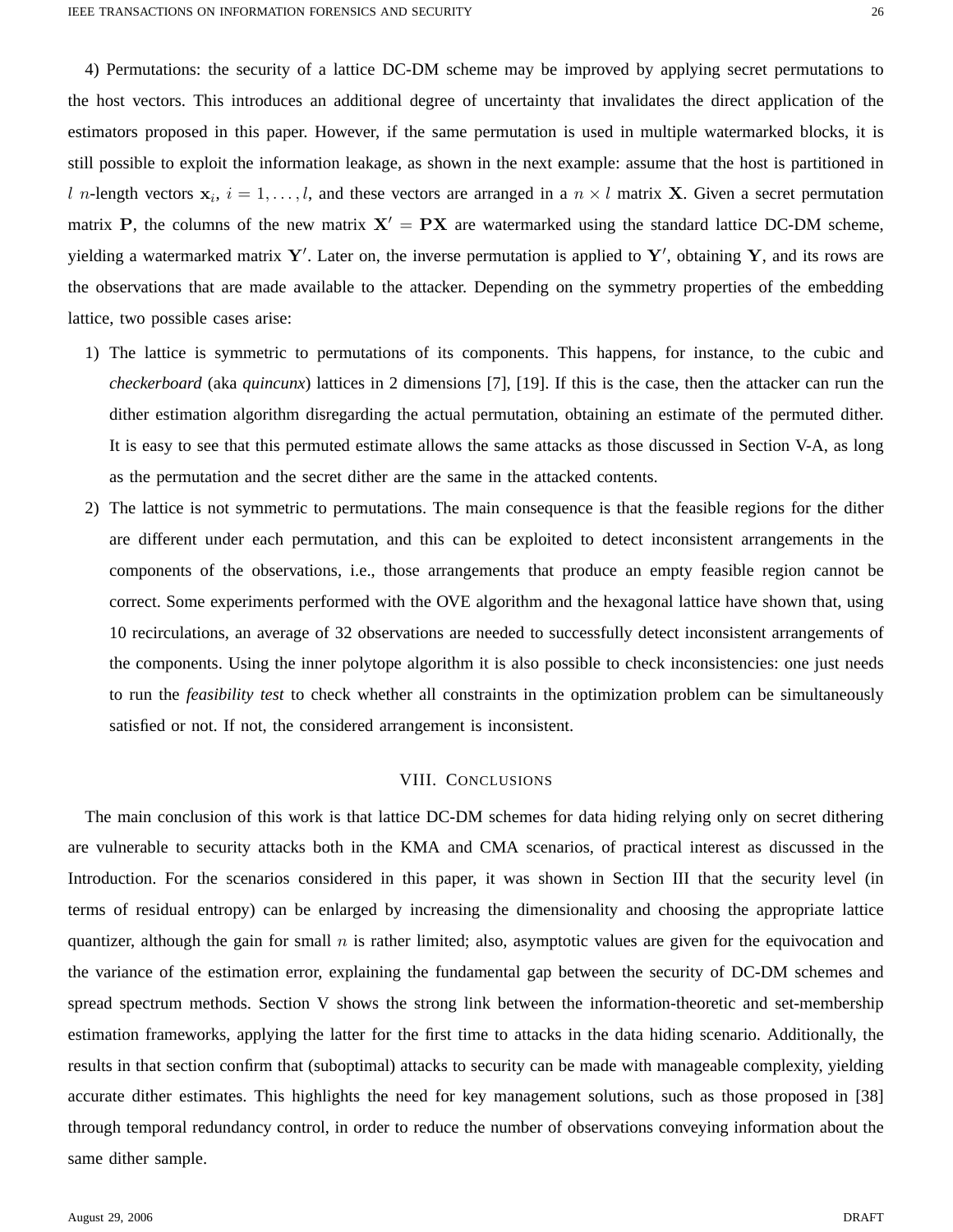The comparison given in Section VI shows that the security weaknesses of lattice DC-DM are not inherent to quantization-based schemes, but they are due to the fact that the randomness of the codeboook relies only on secret dithering. A possible improvement using permutations was briefly considered in Section VII, but dither estimation attacks still seem to be possible, at least with low-dimensional lattices. A new strategy, recently proposed in [39], is the application of secret rotations to the embedding lattice. This approach, in conjunction with permutations, still keeps the structure of the codebook (which is desirable from an implementation point of view) while increasing its a priori entropy. Obviously, the counterpart is the increase needed in the length of the key, but it still constitutes a promising strategy that deserves rigorous analysis in the future.

## **ACKNOWLEDGMENTS**

The authors want to thank Prof. Pierre Moulin for his useful comments that helped to improve the final version of this paper, and also to Tie Liu for helpful discussions about the proof of Theorem 1.

#### APPENDIX I

### RESIDUAL ENTROPIES IN ONE DIMENSION

Here we compute the mean value of (28). It can be seen that  $W = 2\mu + \min{\{\tilde{V}_1, \dots, \tilde{V}_{N_o}\}} - \max{\{\tilde{V}_1, \dots, \tilde{V}_{N_o}\}}$ . Hence,  $W = 2\mu + X$ , where X is the random variable defined as

$$
X \triangleq \min{\{\tilde{V}_1,\ldots,\tilde{V}_{N_o}\}} - \max{\{\tilde{V}_1,\ldots,\tilde{V}_{N_o}\}},
$$

where  $x \in (-2\mu, 0]$ , so the pdf of W is  $f_W(w) = f_X(w - 2\mu)$ . This allows us to rewrite the problem as

$$
E[\log(W)] = \int_0^{2\mu} \log(w) \cdot f_W(w) dw.
$$
\n(64)

First, let us see how the pdf of X can be computed. For having  $X = x$ , it should be  $\min\{\ldots\} = t$  and  $\max\{\ldots\} =$  $t - x$ ; this is so when  $\tilde{v}_i = t$ ,  $\tilde{v}_j = t - x$ , and  $t \leq \tilde{v}_k \leq t - x$ , for  $k = \{1, \ldots, N_o\} \setminus \{i, j\}$ , but taking into account that there are infinite values of t that yield  $X = x$ . Hence, the pdf of X reads as

$$
f_X(x) = N_o(N_o - 1) \int_{-\mu}^{\mu + x} f_{\tilde{V}_i}(t) \cdot f_{\tilde{V}_i}(t - x) \cdot (\text{Prob}\{t < \tilde{V}_i < t - x\})^{N_o - 2} dt,\tag{65}
$$

where the factor  $N_o(N_o - 1)$  comes from the number of different orderings of the minimum and the maximum in vector  $(\tilde{v}_1, \ldots, \tilde{v}_{N_o})$ ; since all observations are i.i.d., we can simply multiply the integral by this factor. When  $\tilde{V}_i \sim U(-\mu, \mu)$ , computation of (65) in this case is straightforward and yields

$$
f_X(x) = N_o(N_o - 1) \cdot \frac{(-x)^{N_o - 2}}{((1 - \alpha)\Delta)^{N_o}} \cdot [(1 - \alpha)\Delta + x],
$$
\n(66)

for  $\mu = (1 - \alpha)\Delta/2$ . By inserting (66) into (64) and applying integration by parts recursively, the residual entropy results finally in

$$
E[\log(W)] = \log(1 - \alpha)\Delta - H_{N_o} + 1,\tag{67}
$$

where  $H_{N_o} = \sum_{i=1}^{N_o} \frac{1}{i}$  $\frac{1}{i}$  is the  $N_o$ -th harmonic number.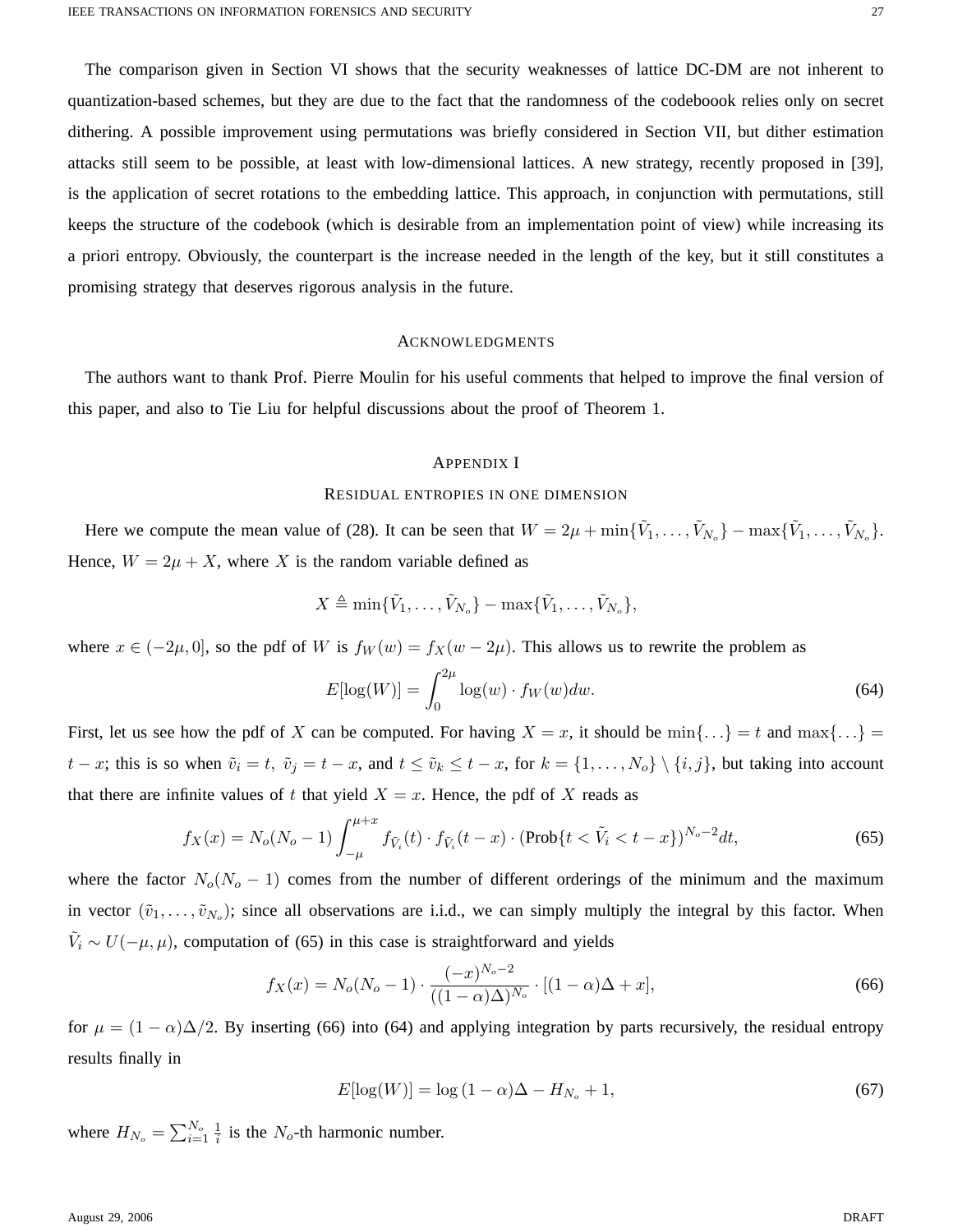#### APPENDIX II

#### LOWER BOUND ON THE EQUIVOCATION

By the definition of mutual information, we have

$$
I(\tilde{\mathbf{Y}}_2,\ldots,\tilde{\mathbf{Y}}_{N_o};\mathbf{T}'|M_2,\ldots,M_{N_o}) = h(\tilde{\mathbf{Y}}_2,\ldots,\tilde{\mathbf{Y}}_{N_o}|M_2,\ldots,M_{N_o}) - \sum_{i=2}^{N_o} h(\tilde{\mathbf{Y}}_i|\mathbf{T}',M_i).
$$
 (68)

The first term of (68) can be bounded from above as [6]

$$
h(\tilde{\mathbf{Y}}_2,\ldots,\tilde{\mathbf{Y}}_{N_o}|M_2,\ldots,M_{N_o})=h(\mathbf{Z}_2+\mathbf{T}',\ldots,\mathbf{Z}_{N_o}+\mathbf{T}')\leq \sum_{i=1}^n h(Z_{i,2}+T'_i,\ldots,Z_{i,N_o}+T'_i),
$$
(69)

where  $Z_{i,j}$  is the *i*-th component of  $\mathbf{Z}_j$ , and  $T'_i$  denotes the *i*-th component of  $\mathbf{T}'$ . Since the host signals  $\mathbf{X}_j$  and the secret dither **T** are mutually independent, it follows that  $Z_{i,j}$  and  $T'_i$  are independent. Hence, we can write

$$
\mathbf{R} \triangleq \mathbf{Cov}(Z_{i,2} + T'_i, \dots, Z_{i,N_o} + T'_i) = \mathbf{R}_{Z_i} + \mathbf{R}_{T'_i},\tag{70}
$$

where  $\mathbf{R}_{Z_i} \triangleq \text{Cov}(Z_{i,2}, \ldots, Z_{i,N_o})$ , and  $\mathbf{R}_{T_i'} \triangleq \text{Cov}(T_i', \ldots, T_i')$ . Furthermore, it follows from Assumption 2 that the self-noise is white [26] with variance per dimension  $(1 - \alpha)^2 P(\Lambda_n^*)$ . Hence, by considering that  $Z_{i,j}$  are mutually independent for all  $j$ , we have

$$
\mathbf{R}_{Z_i} = (1 - \alpha)^2 P(\Lambda_n^*) \cdot \mathbf{I}_{N_o - 1}, \qquad \mathbf{R}_{T_i'} = (1 - \alpha)^2 P(\Lambda_n^*) \cdot \begin{pmatrix} 1 & 1 & \dots & 1 \\ \vdots & \vdots & \ddots & \vdots \\ 1 & 1 & \dots & 1. \end{pmatrix}, \tag{71}
$$

for  $i = 1, ..., n$ . This allows us to bound Eq. (69) as [6, Th. 9.6.5]:

$$
h(\tilde{\mathbf{Y}}_2,\ldots,\tilde{\mathbf{Y}}_{N_o}|M_2,\ldots,M_{N_o}) \leq \frac{n}{2}\log((2\pi e)^{N_o-1}|\mathbf{R}|) = \frac{n}{2}\log((2\pi e(1-\alpha)^2 P(\Lambda_n^*))^{N_o-1} \cdot N_o).
$$
 (72)

The equivocation or residual entropy is

$$
h(\mathbf{T}'|\tilde{\mathbf{Y}}_2,\ldots,\tilde{\mathbf{Y}}_{N_o},M_2,\ldots,M_{N_o})=h(\mathbf{T}')-I(\tilde{\mathbf{Y}}_2,\ldots,\tilde{\mathbf{Y}}_{N_o};\mathbf{T}'|M_2,\ldots,M_{N_o}),
$$
\n(73)

hence, using (68) and (72), Eq. (73) can be lower bounded as

$$
h(\mathbf{T}'|\tilde{\mathbf{Y}}_2,\ldots,\tilde{\mathbf{Y}}_{N_o},M_2,\ldots,M_{N_o})\geq h(\mathbf{T}')+\sum_{i=2}^{N_o}h(\tilde{\mathbf{Y}}_i|\mathbf{T}',M_i)-\frac{n}{2}\log((2\pi e(1-\alpha)^2P(\Lambda_n^*))^{N_o-1}\cdot N_o).
$$
 (74)

Taking into account that  $h(\tilde{\mathbf{Y}}_i|\mathbf{T}',M_i) = h(\mathbf{T}') = h(\mathbf{T}) + n \log(1-\alpha)$ , and rearranging terms, we finally arrive at the following lower bound to the equivocation per dimension:

$$
\frac{1}{n}h(\mathbf{T}'|\tilde{\mathbf{Y}}_2,\ldots,\tilde{\mathbf{Y}}_{N_o},M_2,\ldots,M_{N_o}) \geq N_o \frac{h(\mathbf{T})}{n} - \frac{1}{2}\log((2\pi e P(\Lambda_n^*))^{N_o-1} \cdot N_o) + \log(1-\alpha),\tag{75}
$$

and after substituting  $\frac{1}{n}h(\mathbf{T}) = \frac{1}{n}\log(\text{vol}(\mathcal{V}(\Lambda_n^*))) = \frac{1}{2}\log\left(\frac{P(\Lambda_n^*)}{G(\Lambda_n^*)}\right)$  $G(\Lambda_n^*)$ ), we obtain Eq.  $(34)$ .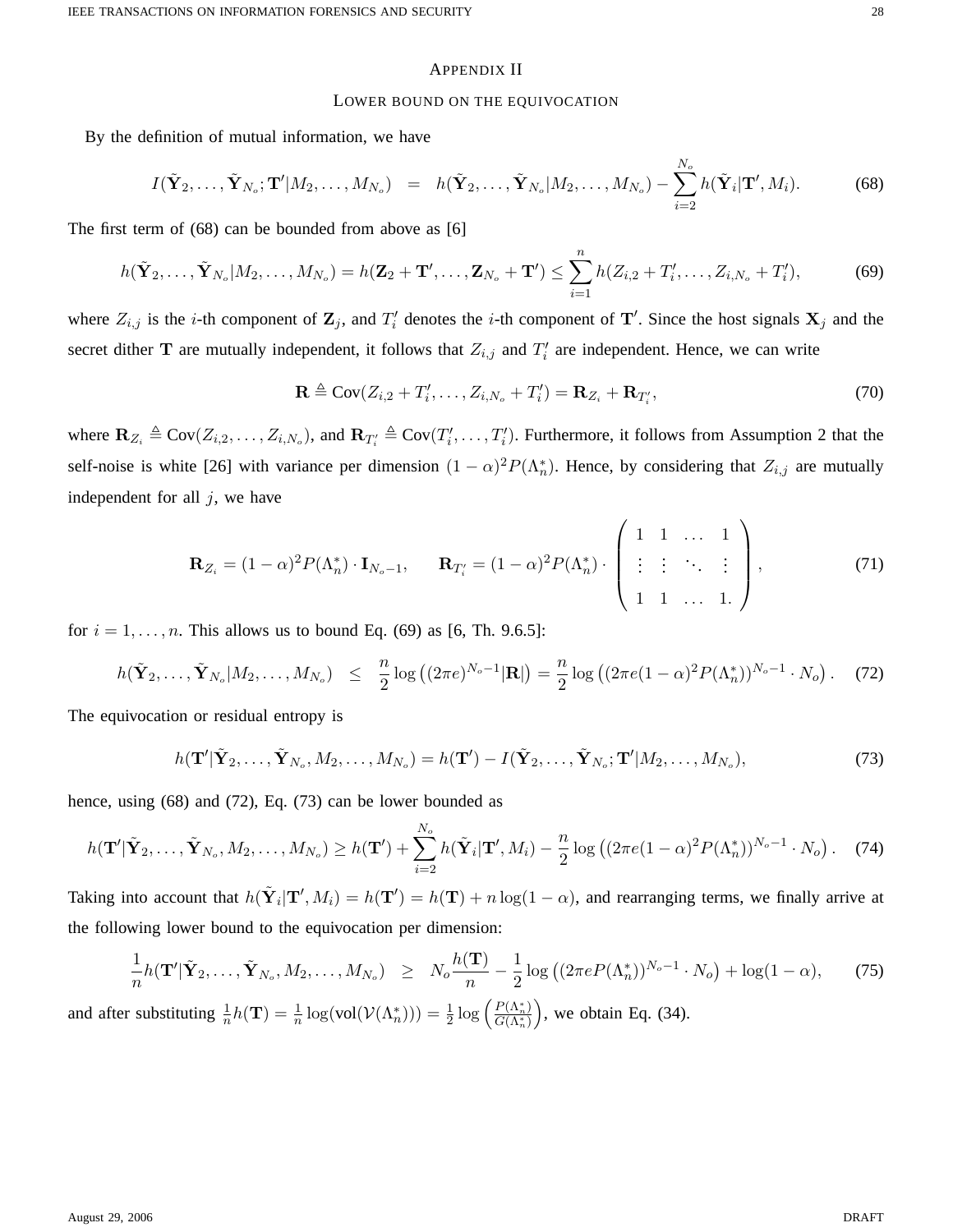#### APPENDIX III

## PROOF OF THEOREM 1

In order to arrive at Eq. (35), we start from the expression

$$
\frac{1}{n}h(\mathbf{T}'|\tilde{\mathbf{Y}}_2,\ldots,\tilde{\mathbf{Y}}_{N_o},M_2,\ldots,M_{N_o})=N_o\frac{h(\mathbf{T})}{n}+N_o\log(1-\alpha)-\frac{1}{n}h(\tilde{\mathbf{Y}}_2,\ldots,\tilde{\mathbf{Y}}_{N_o}|M_2,\ldots,M_{N_o}),
$$
 (76)

which can be straightforwardly obtained by following the reasoning in Appendix II. First, we note that for the sequence of optimum lattice quantizers  $\Lambda_n^*$  we have [26]

$$
\lim_{n \to \infty} \frac{h(\mathbf{T})}{n} = \frac{1}{2} \log(2\pi e P(\Lambda_n^*)).
$$
\n(77)

On the other hand, we want to prove that the following relation holds:

$$
\lim_{n \to \infty} \frac{1}{n} h(\tilde{\mathbf{Y}}_1, \dots, \tilde{\mathbf{Y}}_{N_o-1} | M_1, \dots, M_{N_o-1}) = \lim_{n \to \infty} \frac{1}{n} h(\mathbf{Z}_1 + \mathbf{T}', \dots, \mathbf{Z}_{N_o-1} + \mathbf{T}')
$$
  
= 
$$
\frac{1}{2} \log \left( (2\pi e(1-\alpha)^2 \cdot P(\Lambda_n^*))^{N_o-1} \cdot N_o \right),
$$
(78)

with  $\mathbf{Z}_i$ ,  $\mathbf{T}'$  independent and uniformly distributed in  $(1-\alpha)\mathcal{V}(\Lambda_n^*)$ , being  $\mathcal{V}(\Lambda_n^*)$  the Voronoi cell of  $\Lambda_n^*$  with second moment per dimension  $P(\Lambda_n^*)$ . Notice that we have rearranged the observation indices from 1 to  $N_o-1$ , for the sake of clarity. We will prove this result by making use of two lemmas.

*Lemma 3:* Let **Z**, **T**' be two independent random variables uniformly distributed in  $(1 - \alpha) \mathcal{V}(\Lambda_n^*)$ . We have that

$$
\lim_{n \to \infty} \frac{h(\mathbf{Z} + \mathbf{T}')}{n} = \frac{1}{2} \log \left( 2\pi e (1 - \alpha)^2 P(\Lambda_n^*) \cdot 2 \right).
$$
\n(79)

*Proof:* The entropy power inequality [6] states that

$$
e^{\frac{2}{n}h(\mathbf{Z}+\mathbf{T}')}\geq e^{\frac{2}{n}h(\mathbf{Z})}+e^{\frac{2}{n}h(\mathbf{T}')}.
$$
\n(80)

Furthermore, we know that [26]

$$
\lim_{n \to \infty} \frac{h(\mathbf{Z})}{n} = \lim_{n \to \infty} \frac{h(\mathbf{T}')}{n} = \frac{1}{2} \log \left( 2\pi e (1 - \alpha)^2 P(\Lambda_n^*) \right),\tag{81}
$$

so we can write

$$
\lim_{n \to \infty} e^{\frac{2}{n}h(\mathbf{Z})} + e^{\frac{2}{n}h(\mathbf{T}')} = 2 \cdot e^{\log(2\pi e(1-\alpha)^2 P(\Lambda_n^*))} = 2\pi e(1-\alpha)^2 P(\Lambda_n^*) \cdot 2 = e^{\frac{2}{n}h(\mathbf{U})},\tag{82}
$$

with  $\mathbf{U} \sim \mathcal{N}(\mathbf{0}, 2(1-\alpha)^2 P(\Lambda_n^*) \cdot \mathbf{I}_n)$ . Thus, from Eq. (80) we have that

$$
\lim_{n \to \infty} \frac{1}{n} h(\mathbf{Z} + \mathbf{T}') \ge \frac{h(\mathbf{U})}{n} = \frac{1}{2} \log(2\pi e (1 - \alpha)^2 P(\Lambda_n^*) \cdot 2),\tag{83}
$$

and we know from Eq. (72) that

$$
\frac{h(\mathbf{Z} + \mathbf{T}')}{n} \le \frac{1}{2} \log \left( 2\pi e (1 - \alpha)^2 P(\Lambda_n^*) \cdot 2 \right)
$$
\n(84)

for all  $n$ . Hence, by combining (83) and (84) the lemma follows.

*Lemma 4:* For  $\mathbf{Z}_i$ ,  $\mathbf{T}'$  uniformly distributed in  $(1 - \alpha) \mathcal{V}(\Lambda_n^*)$ , the following result holds

$$
\lim_{n \to \infty} \frac{1}{n} h(\mathbf{Z}_m + \mathbf{T}' | \mathbf{Z}_{m-1} + \mathbf{T}', \dots, \mathbf{Z}_1 + \mathbf{T}') = \frac{1}{2} \log \left( 2\pi e (1 - \alpha)^2 P(\Lambda_n^*) \cdot \frac{m+1}{m} \right), \text{ for } m \ge 1.
$$
 (85)

August 29, 2006 DRAFT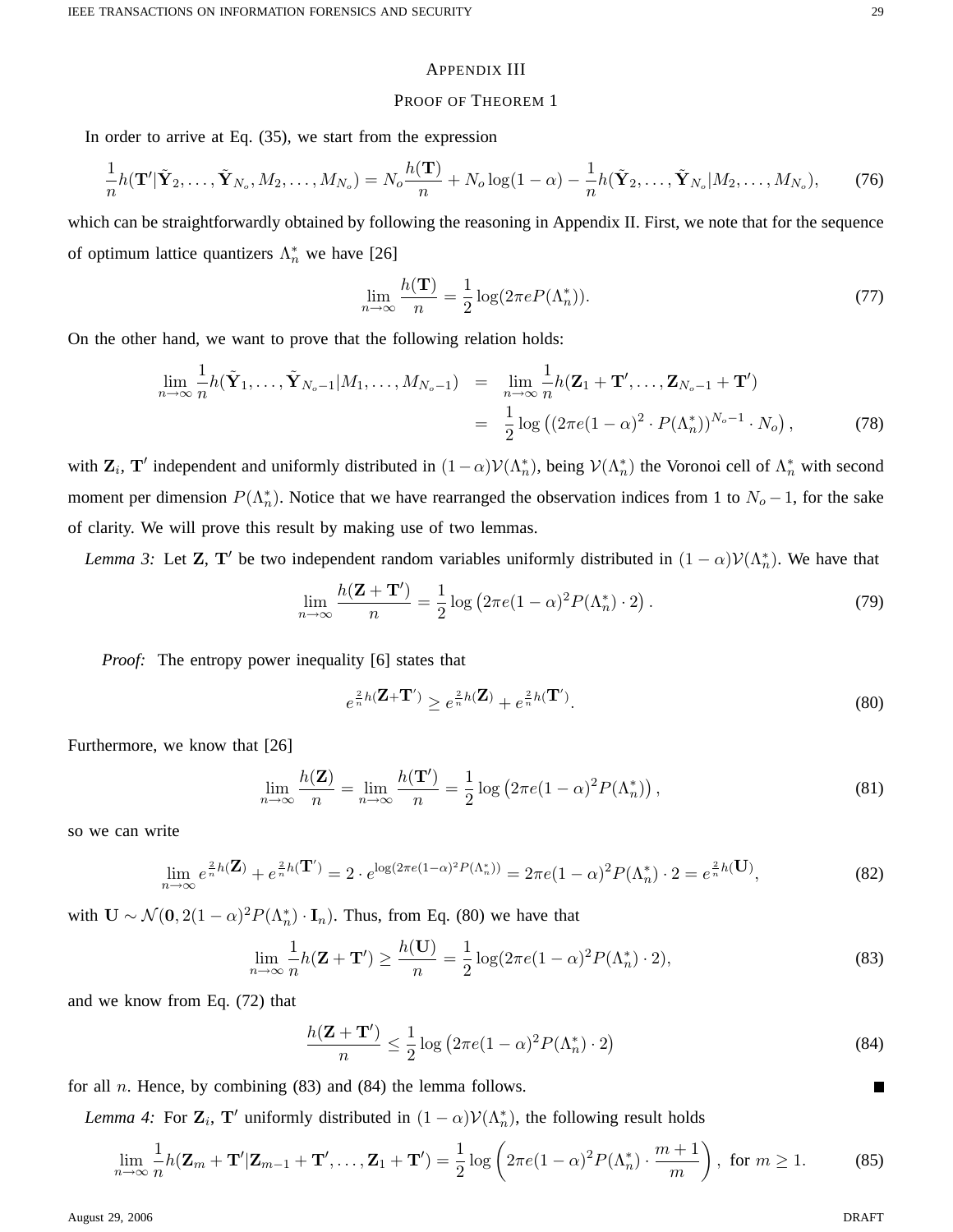*Proof:* We will prove the result by induction. Since it was proven for  $m = 1$  in Lemma 3, we will show now that it is true for  $m = i$ , assuming that it holds for  $m \leq i - 1$ . Making use of the entropy power inequality and the convexity of  $log(e^x + c)$  in x [40], we can write

$$
\frac{2}{n}h(\mathbf{Z}_{i}+\mathbf{T}'|\mathbf{Z}_{i-1}+\mathbf{T}',\ldots,\mathbf{Z}_{1}+\mathbf{T}) \geq \log\left(e^{\frac{2}{n}h(\mathbf{Z}_{i})}+e^{\frac{2}{n}h(\mathbf{T}'|\mathbf{Z}_{i-1}+\mathbf{T}',\ldots,\mathbf{Z}_{1}+\mathbf{T}')}\right).
$$
(86)

By using the chain rule for entropies, it can be shown that the following equivocation can be written as

$$
h(\mathbf{T}'|\mathbf{Z}_{i-1}+\mathbf{T}',\ldots,\mathbf{Z}_1+\mathbf{T}') = i \cdot h(\mathbf{Z}_i) - \sum_{j=1}^{i-1} h(\mathbf{Z}_j+\mathbf{T}'|\mathbf{Z}_{j-1}+\mathbf{T}',\ldots,\mathbf{Z}_1+\mathbf{T}'), \tag{87}
$$

and making use of the inductive hypothesis we have that

$$
\lim_{n \to \infty} \frac{1}{n} h(\mathbf{T}'|\mathbf{Z}_{i-1} + \mathbf{T}', \dots, \mathbf{Z}_1 + \mathbf{T}') = \frac{i}{2} \log \left( 2\pi e (1-\alpha)^2 P(\Lambda_n^*) \right) - \frac{1}{2} \sum_{j=1}^{i-1} \log \left( 2\pi e (1-\alpha)^2 P(\Lambda_n^*) \cdot \frac{j+1}{j} \right)
$$

$$
= \frac{1}{2} \log \left( 2\pi e \cdot \frac{(1-\alpha)^2 P(\Lambda_n^*)}{i} \right). \tag{88}
$$

Thus, if we take limits in (86) we arrive at the following bound:

$$
\lim_{n \to \infty} \frac{1}{n} h(\mathbf{Z}_i + \mathbf{T}' | \mathbf{Z}_{i-1} + \mathbf{T}', \dots, \mathbf{Z}_1 + \mathbf{T}') \ge \frac{1}{2} \log \left( 2\pi e (1 - \alpha)^2 P(\Lambda_n^*) \cdot \frac{i+1}{i} \right).
$$
 (89)

Note that from the bounding given in (72) and the inductive hypothesis it follows that

$$
\lim_{n \to \infty} \frac{1}{n} h(\mathbf{Z}_i + \mathbf{T}' | \mathbf{Z}_{i-1} + \mathbf{T}', \dots, \mathbf{Z}_1 + \mathbf{T}') \leq \frac{1}{2} \log \left( 2\pi e (1 - \alpha)^2 P(\Lambda_n^*) \cdot \frac{i+1}{i} \right).
$$
\n(90)

Hence, by combining (89) and (90), the lemma follows.

Now, using the chain rule for differential entropies we can write

$$
\frac{1}{n}h(\mathbf{Z}_{1}+\mathbf{T}',\ldots,\mathbf{Z}_{N_{o}-1}+\mathbf{T}')=\frac{1}{n}\sum_{i=1}^{N_{o}-1}h(\mathbf{Z}_{i}+\mathbf{T}'|\mathbf{Z}_{i-1}+\mathbf{T}',\ldots,\mathbf{Z}_{1}+\mathbf{T}'),
$$
\n(91)

and taking the limit when  $n \to \infty$ , by virtue of Lemma 4, we arrive at the result given in (78). Finally, by combining (76), (77) and (78) we can conclude that

$$
\lim_{n\to\infty}\frac{1}{n}h(\mathbf{T}'|\tilde{\mathbf{Y}}_2,\ldots,\tilde{\mathbf{Y}}_{N_o},M_2,\ldots,M_{N_o})=\frac{1}{2}\log(2\pi e P(\Lambda_n^*))-\frac{1}{2}\log(N_o)+\log(1-\alpha),
$$

which is the desired result. If we identify now  $P(\Lambda_n^*) = D_w/\alpha^2$ , then Theorem 1 follows.

#### **REFERENCES**

- [1] M. Barni, F. Bartolini, and T. Furon, "A general framework for robust watermarking security," *Signal Processing*, vol. 83, no. 10, pp. 2069–2084, October 2003, special issue on Security of Data Hiding Technologies, invited paper.
- [2] F. Cayre, C. Fontaine, and T. Furon, "Watermarking security: theory and practice," *IEEE Transactions on Signal Processing*, vol. 53, no. 10, oct 2005.
- [3] P. Comesaña, L. Pérez-Freire, and F. Pérez-González, "Fundamentals of data hiding security and their application to spread-spectrum analysis," in *7th Information Hiding Workshop, IH05*, ser. Lecture Notes in Computer Science. Barcelona, Spain: Springer Verlag, June 2005.
- [4] A. Kerckhoff, "La cryptographie militaire," *Journal des sciences militaires*, vol. 9, pp. 5–38, January 1883.
- [5] C. E. Shannon, "Communication theory of secrecy systems," *Bell system technical journal*, vol. 28, pp. 656–715, October 1949.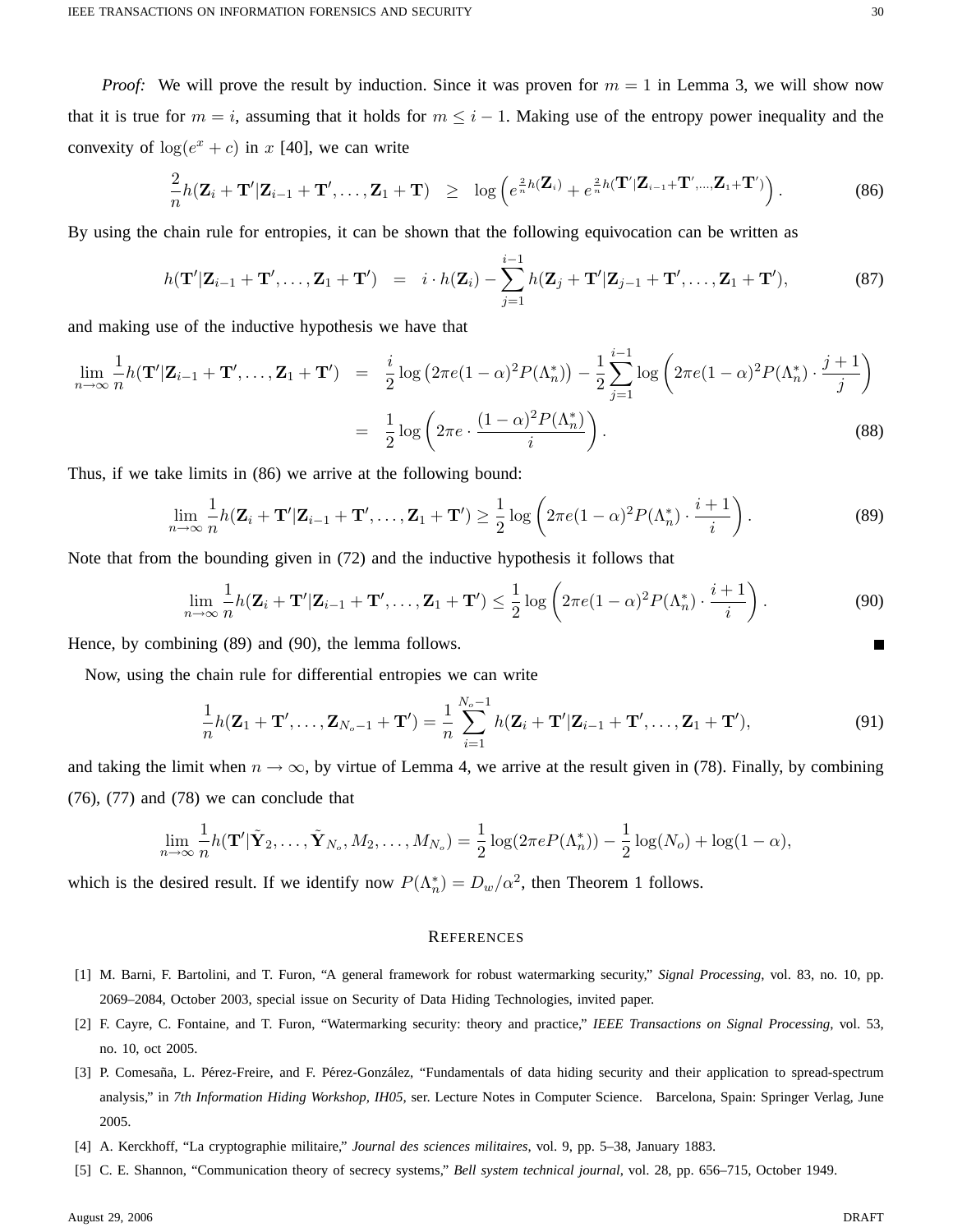- [6] T. M. Cover and J. A. Thomas, *Elements of Information Theory*. Wiley series in Telecommunications, 1991.
- [7] P. Moulin and R. Koetter, "Data hiding codes," *Proceedings of IEEE*, vol. 93, no. 12, pp. 2083–2126, December 2005.
- [8] M. K. Mihçak, R. Venkatesan, and M. Kesal, "Cryptanalysis of discrete-sequence spread spectrum watermarks," in 5<sup>th</sup> International *Workshop on Digital Watermarking*, F. A. P. Petitcolas, Ed. Noordwijkerhout, The Netherlands: Springer-Verlag, October 2002, pp. 226–246.
- [9] G. Doerr and J.-L. Dugelay, "Security pitfalls of frame-by-frame approaches to video watermarking," *IEEE Transactions Sig. Proc.*, *Supplement on Secure Media*, vol. 52, no. 10, pp. 2955–2964, oct 2004.
- [10] L. Pérez-Freire, P. Comesaña, and F. Pérez-González, "Information-theoretic analysis of security in side-informed data hiding," in 7th *Information Hiding Workshop, IH05*, ser. Lecture Notes in Computer Science. Barcelona, Spain: Springer Verlag, June 2005.
- [11] J. Eggers, R. Bäuml, and B. Girod, "Estimation of amplitude modifications before SCS watermark detection," in *Proc. of Security and Watermarking of Multimedia Contents VI*, ser. Proceedings of SPIE, vol. 4675, San Jose, CA, USA, jan 2002.
- [12] P. Bas and J. Hurri, "Security of DM quantization watermarking schemes: a practical study for digital images," in *Fourth International Workshop on Digital Watermarking*, M. Barni, I. Cox, T. Kalker, and H. J. Kim, Eds., vol. 3710. Siena, Italy: Springer, September 2005, pp. 186–200.
- [13] B. Chen and G. Wornell, "Quantization Index Modulation: a class of provably good methods for digital watermarking and information embedding," *IEEE Transactions on Information Theory*, vol. 47, no. 4, pp. 1423–1443, May 2001.
- [14] J. Bloom, I. Cox, T. Kalker, J.-P. Linnartz, M. Miller, and C. Traw, "Copy protection for DVD video," *Proc. of the IEEE*, vol. 87, no. 7, pp. 1267–1276, July 1999, Special Issue on Identification and Protection of Multimedia Information.
- [15] M. Maes, T. Kalker, J.-P. Linnartz, Joop Talstra, Geert Depovere, and Jaap Haitsma, "Digital watermarking for DVD video copy protection," *Signal Processing Magazine*, vol. 17, no. 5, September 2000.
- [16] J. J. Eggers, R. Bäuml, R. Tzschoppe, and B. Girod, "Scalar Costa Scheme for information embedding," *IEEE Transactions on Signal Processing*, vol. 51, no. 4, pp. 1003–1019, April 2003, special Issue on Signal Processing for Data Hiding in Digital Media and Secure Content Delivery.
- [17] J. Eggers and B. Girod, "Blind watermarking applied to image authentication," in *Proc. of Int. Conf. on Audio, Speech and Signal Processing*. Salt-Lake City, USA: IEEE, May 2001.
- [18] M. H. M. Costa, "Writing on dirty paper," *IEEE Transactions on Information Theory*, vol. 29, no. 3, pp. 439–441, May 1983.
- [19] J. H. Conway and N. J. A. Sloane, *Sphere packings, lattices and groups*, 3rd ed., ser. Comprehensive Studies in Mathematics. New York: Springer-Verlag, 1999, vol. 290.
- [20] L. Pérez-Freire and F. Pérez-González, "Spread-spectrum vs. quantization-based data hiding: misconceptions and implications," in *Security*, *Steganography, and Watermarking of Multimedia Contents VII*, Edward J. Delp III and P. W. Wong, Eds., vol. 5681. San Jose, California, USA: SPIE, January 2005, pp. 341–352.
- [21] L. Schuchman, "Dithered signals and their effect on quantization noise," *IEEE Transactions on Communications Technologies*, vol. 12, pp. 162–165, December 1964.
- [22] U. Erez and R. Zamir, "Achieving  $\frac{1}{2}$ log(1+SNR) over the additive white gaussian noise channel with lattice encoding and decoding," *IEEE Transactions on Information Theory*, vol. 50, no. 10, pp. 2293–2314, October 2004.
- [23] M. Parnas, D. Ron, and R. Rubinfeld, "On testing convexity and submodularity," *SIAM Journal on Computing*, vol. 32, no. 5, pp. 1158–1184, 2003.
- [24] J. H. Conway and N. J. A. Sloane, "Voronoi regions of lattices, second moments of polytopes, and quantization," *IEEE Transactions on Information Theory*, vol. 28, no. 2, pp. 211–226, March 1982.
- [25] J. Conway and N. Sloane, "Fast quantizing and decoding algorithms for lattice quantizers and codes," *IEEE Transactions on Information Theory*, vol. 28, no. 2, pp. 227–232, March 1982.
- [26] R. Zamir and M. Feder, "On lattice quantization noise," *IEEE Transactions on Information Theory*, vol. 42, no. 4, pp. 1152–1159, July 1996.
- [27] J. R. Deller, "Set membership identification in digital signal processing," *IEEE ASSP Magazine*, vol. 6, no. 4, pp. 4–20, October 1989.
- [28] P. L. Combettes, "The foundations of set theoretic estimation," *Proceedings of the IEEE*, vol. 81, no. 2, pp. 182–208, February 1993.